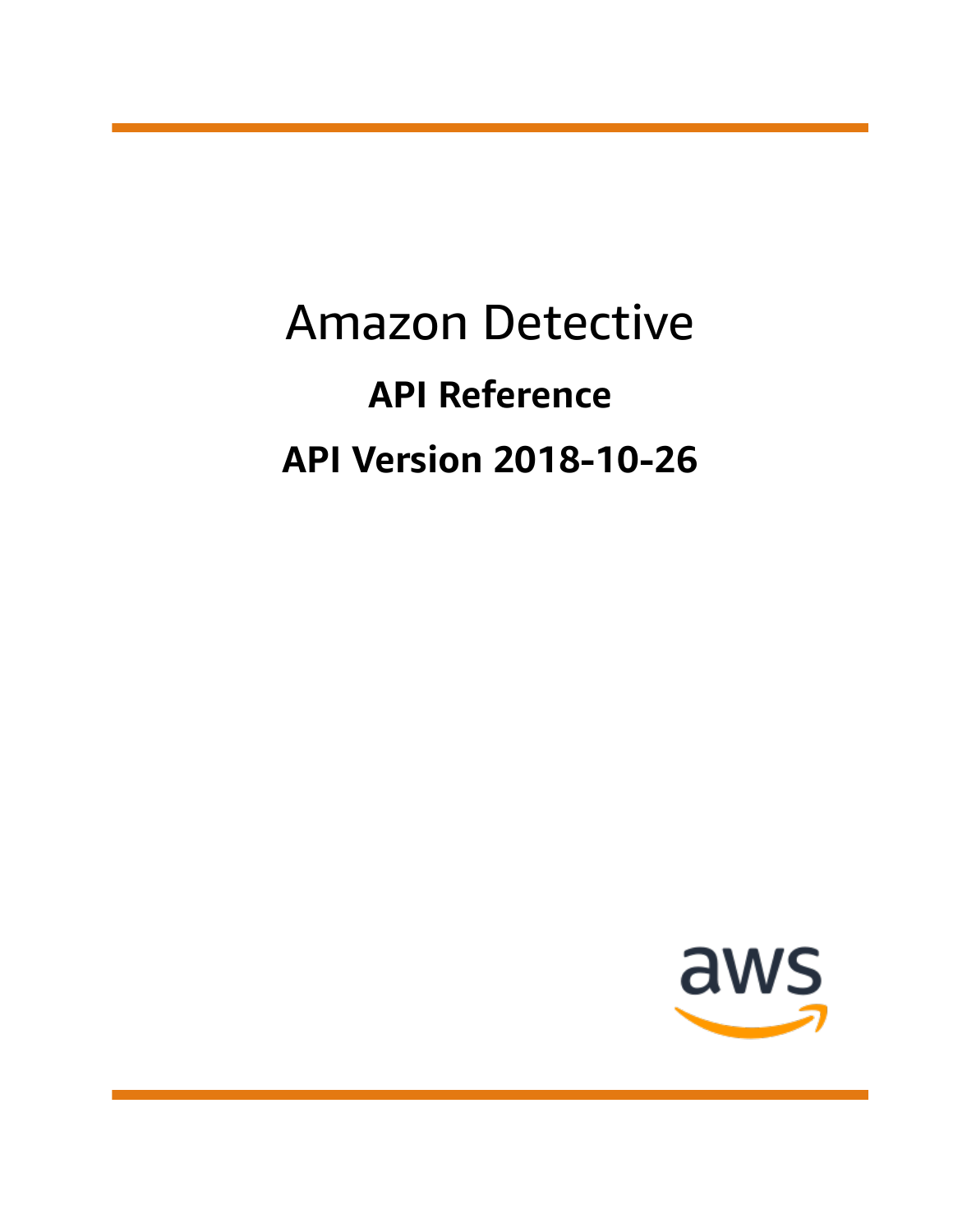### **Amazon Detective: API Reference**

Copyright © Amazon Web Services, Inc. and/or its affiliates. All rights reserved.

Amazon's trademarks and trade dress may not be used in connection with any product or service that is not Amazon's, in any manner that is likely to cause confusion among customers, or in any manner that disparages or discredits Amazon. All other trademarks not owned by Amazon are the property of their respective owners, who may or may not be affiliated with, connected to, or sponsored by Amazon.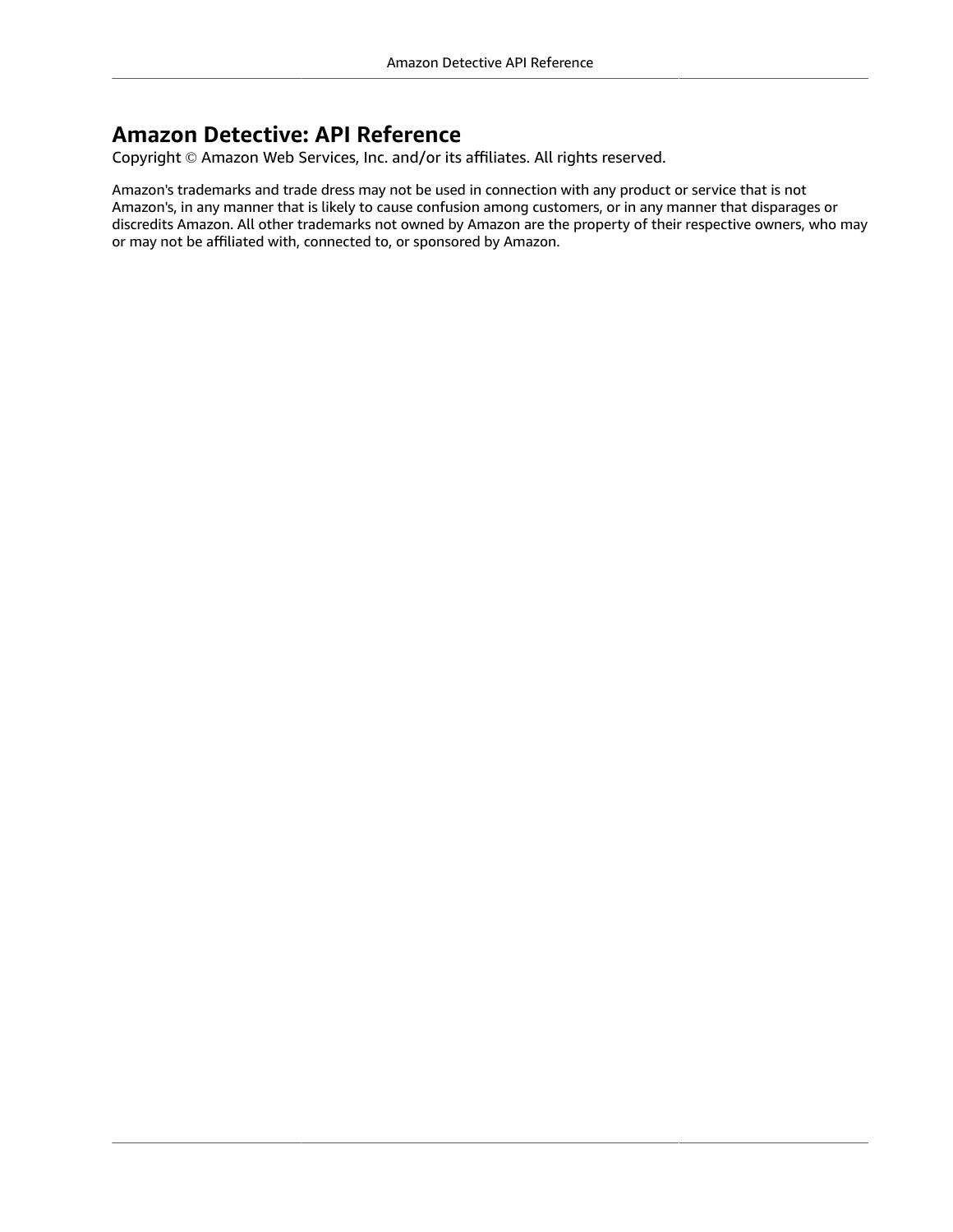## **Table of Contents**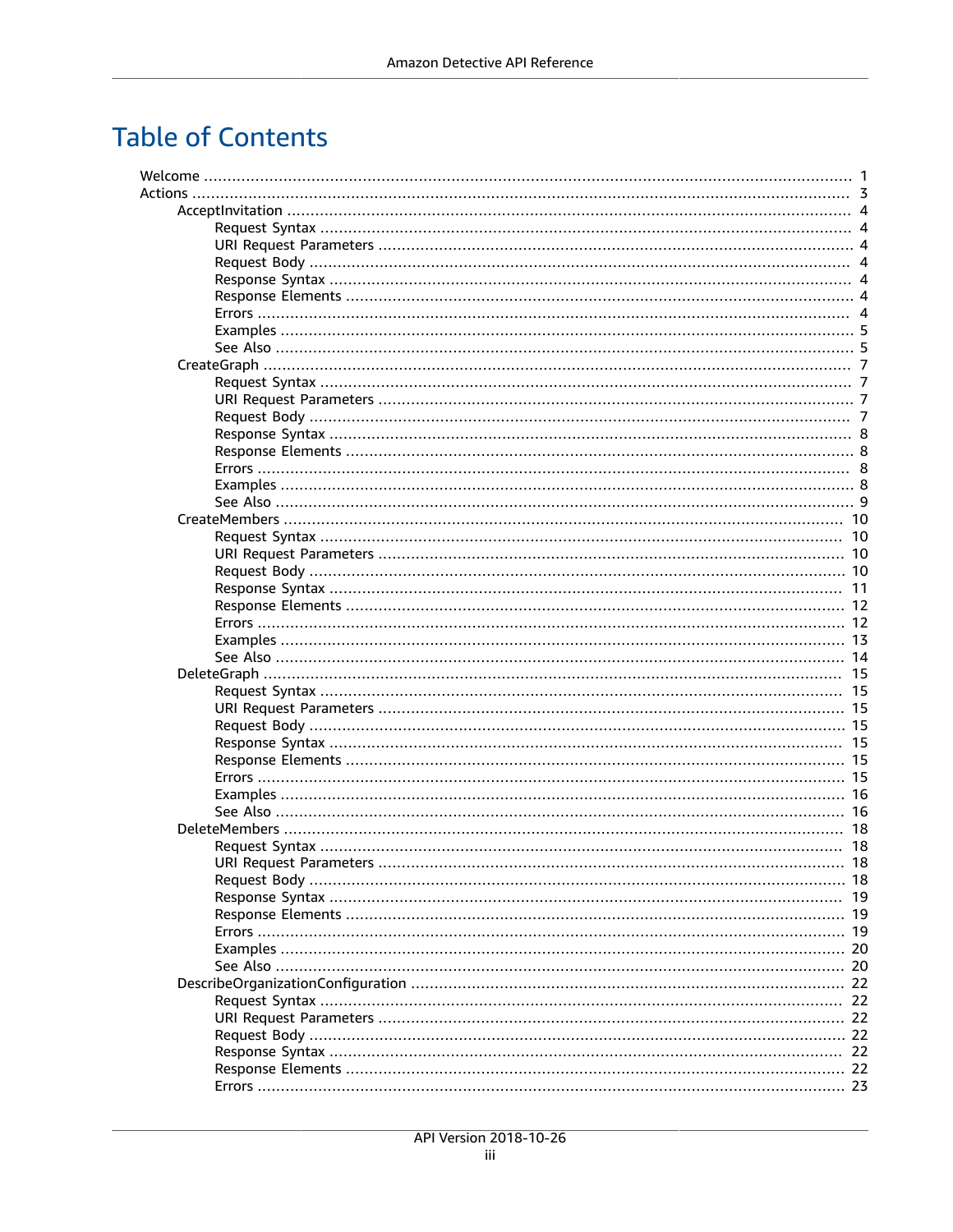| URI Request Parameters. | 37 |
|-------------------------|----|
|                         |    |
|                         |    |
|                         |    |
|                         |    |
|                         |    |
|                         |    |
|                         |    |
|                         |    |
|                         |    |
|                         |    |
|                         |    |
|                         |    |
|                         |    |
|                         |    |
|                         |    |
|                         |    |
|                         |    |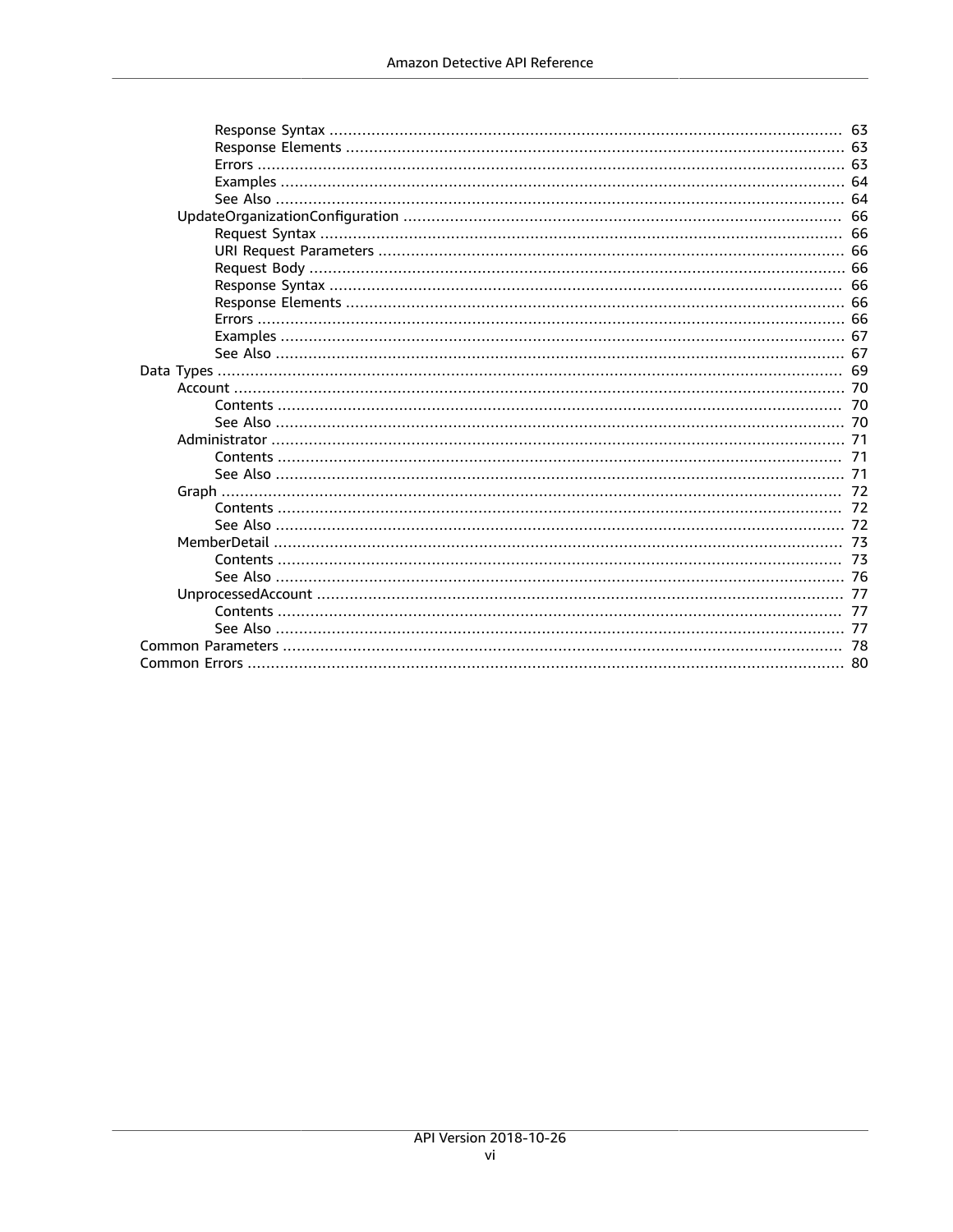# <span id="page-6-0"></span>Welcome

Detective uses machine learning and purpose-built visualizations to help you to analyze and investigate security issues across your Amazon Web Services (AWS) workloads. Detective automatically extracts time-based events such as login attempts, API calls, and network traffic from AWS CloudTrail and Amazon Virtual Private Cloud (Amazon VPC) flow logs. It also extracts findings detected by Amazon GuardDuty.

The Detective API primarily supports the creation and management of behavior graphs. A behavior graph contains the extracted data from a set of member accounts, and is created and managed by an administrator account.

To add a member account to the behavior graph, the administrator account sends an invitation to the account. When the account accepts the invitation, it becomes a member account in the behavior graph.

Detective is also integrated with Organizations. The organization management account designates the Detective administrator account for the organization. That account becomes the administrator account for the organization behavior graph. The Detective administrator account is also the delegated administrator account for Detective in Organizations.

The Detective administrator account can enable any organization account as a member account in the organization behavior graph. The organization accounts do not receive invitations. The Detective administrator account can also invite other accounts to the organization behavior graph.

Every behavior graph is specific to a Region. You can only use the API to manage behavior graphs that belong to the Region that is associated with the currently selected endpoint.

The administrator account for a behavior graph can use the Detective API to do the following:

- Enable and disable Detective. Enabling Detective creates a new behavior graph.
- View the list of member accounts in a behavior graph.
- Add member accounts to a behavior graph.
- Remove member accounts from a behavior graph.
- Apply tags to a behavior graph.

The organization management account can use the Detective API to select the delegated administrator for Detective.

The Detective administrator account for an organization can use the Detective API to do the following:

- Perform all of the functions of an administrator account.
- Determine whether to automatically enable new organization accounts as member accounts in the organization behavior graph.

An invited member account can use the Detective API to do the following:

- View the list of behavior graphs that they are invited to.
- Accept an invitation to contribute to a behavior graph.
- Decline an invitation to contribute to a behavior graph.
- Remove their account from a behavior graph.

All API actions are logged as CloudTrail events. See Logging Detective API Calls with [CloudTrail.](https://docs.aws.amazon.com/detective/latest/adminguide/logging-using-cloudtrail.html)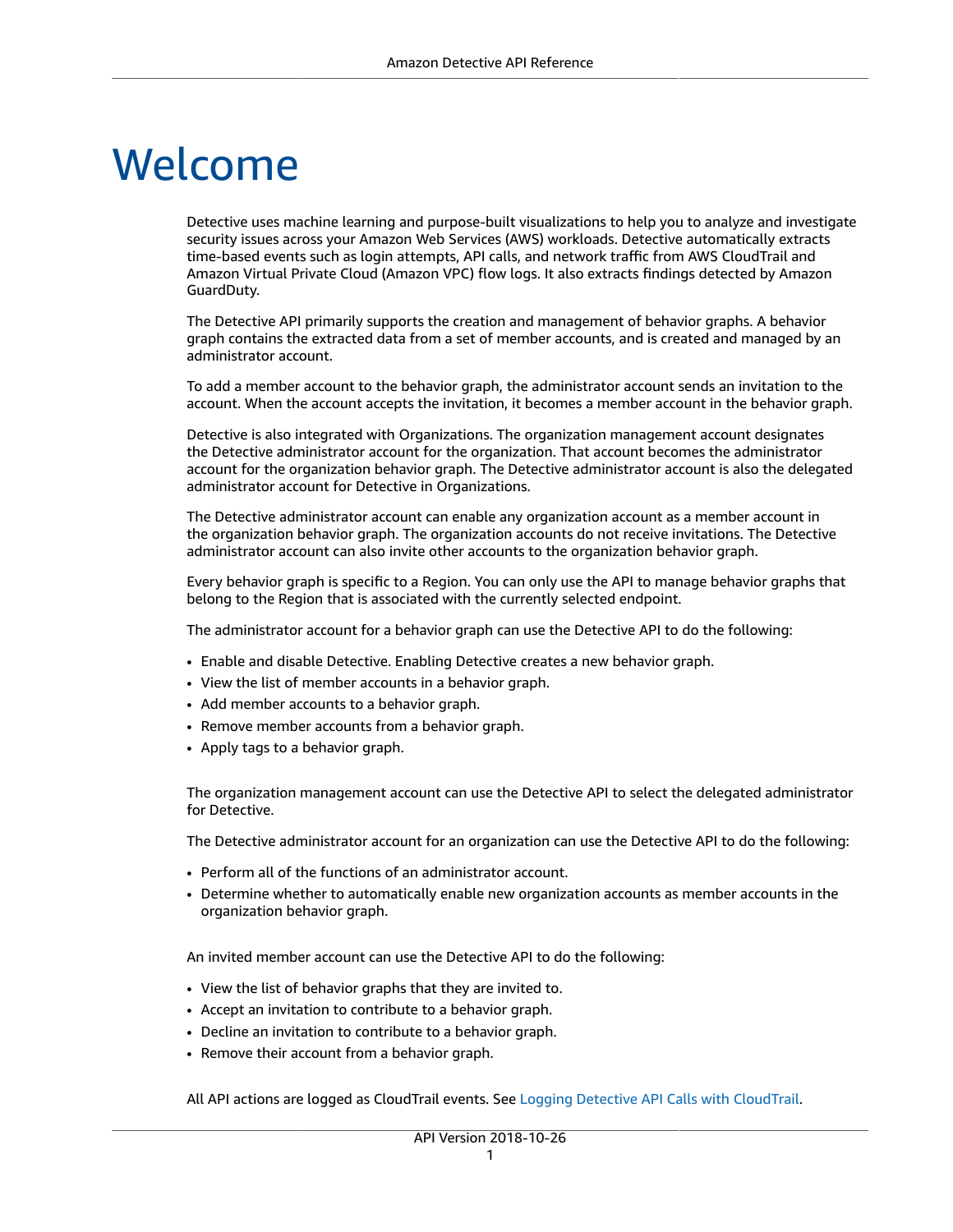#### **Note**

We replaced the term "master account" with the term "administrator account." An administrator account is used to centrally manage multiple accounts. In the case of Detective, the administrator account manages the accounts in their behavior graph.

This document was last published on June 30, 2022.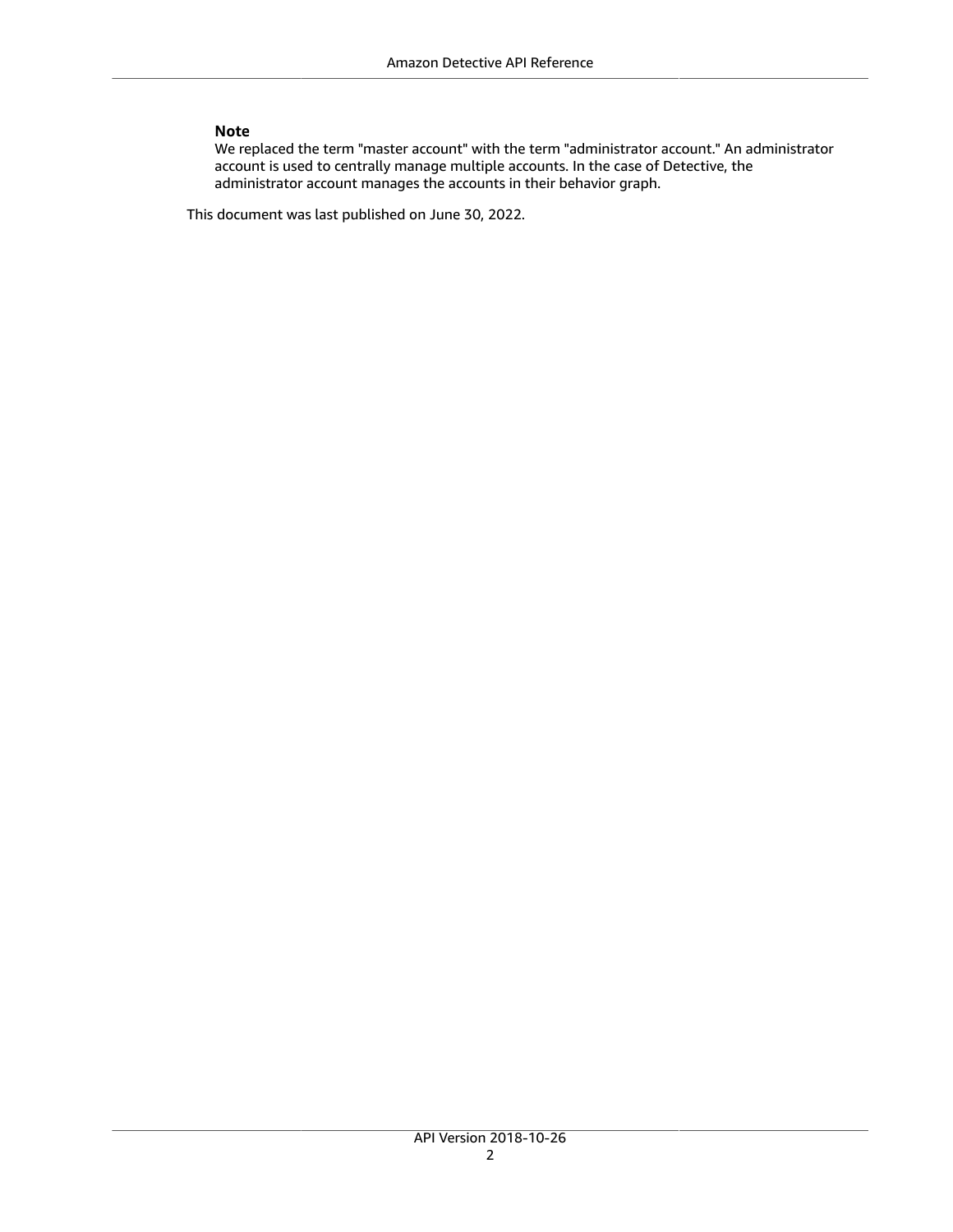# <span id="page-8-0"></span>Actions

The following actions are supported:

- [AcceptInvitation \(p. 4\)](#page-9-0)
- [CreateGraph \(p. 7\)](#page-12-0)
- [CreateMembers \(p. 10\)](#page-15-0)
- [DeleteGraph \(p. 15\)](#page-20-0)
- [DeleteMembers \(p. 18\)](#page-23-0)
- [DescribeOrganizationConfiguration \(p. 22\)](#page-27-0)
- [DisableOrganizationAdminAccount \(p. 25\)](#page-30-0)
- [DisassociateMembership \(p. 27\)](#page-32-0)
- [EnableOrganizationAdminAccount \(p. 30\)](#page-35-0)
- [GetMembers \(p. 33\)](#page-38-0)
- [ListGraphs \(p. 37\)](#page-42-0)
- [ListInvitations \(p. 40\)](#page-45-0)
- [ListMembers \(p. 44\)](#page-49-0)
- [ListOrganizationAdminAccounts \(p. 48\)](#page-53-0)
- [ListTagsForResource \(p. 51\)](#page-56-0)
- [RejectInvitation \(p. 54\)](#page-59-0)
- [StartMonitoringMember \(p. 57\)](#page-62-0)
- [TagResource \(p. 60\)](#page-65-0)
- [UntagResource \(p. 63\)](#page-68-0)
- [UpdateOrganizationConfiguration \(p. 66\)](#page-71-0)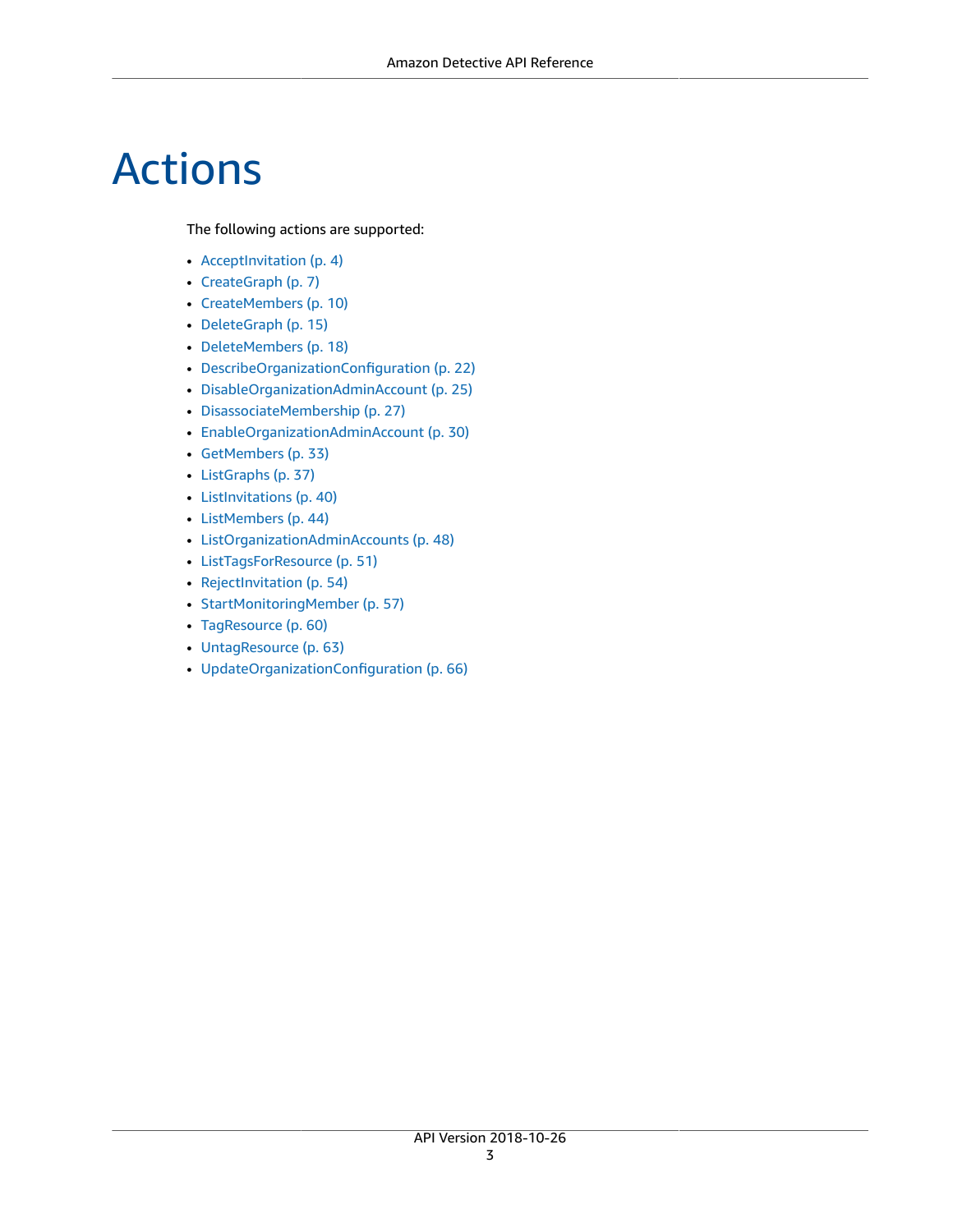## <span id="page-9-0"></span>AcceptInvitation

Accepts an invitation for the member account to contribute data to a behavior graph. This operation can only be called by an invited member account.

The request provides the ARN of behavior graph.

The member account status in the graph must be INVITED.

## <span id="page-9-1"></span>Request Syntax

```
PUT /invitation HTTP/1.1
Content-type: application/json
{
    "GraphArn": "string"
}
```
### <span id="page-9-2"></span>URI Request Parameters

The request does not use any URI parameters.

## <span id="page-9-3"></span>Request Body

The request accepts the following data in JSON format.

#### <span id="page-9-7"></span>**[GraphArn \(p. 4\)](#page-9-1)**

The ARN of the behavior graph that the member account is accepting the invitation for.

The member account status in the behavior graph must be INVITED.

Type: String

```
Pattern: \arcsin\left[-\wright]_{0,10}?:detective:[-\w]{2,20}?:\d{12}?:graph:[abcdef\d]
{32}?$
```
Required: Yes

### <span id="page-9-4"></span>Response Syntax

HTTP/1.1 200

### <span id="page-9-5"></span>Response Elements

<span id="page-9-6"></span>If the action is successful, the service sends back an HTTP 200 response with an empty HTTP body.

### Errors

For information about the errors that are common to all actions, see [Common](#page-85-0) Error[s \(p. 80\).](#page-85-0)

#### **ConflictException**

The request attempted an invalid action.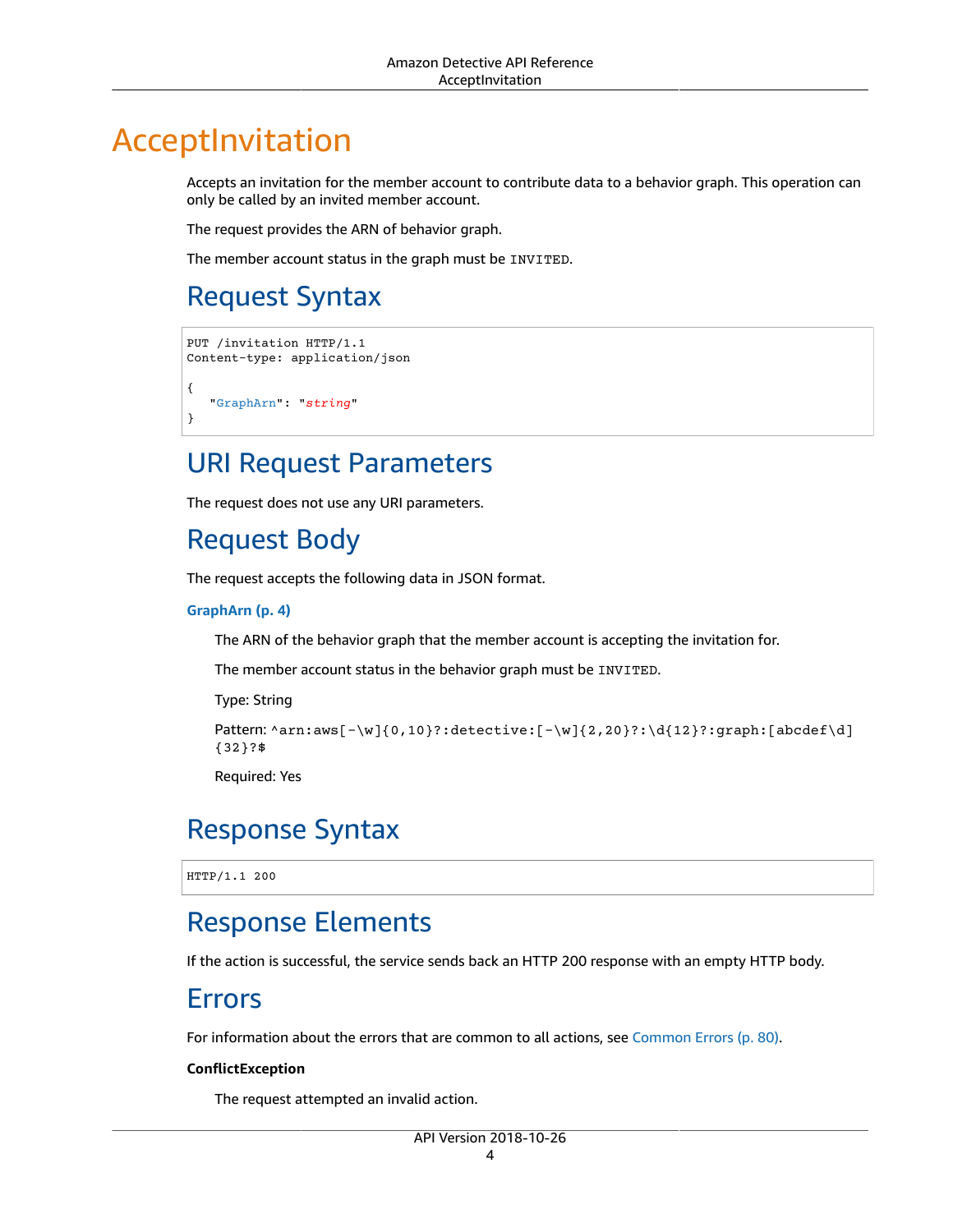#### HTTP Status Code: 409

#### **InternalServerException**

The request was valid but failed because of a problem with the service.

HTTP Status Code: 500

#### **ResourceNotFoundException**

The request refers to a nonexistent resource.

HTTP Status Code: 404

#### **ValidationException**

The request parameters are invalid.

HTTP Status Code: 400

## <span id="page-10-0"></span>Examples

### Example

This example illustrates one usage of AcceptInvitation.

### Sample Request

```
PUT /invitation HTTP/1.1
Host: api.detective.us-west-2.amazonaws.com
Accept-Encoding: identity
Content-Length: 94
Authorization: AUTHPARAMS
X-Amz-Date: 20200124T163018Z
User-Agent: aws-cli/1.14.29 Python/2.7.9 Windows/8 botocore/1.8.33
{
  "GraphArn": "arn:aws:detective:us-
east-1:111122223333:graph:027c7c4610ea4aacaf0b883093cab899"
}
```
### Example

This example illustrates one usage of AcceptInvitation.

### Sample Response

```
HTTP/1.1 200 OK
Content-Length: 0
Date: Fri, 24 Jan 2020 23:07:46 GMT
x-amzn-RequestId: 397d0549-0092-11e8-a0ee-a7f9aa6e7572
Connection: Keep-alive
```
## <span id="page-10-1"></span>See Also

For more information about using this API in one of the language-specific AWS SDKs, see the following:

• AWS [Command](https://docs.aws.amazon.com/goto/aws-cli/detective-2018-10-26/AcceptInvitation) Line Interface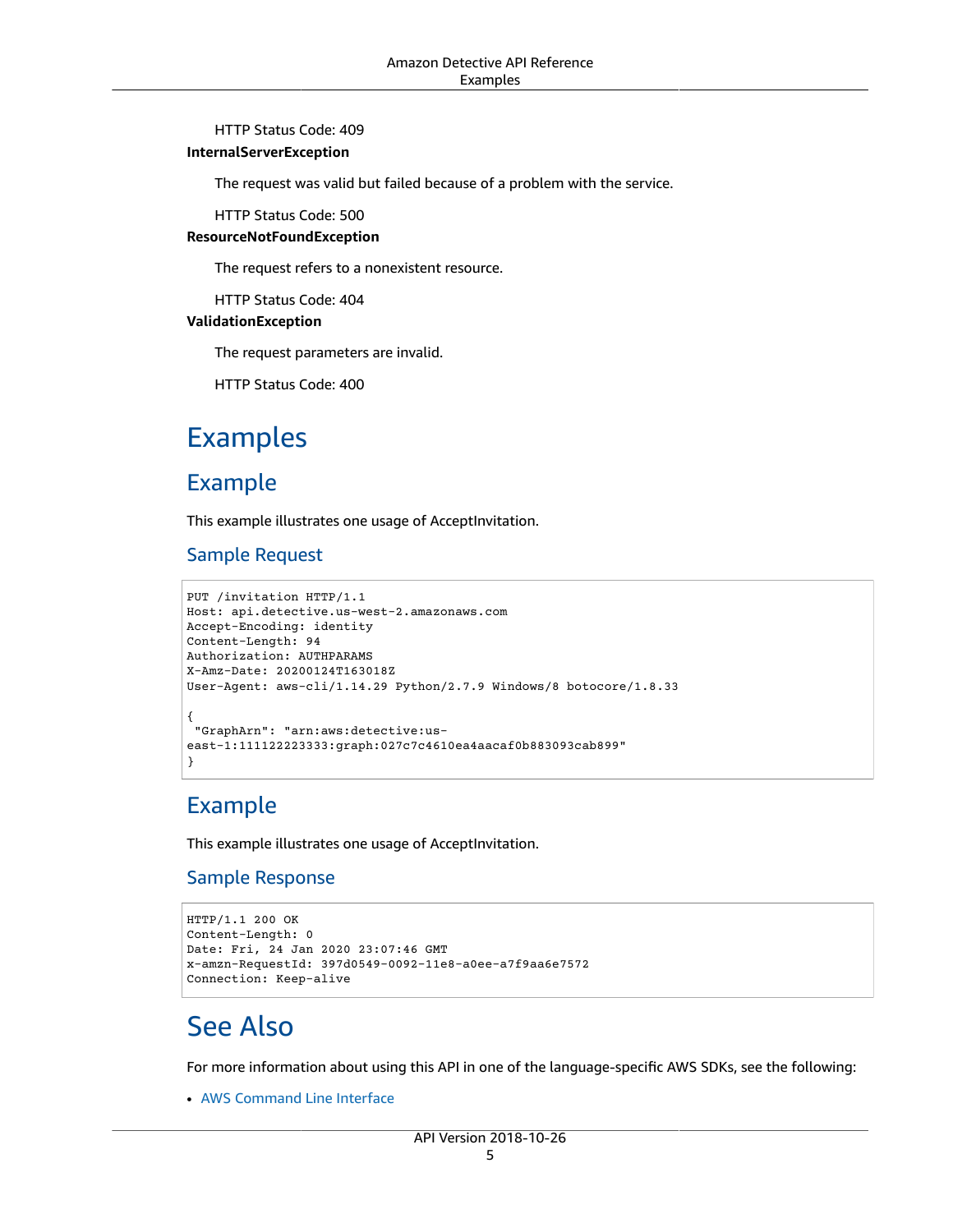- [AWS](https://docs.aws.amazon.com/goto/DotNetSDKV3/detective-2018-10-26/AcceptInvitation) SDK for .NET
- [AWS](https://docs.aws.amazon.com/goto/SdkForCpp/detective-2018-10-26/AcceptInvitation) SDK for C++
- [AWS](https://docs.aws.amazon.com/goto/SdkForGoV1/detective-2018-10-26/AcceptInvitation) SDK for Go
- [AWS](https://docs.aws.amazon.com/goto/SdkForJavaV2/detective-2018-10-26/AcceptInvitation) SDK for Java V2
- AWS SDK for [JavaScript](https://docs.aws.amazon.com/goto/AWSJavaScriptSDK/detective-2018-10-26/AcceptInvitation)
- [AWS](https://docs.aws.amazon.com/goto/SdkForPHPV3/detective-2018-10-26/AcceptInvitation) SDK for PHP V3
- AWS SDK for [Python](https://docs.aws.amazon.com/goto/boto3/detective-2018-10-26/AcceptInvitation)
- AWS SDK for [Ruby](https://docs.aws.amazon.com/goto/SdkForRubyV3/detective-2018-10-26/AcceptInvitation) V3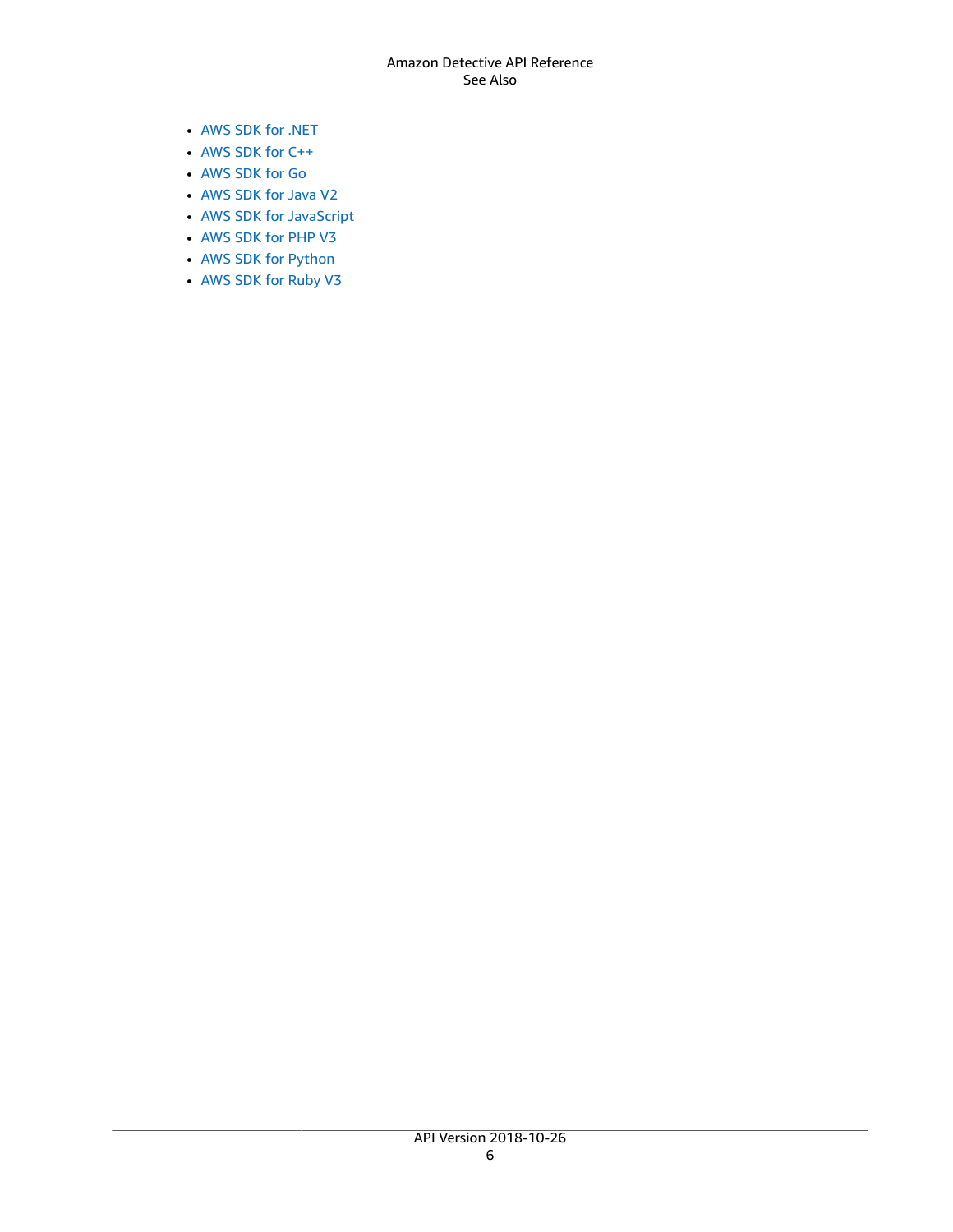## <span id="page-12-0"></span>**CreateGraph**

Creates a new behavior graph for the calling account, and sets that account as the administrator account. This operation is called by the account that is enabling Detective.

Before you try to enable Detective, make sure that your account has been enrolled in Amazon GuardDuty for at least 48 hours. If you do not meet this requirement, you cannot enable Detective. If you do meet the GuardDuty prerequisite, then when you make the request to enable Detective, it checks whether your data volume is within the Detective quota. If it exceeds the quota, then you cannot enable Detective.

The operation also enables Detective for the calling account in the currently selected Region. It returns the ARN of the new behavior graph.

CreateGraph triggers a process to create the corresponding data tables for the new behavior graph.

An account can only be the administrator account for one behavior graph within a Region. If the same account calls CreateGraph with the same administrator account, it always returns the same behavior graph ARN. It does not create a new behavior graph.

## <span id="page-12-1"></span>Request Syntax

```
POST /graph HTTP/1.1
Content-type: application/json
{
    "Tags": { 
       "string" : "string" 
    }
}
```
### <span id="page-12-2"></span>URI Request Parameters

<span id="page-12-3"></span>The request does not use any URI parameters.

## Request Body

The request accepts the following data in JSON format.

#### <span id="page-12-4"></span>**[Tags \(p. 7\)](#page-12-1)**

The tags to assign to the new behavior graph. You can add up to 50 tags. For each tag, you provide the tag key and the tag value. Each tag key can contain up to 128 characters. Each tag value can contain up to 256 characters.

Type: String to string map

Map Entries: Maximum number of 50 items.

Key Length Constraints: Minimum length of 1. Maximum length of 128.

Key Pattern: ^(?!aws:)[a-zA-Z+-=.\_:/]+\$

Value Length Constraints: Maximum length of 256.

Required: No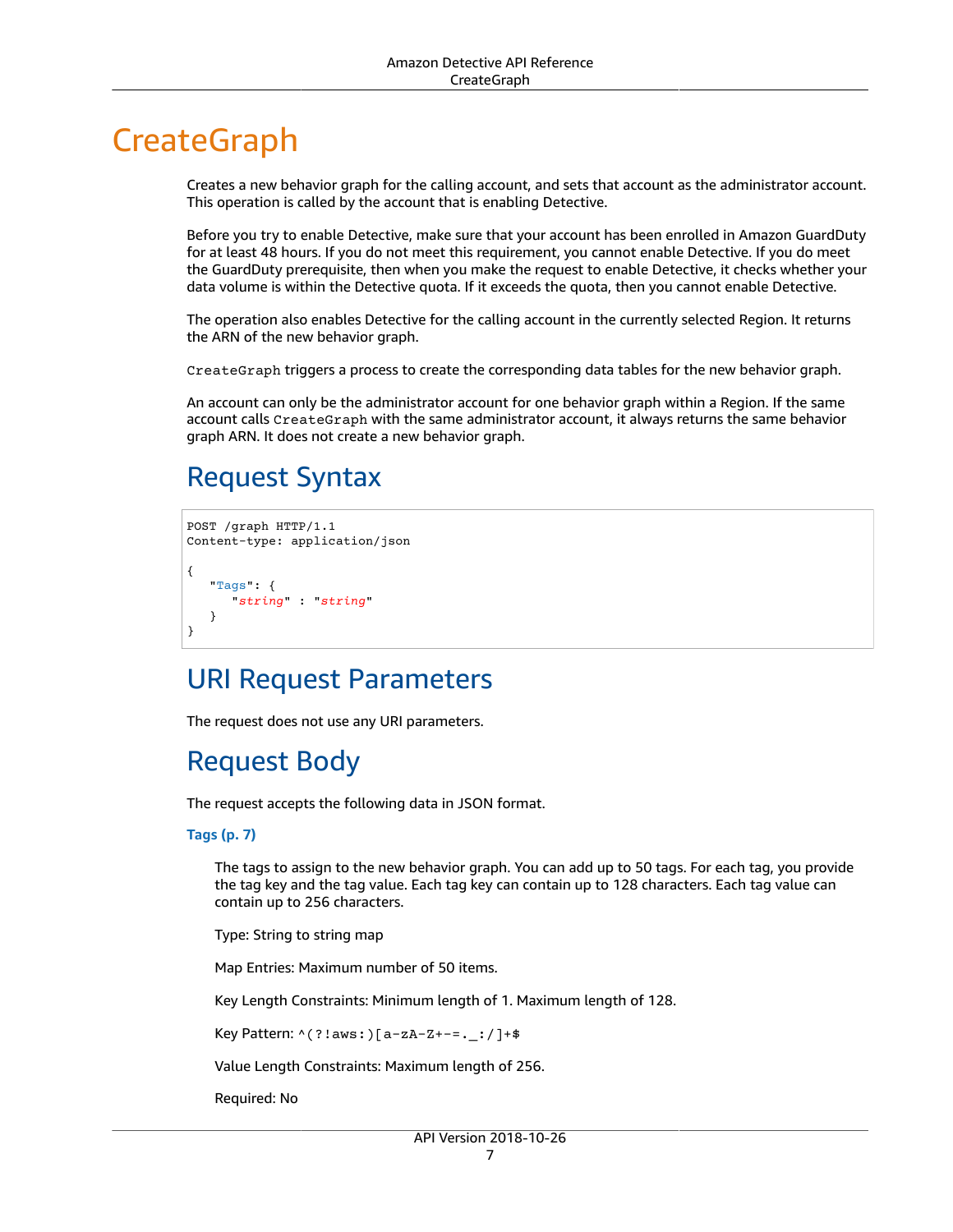## <span id="page-13-0"></span>Response Syntax

```
HTTP/1.1 200
Content-type: application/json
{
    "GraphArn": "string"
}
```
### <span id="page-13-1"></span>Response Elements

If the action is successful, the service sends back an HTTP 200 response.

The following data is returned in JSON format by the service.

#### <span id="page-13-4"></span>**[GraphArn \(p. 8\)](#page-13-0)**

The ARN of the new behavior graph.

Type: String

```
Pattern: \arcsin\left[-\wright]_{0,10}?:detective:[-\w]{2,20}?:\d{12}?:graph:[abcdef\d]
{32}?$
```
### <span id="page-13-2"></span>Errors

For information about the errors that are common to all actions, see [Common](#page-85-0) Error[s \(p. 80\).](#page-85-0)

#### **ConflictException**

The request attempted an invalid action.

HTTP Status Code: 409

#### **InternalServerException**

The request was valid but failed because of a problem with the service.

HTTP Status Code: 500

#### **ServiceQuotaExceededException**

This request cannot be completed for one of the following reasons.

- The request would cause the number of member accounts in the behavior graph to exceed the maximum allowed. A behavior graph cannot have more than 1200 member accounts.
- The request would cause the data rate for the behavior graph to exceed the maximum allowed.
- Detective is unable to verify the data rate for the member account. This is usually because the member account is not enrolled in Amazon GuardDuty.

HTTP Status Code: 402

### <span id="page-13-3"></span>Examples

### Example

This example illustrates one usage of CreateGraph.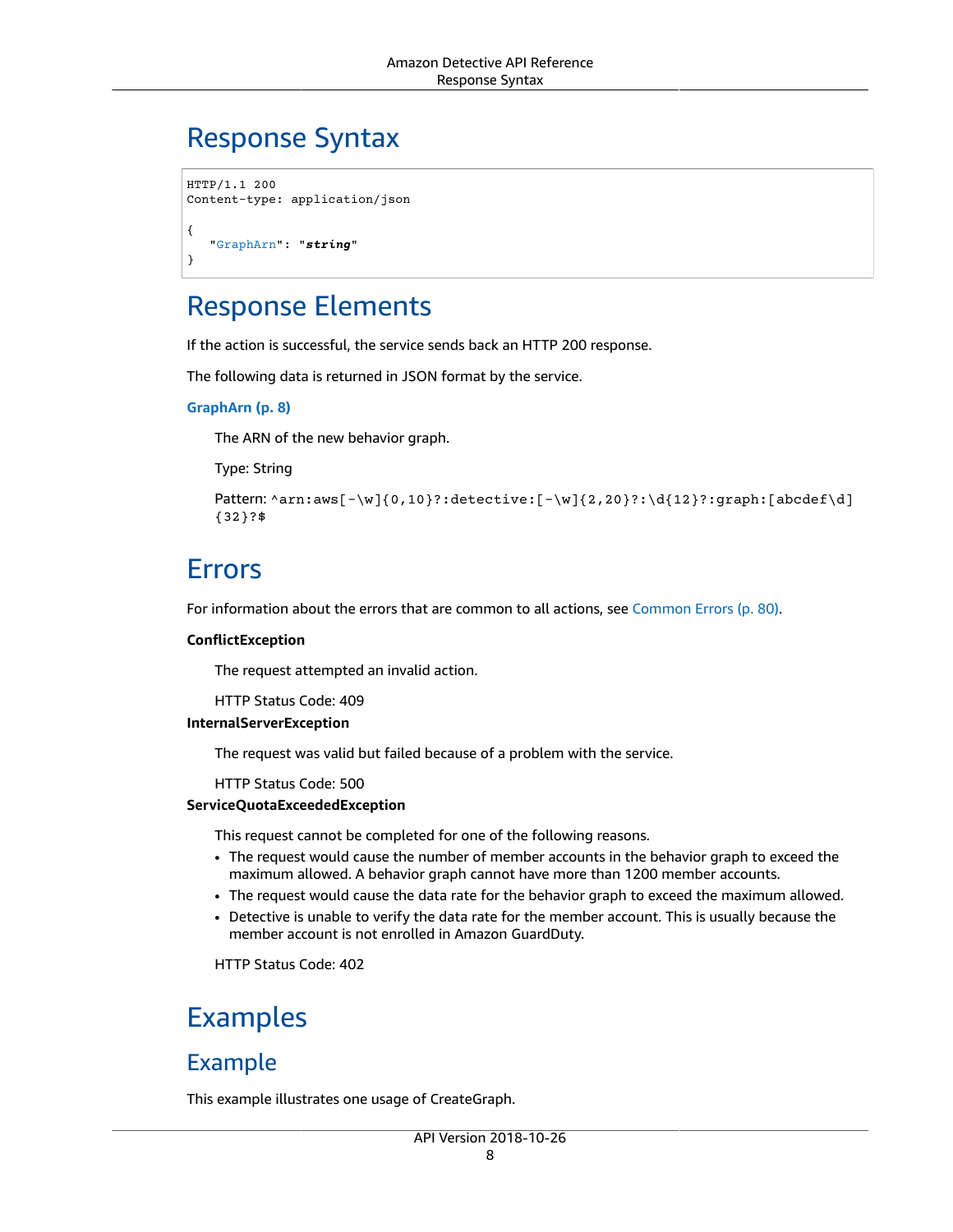### Sample Request

```
POST /graph HTTP/1.1
Host: api.detective.us-west-2.amazonaws.com
Accept-Encoding: identity
Content-Length: 50
Authorization: AUTHPARAMS
X-Amz-Date: 20200122T193018Z
User-Agent: aws-cli/1.14.29 Python/2.7.9 Windows/8 botocore/1.8.33
{
    "Tags": { 
       "Department" : "Finance" 
    }
}
```
### Example

This example illustrates one usage of CreateGraph.

### Sample Response

```
HTTP/1.1 200 OK
Content-Type: application/json
Content-Length: 94
Date: Wed, 22 Jan 2020 23:07:46 GMT
x-amzn-RequestId: 397d0549-0092-11e8-a0ee-a7f9aa6e7572
Connection: Keep-alive
{
 "GraphArn": "arn:aws:detective:us-
east-1:111122223333:graph:027c7c4610ea4aacaf0b883093cab899"
}
```
## <span id="page-14-0"></span>See Also

- AWS [Command](https://docs.aws.amazon.com/goto/aws-cli/detective-2018-10-26/CreateGraph) Line Interface
- [AWS](https://docs.aws.amazon.com/goto/DotNetSDKV3/detective-2018-10-26/CreateGraph) SDK for .NET
- [AWS](https://docs.aws.amazon.com/goto/SdkForCpp/detective-2018-10-26/CreateGraph) SDK for C++
- [AWS](https://docs.aws.amazon.com/goto/SdkForGoV1/detective-2018-10-26/CreateGraph) SDK for Go
- [AWS](https://docs.aws.amazon.com/goto/SdkForJavaV2/detective-2018-10-26/CreateGraph) SDK for Java V2
- AWS SDK for [JavaScript](https://docs.aws.amazon.com/goto/AWSJavaScriptSDK/detective-2018-10-26/CreateGraph)
- [AWS](https://docs.aws.amazon.com/goto/SdkForPHPV3/detective-2018-10-26/CreateGraph) SDK for PHP V3
- AWS SDK for [Python](https://docs.aws.amazon.com/goto/boto3/detective-2018-10-26/CreateGraph)
- AWS SDK for [Ruby](https://docs.aws.amazon.com/goto/SdkForRubyV3/detective-2018-10-26/CreateGraph) V3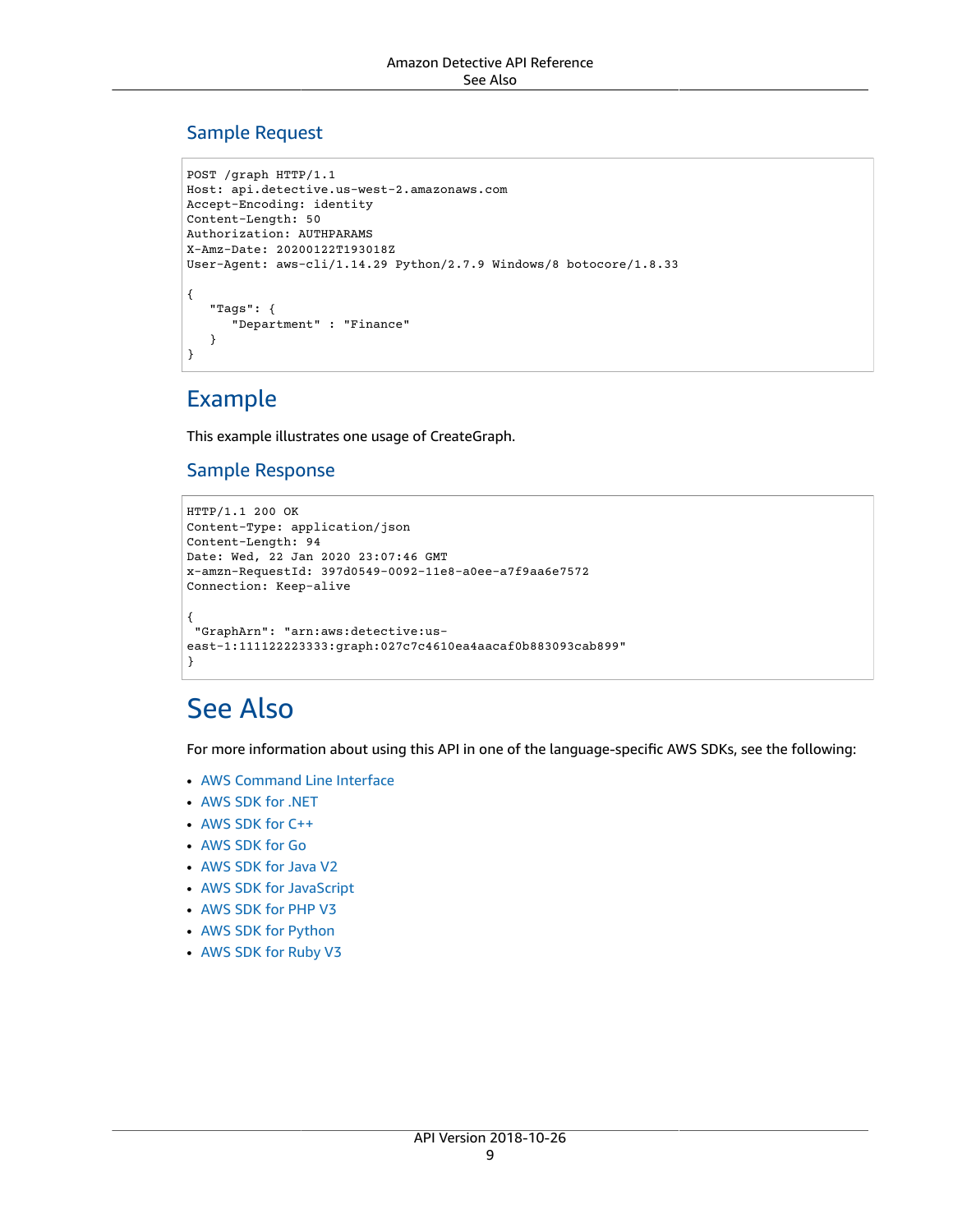## <span id="page-15-0"></span>**CreateMembers**

CreateMembers is used to send invitations to accounts. For the organization behavior graph, the Detective administrator account uses CreateMembers to enable organization accounts as member accounts.

For invited accounts, CreateMembers sends a request to invite the specified AWS accounts to be member accounts in the behavior graph. This operation can only be called by the administrator account for a behavior graph.

CreateMembers verifies the accounts and then invites the verified accounts. The administrator can optionally specify to not send invitation emails to the member accounts. This would be used when the administrator manages their member accounts centrally.

For organization accounts in the organization behavior graph, CreateMembers attempts to enable the accounts. The organization accounts do not receive invitations.

The request provides the behavior graph ARN and the list of accounts to invite or to enable.

The response separates the requested accounts into two lists:

- The accounts that CreateMembers was able to process. For invited accounts, includes member accounts that are being verified, that have passed verification and are to be invited, and that have failed verification. For organization accounts in the organization behavior graph, includes accounts that can be enabled and that cannot be enabled.
- The accounts that CreateMembers was unable to process. This list includes accounts that were already invited to be member accounts in the behavior graph.

## <span id="page-15-1"></span>Request Syntax

```
POST /graph/members HTTP/1.1
Content-type: application/json
{
    "Accounts": [ 
       { 
          "AccountId": "string",
          "EmailAddress": "string"
       }
    ],
    "DisableEmailNotification": boolean,
    "GraphArn": "string",
    "Message": "string"
}
```
### <span id="page-15-2"></span>URI Request Parameters

The request does not use any URI parameters.

## <span id="page-15-3"></span>Request Body

The request accepts the following data in JSON format.

#### <span id="page-15-4"></span>**[Accounts \(p. 10\)](#page-15-1)**

The list of AWS accounts to invite or to enable. You can invite or enable up to 50 accounts at a time. For each invited account, the account list contains the account identifier and the AWS account root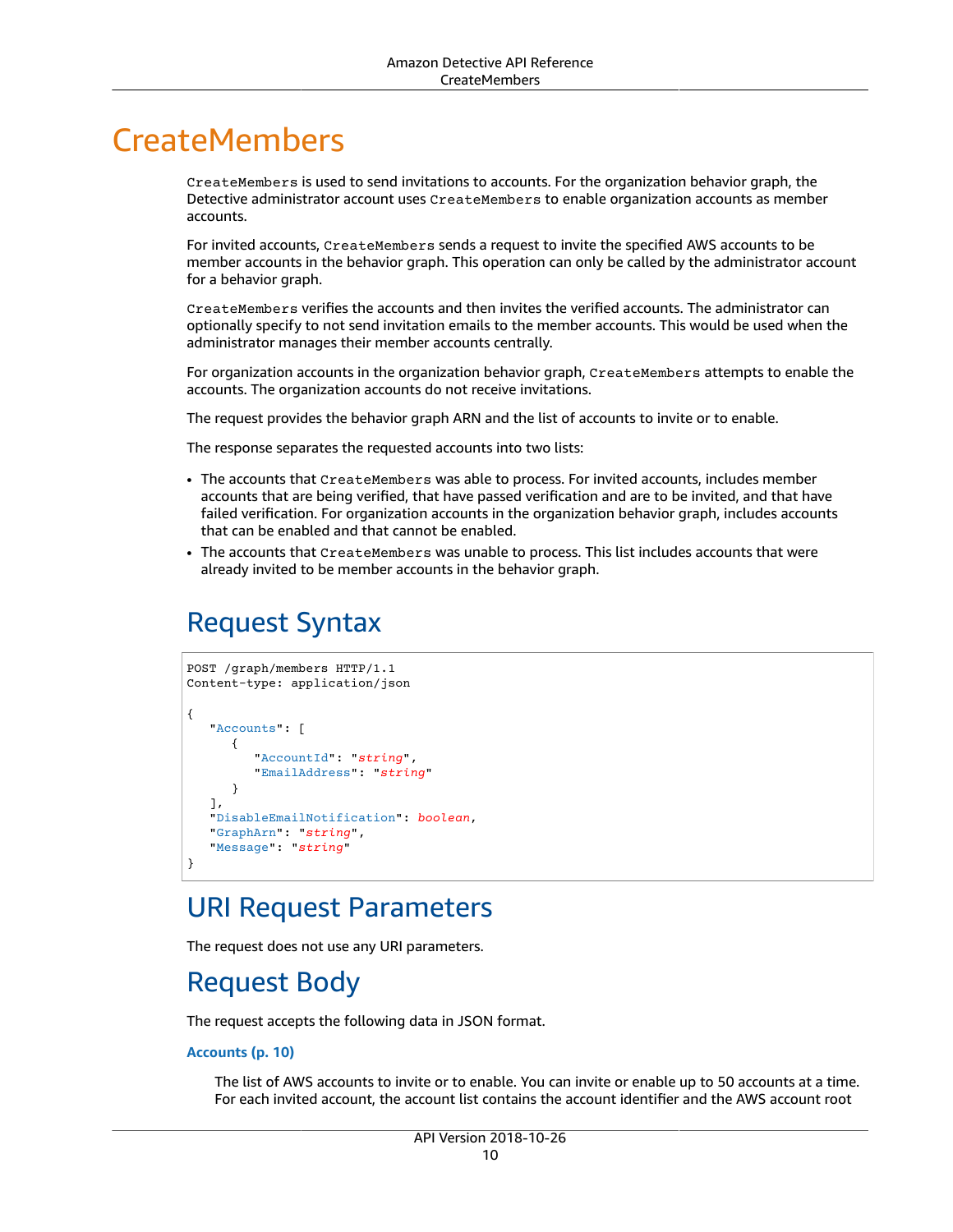user email address. For organization accounts in the organization behavior graph, the email address is not required.

Type: Array of [Account \(p. 70\)](#page-75-0) objects

Array Members: Minimum number of 1 item. Maximum number of 50 items.

Required: Yes

<span id="page-16-1"></span>**[DisableEmailNotification \(p. 10\)](#page-15-1)**

if set to true, then the invited accounts do not receive email notifications. By default, this is set to false, and the invited accounts receive email notifications.

Organization accounts in the organization behavior graph do not receive email notifications.

Type: Boolean

Required: No

<span id="page-16-2"></span>**[GraphArn \(p. 10\)](#page-15-1)**

The ARN of the behavior graph.

Type: String

```
Pattern: ^arn:aws[-\w]{0,10}?:detective:[-\w]{2,20}?:\d{12}?:graph:[abcdef\d]
{32}?$
```
Required: Yes

<span id="page-16-3"></span>**[Message \(p. 10\)](#page-15-1)**

Customized message text to include in the invitation email message to the invited member accounts.

Type: String

Length Constraints: Minimum length of 1. Maximum length of 1000.

Required: No

### <span id="page-16-0"></span>Response Syntax

```
HTTP/1.1 200
Content-type: application/json
{
    "Members": [ 
       { 
          "AccountId": "string",
          "AdministratorId": "string",
          "DisabledReason": "string",
          "EmailAddress": "string",
          "GraphArn": "string",
          "InvitationType": "string",
          "InvitedTime": number,
          "MasterId": "string",
          "PercentOfGraphUtilization": number,
          "PercentOfGraphUtilizationUpdatedTime": number,
          "Status": "string",
          "UpdatedTime": number,
          "VolumeUsageInBytes": number,
          "VolumeUsageUpdatedTime": number
       }
```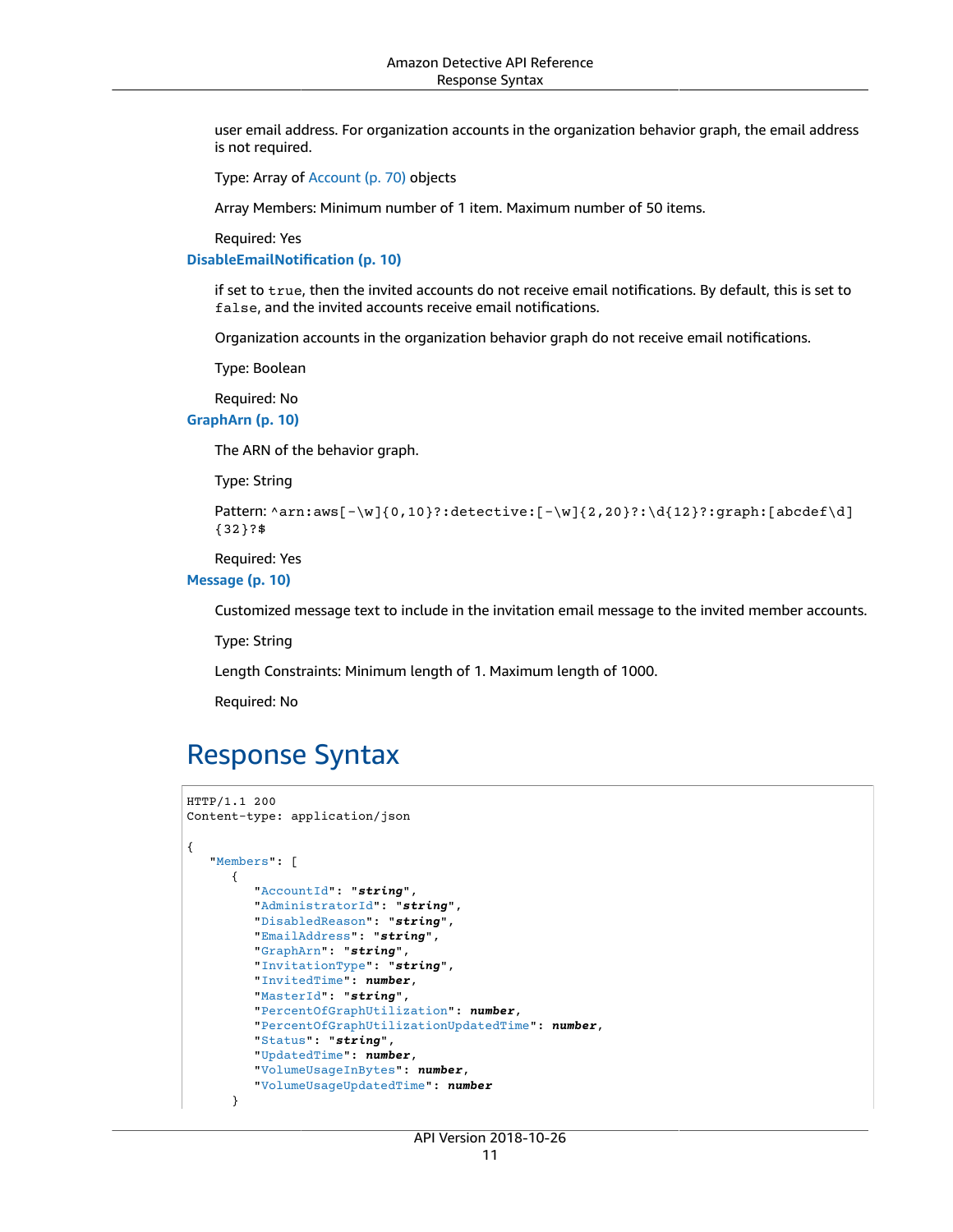```
 ],
    "UnprocessedAccounts": [ 
       { 
           "AccountId": "string",
           "Reason": "string"
 }
    ]
}
```
## <span id="page-17-0"></span>Response Elements

If the action is successful, the service sends back an HTTP 200 response.

The following data is returned in JSON format by the service.

<span id="page-17-2"></span>**[Members \(p. 11\)](#page-16-0)**

The set of member account invitation or enablement requests that Detective was able to process. This includes accounts that are being verified, that failed verification, and that passed verification and are being sent an invitation or are being enabled.

<span id="page-17-3"></span>Type: Array of [MemberDetail \(p. 73\)](#page-78-0) objects **[UnprocessedAccounts \(p. 11\)](#page-16-0)**

The list of accounts for which Detective was unable to process the invitation or enablement request. For each account, the list provides the reason why the request could not be processed. The list includes accounts that are already member accounts in the behavior graph.

Type: Array of [UnprocessedAccount \(p. 77\)](#page-82-0) objects

### <span id="page-17-1"></span>Errors

For information about the errors that are common to all actions, see [Common](#page-85-0) Error[s \(p. 80\).](#page-85-0)

#### **InternalServerException**

The request was valid but failed because of a problem with the service.

HTTP Status Code: 500

#### **ResourceNotFoundException**

The request refers to a nonexistent resource.

HTTP Status Code: 404

#### **ServiceQuotaExceededException**

This request cannot be completed for one of the following reasons.

- The request would cause the number of member accounts in the behavior graph to exceed the maximum allowed. A behavior graph cannot have more than 1200 member accounts.
- The request would cause the data rate for the behavior graph to exceed the maximum allowed.
- Detective is unable to verify the data rate for the member account. This is usually because the member account is not enrolled in Amazon GuardDuty.

HTTP Status Code: 402

#### **ValidationException**

The request parameters are invalid.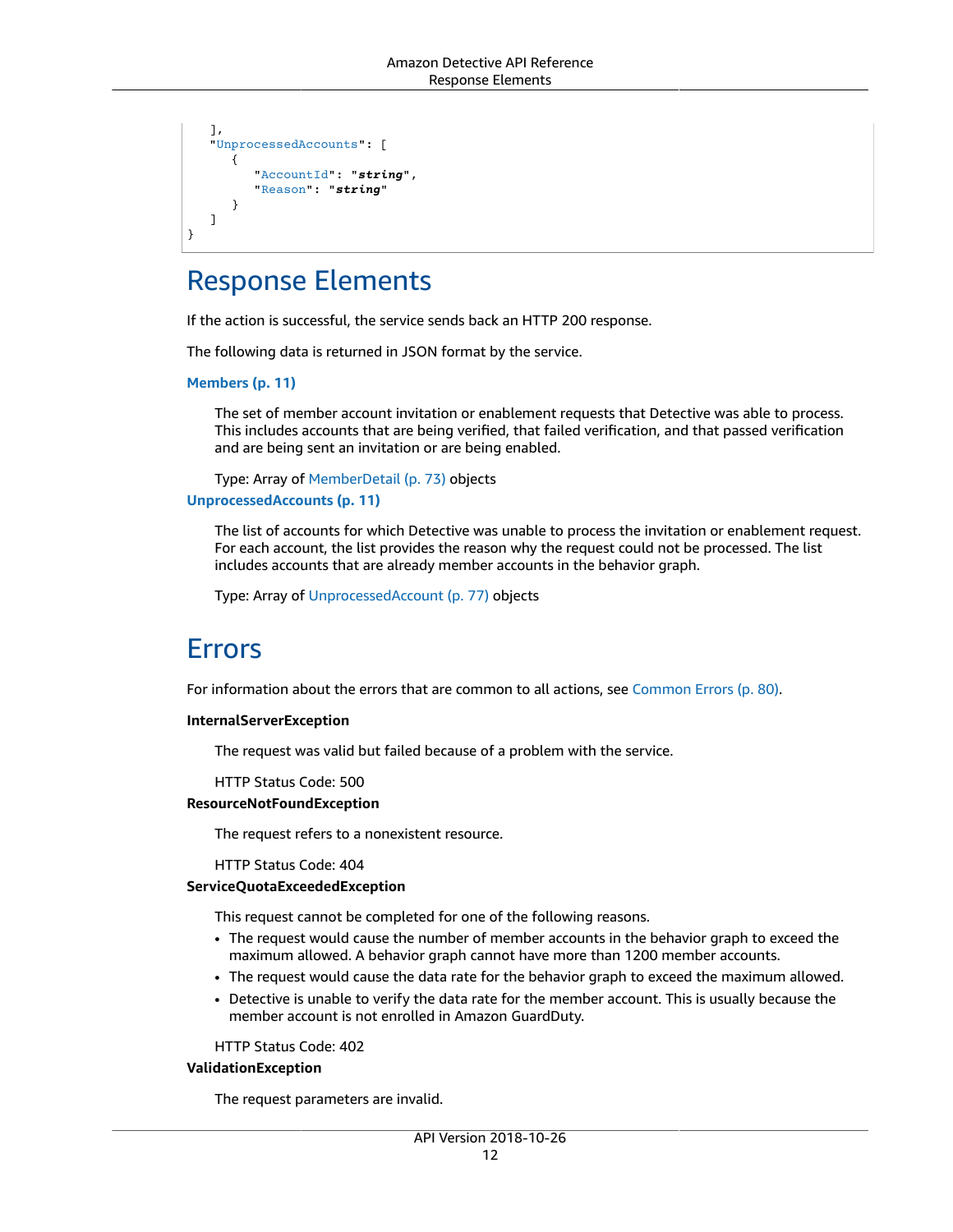HTTP Status Code: 400

## <span id="page-18-0"></span>Examples

### Example

This example illustrates one usage of CreateMembers.

### Sample Request

```
PUT /graph/members HTTP/1.1
Host: api.detective.us-west-2.amazonaws.com
Accept-Encoding: identity
Content-Length: 442
Authorization: AUTHPARAMS
X-Amz-Date: 20200123T193018Z
User-Agent: aws-cli/1.14.29 Python/2.7.9 Windows/8 botocore/1.8.33
{
  "Accounts": [ 
  { 
   "AccountId": "444455556666",
   "EmailAddress": "mmajor@example.com"
  },
 { 
   "AccountId": "123456789012",
   "EmailAddress": "jstiles@example.com"
  }
  ],
  "GraphArn": "arn:aws:detective:us-
east-1:111122223333:graph:027c7c4610ea4aacaf0b883093cab899",
  "Message": "This is Paul Santos. I need to add your account to the data we use
  for security investigation in Detective. If you have any questions, contact me at
 psantos@example.com."
}
```
### Example

This example illustrates one usage of CreateMembers.

### Sample Response

```
HTTP/1.1 200 OK
Content-Length: 625
Date: Thu, 23 Jan 2020 23:07:46 GMT
x-amzn-RequestId: 397d0549-0092-11e8-a0ee-a7f9aa6e7572
Connection: Keep-alive
{
  "Members": [ 
  { 
   "AccountId": "444455556666",
   "AdministratorId": "111122223333",
   "EmailAddress": "mmajor@example.com",
   "GraphArn": "arn:aws:detective:us-
east-1:111122223333:graph:027c7c4610ea4aacaf0b883093cab899",
   "InvitedTime": "2020-01-24T12:35:0.1587Z",
   "MasterId": "111122223333",
   "Status": "INVITED",
```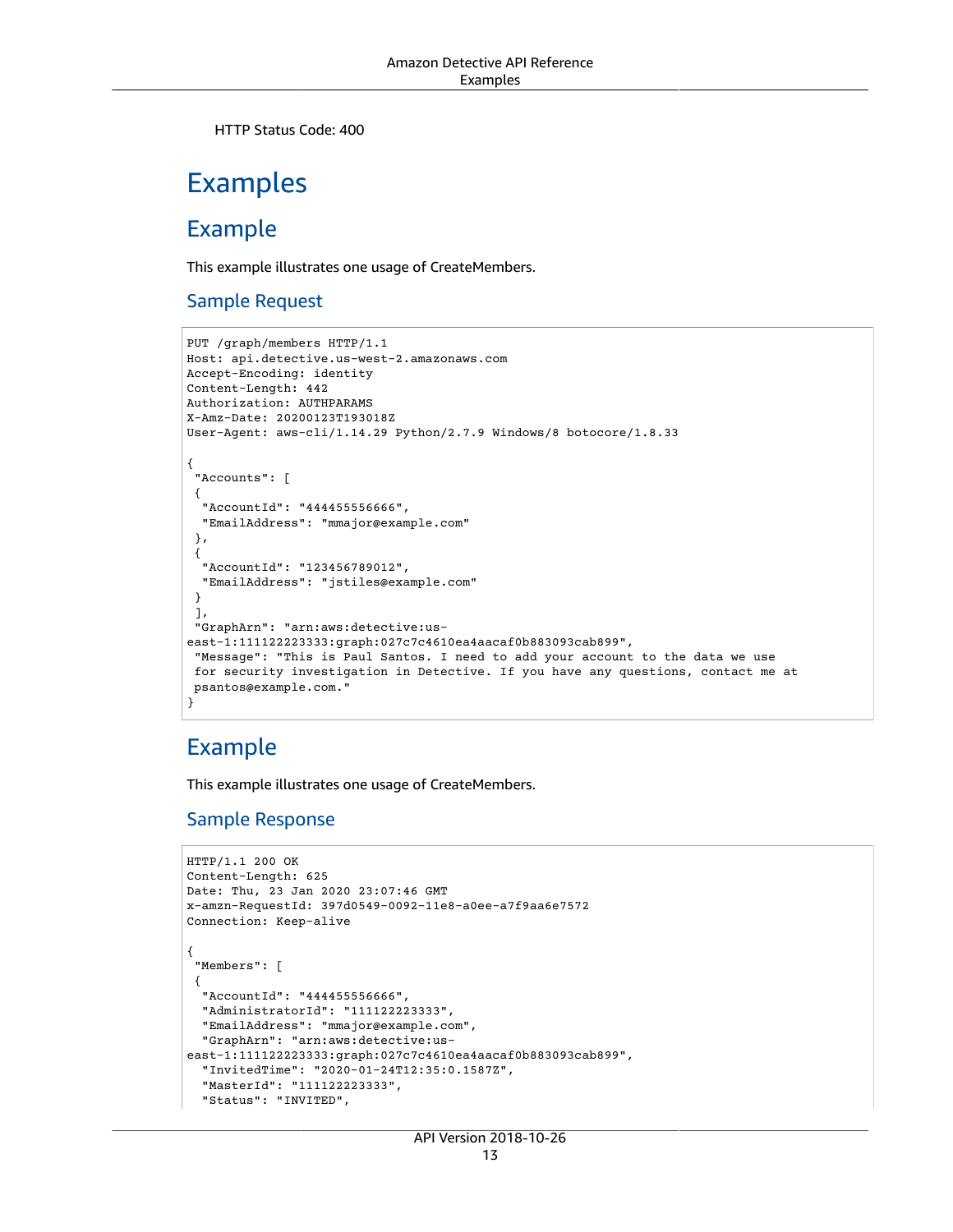```
 "UpdatedTime": "2020-01-24T12:35:0.1587Z"
 },
 { 
  "AccountId": "123456789012",
  "AdministratorId": "111122223333",
  "EmailAddress": "jstiles@example.com",
  "GraphArn": "arn:aws:detective:us-
east-1:111122223333:graph:027c7c4610ea4aacaf0b883093cab899",
  "InvitedTime": "2020-01-24T12:35:0.1587Z",
  "MasterId": "111122223333",
  "Status": "VERIFICATION_IN_PROGRESS",
  "UpdatedTime": "2020-01-24T12:35:0.1587Z"
 }
 ],
 "UnprocessedAccounts": [ ]
}
```
## <span id="page-19-0"></span>See Also

- AWS [Command](https://docs.aws.amazon.com/goto/aws-cli/detective-2018-10-26/CreateMembers) Line Interface
- [AWS](https://docs.aws.amazon.com/goto/DotNetSDKV3/detective-2018-10-26/CreateMembers) SDK for .NET
- [AWS](https://docs.aws.amazon.com/goto/SdkForCpp/detective-2018-10-26/CreateMembers) SDK for C++
- [AWS](https://docs.aws.amazon.com/goto/SdkForGoV1/detective-2018-10-26/CreateMembers) SDK for Go
- [AWS](https://docs.aws.amazon.com/goto/SdkForJavaV2/detective-2018-10-26/CreateMembers) SDK for Java V2
- AWS SDK for [JavaScript](https://docs.aws.amazon.com/goto/AWSJavaScriptSDK/detective-2018-10-26/CreateMembers)
- [AWS](https://docs.aws.amazon.com/goto/SdkForPHPV3/detective-2018-10-26/CreateMembers) SDK for PHP V3
- AWS SDK for [Python](https://docs.aws.amazon.com/goto/boto3/detective-2018-10-26/CreateMembers)
- AWS SDK for [Ruby](https://docs.aws.amazon.com/goto/SdkForRubyV3/detective-2018-10-26/CreateMembers) V3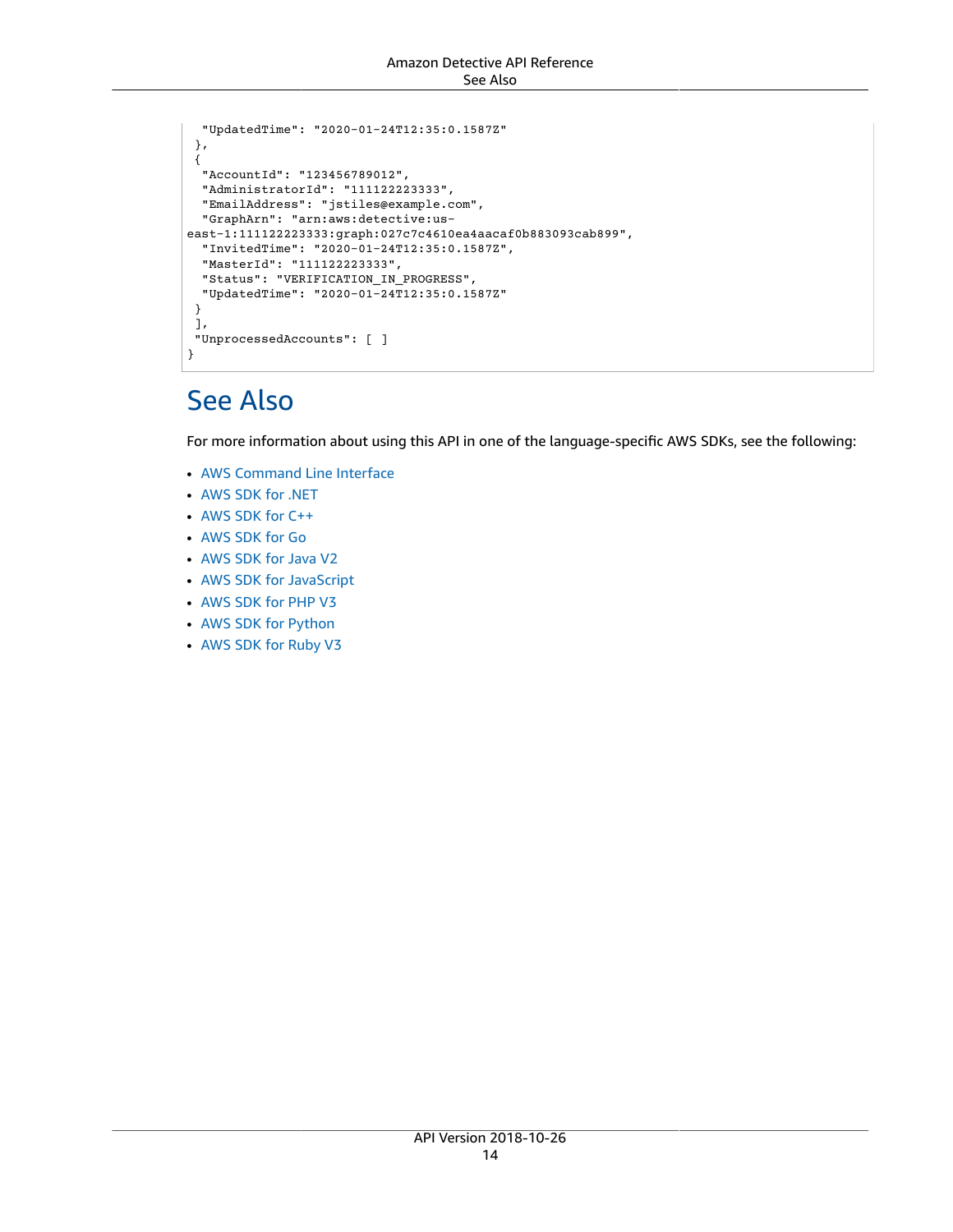## <span id="page-20-0"></span>DeleteGraph

Disables the specified behavior graph and queues it to be deleted. This operation removes the behavior graph from each member account's list of behavior graphs.

DeleteGraph can only be called by the administrator account for a behavior graph.

## <span id="page-20-1"></span>Request Syntax

```
POST /graph/removal HTTP/1.1
Content-type: application/json
{
    "GraphArn": "string"
}
```
### <span id="page-20-2"></span>URI Request Parameters

<span id="page-20-3"></span>The request does not use any URI parameters.

## Request Body

The request accepts the following data in JSON format.

<span id="page-20-7"></span>**[GraphArn \(p. 15\)](#page-20-1)**

The ARN of the behavior graph to disable.

Type: String

```
Pattern: \arctan: \arcsin(-\w}{0,10}?: detective:[-\w]{2,20}?: \d{12}?: graph:[abcdef\d]
{32}?$
```
Required: Yes

## <span id="page-20-4"></span>Response Syntax

HTTP/1.1 200

### <span id="page-20-5"></span>Response Elements

<span id="page-20-6"></span>If the action is successful, the service sends back an HTTP 200 response with an empty HTTP body.

### Errors

For information about the errors that are common to all actions, see [Common](#page-85-0) Error[s \(p. 80\).](#page-85-0)

#### **InternalServerException**

The request was valid but failed because of a problem with the service.

HTTP Status Code: 500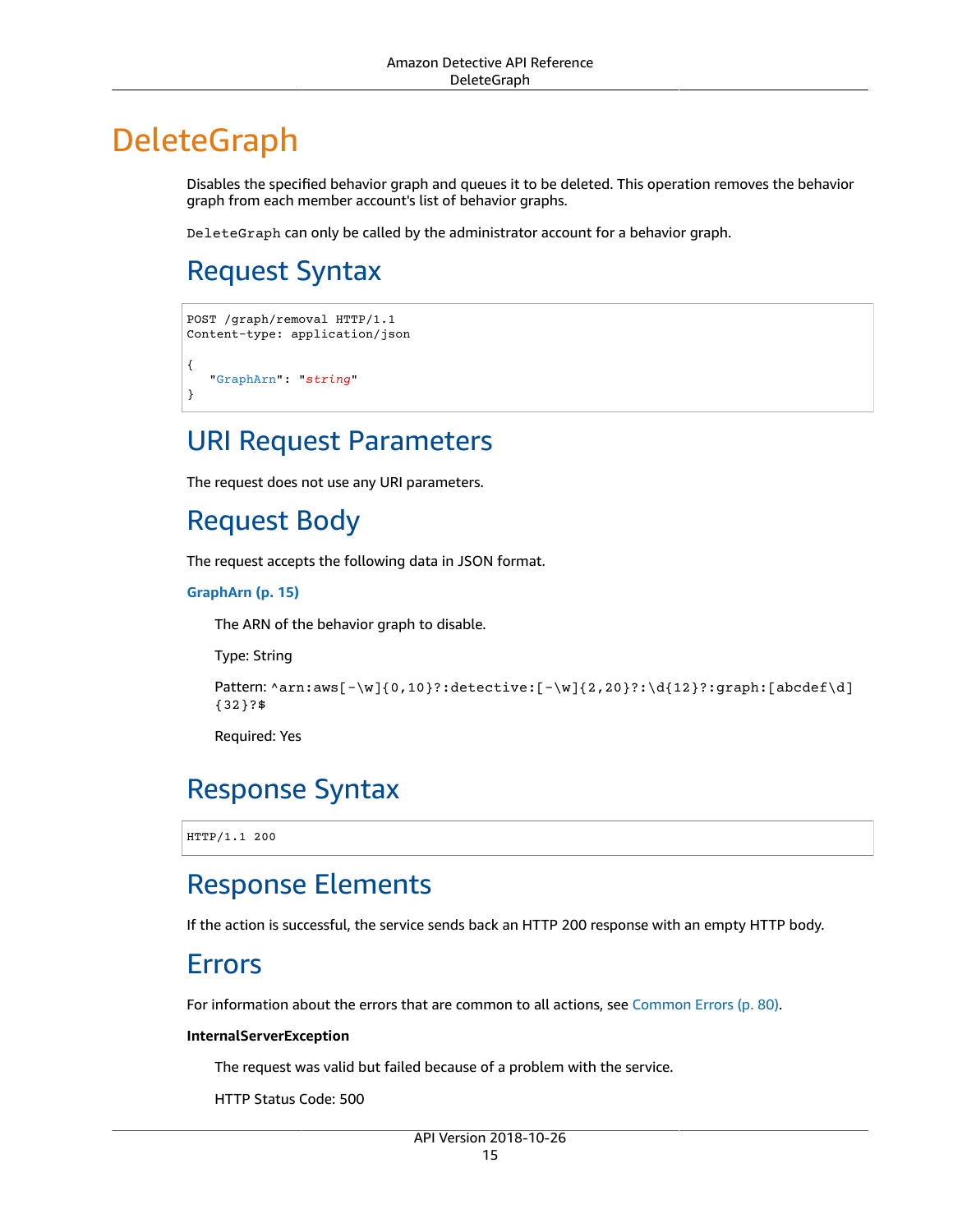#### **ResourceNotFoundException**

The request refers to a nonexistent resource.

HTTP Status Code: 404

#### **ValidationException**

The request parameters are invalid.

HTTP Status Code: 400

## <span id="page-21-0"></span>Examples

### Example

This example illustrates one usage of DeleteGraph.

### Sample Request

```
POST /graph/removal HTTP/1.1
Host: api.detective.us-west-2.amazonaws.com
Accept-Encoding: identity
Content-Length: 94
Authorization: AUTHPARAMS
X-Amz-Date: 20200221T193018Z
User-Agent: aws-cli/1.14.29 Python/2.7.9 Windows/8 botocore/1.8.33
{
  "GraphArn": "arn:aws:detective:us-
east-1:111122223333:graph:027c7c4610ea4aacaf0b883093cab899"
}
```
### Example

This example illustrates one usage of DeleteGraph.

### Sample Response

```
HTTP/1.1 200 OK
Content-Length: 0
Date: Fri, 21 Feb 2020 23:07:46 GMT
x-amzn-RequestId: 397d0549-0092-11e8-a0ee-a7f9aa6e7572
Connection: Keep-alive
```
## <span id="page-21-1"></span>See Also

- AWS [Command](https://docs.aws.amazon.com/goto/aws-cli/detective-2018-10-26/DeleteGraph) Line Interface
- [AWS](https://docs.aws.amazon.com/goto/DotNetSDKV3/detective-2018-10-26/DeleteGraph) SDK for .NET
- [AWS](https://docs.aws.amazon.com/goto/SdkForCpp/detective-2018-10-26/DeleteGraph) SDK for C++
- [AWS](https://docs.aws.amazon.com/goto/SdkForGoV1/detective-2018-10-26/DeleteGraph) SDK for Go
- [AWS](https://docs.aws.amazon.com/goto/SdkForJavaV2/detective-2018-10-26/DeleteGraph) SDK for Java V2
- AWS SDK for [JavaScript](https://docs.aws.amazon.com/goto/AWSJavaScriptSDK/detective-2018-10-26/DeleteGraph)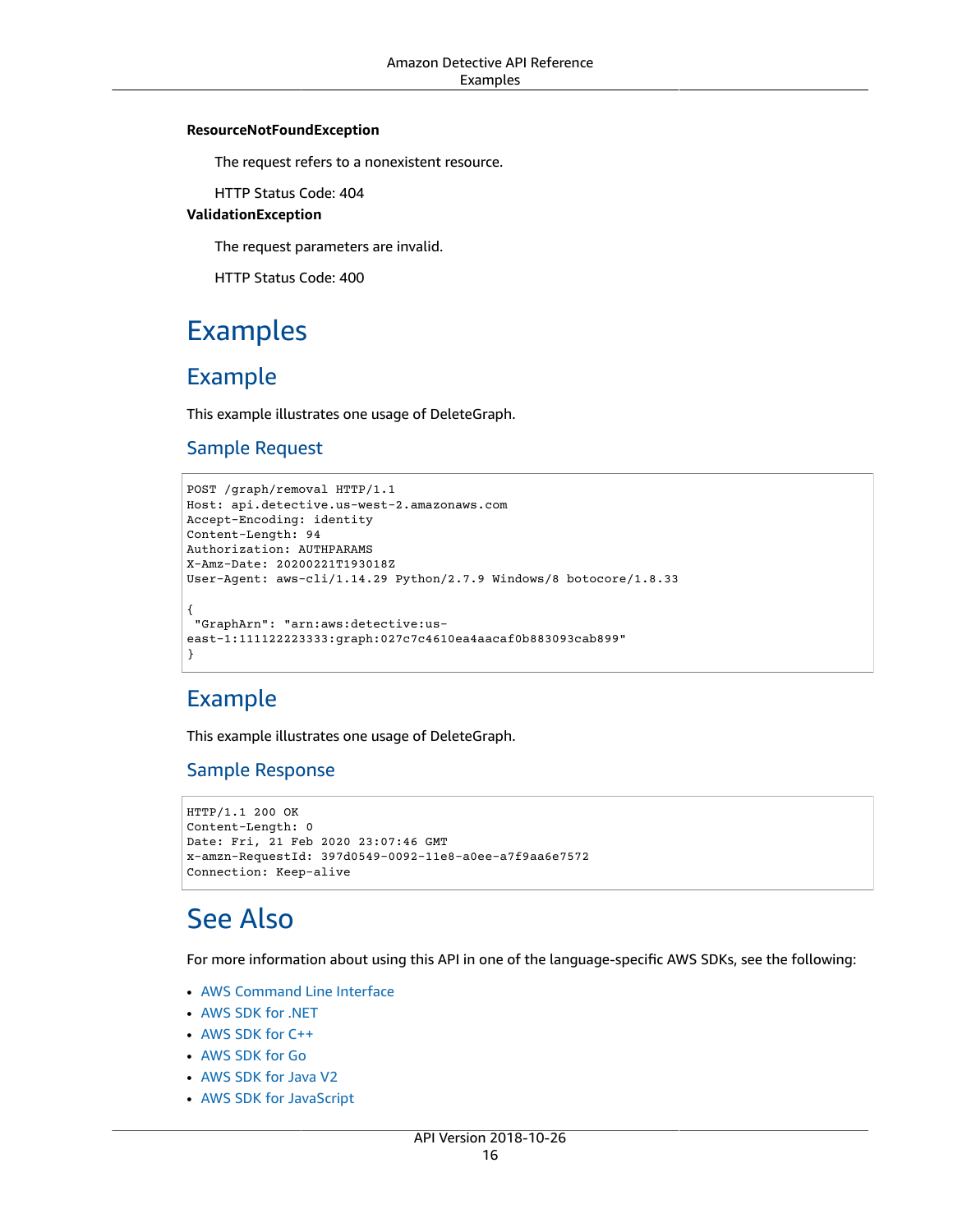- [AWS](https://docs.aws.amazon.com/goto/SdkForPHPV3/detective-2018-10-26/DeleteGraph) SDK for PHP V3
- AWS SDK for [Python](https://docs.aws.amazon.com/goto/boto3/detective-2018-10-26/DeleteGraph)
- AWS SDK for [Ruby](https://docs.aws.amazon.com/goto/SdkForRubyV3/detective-2018-10-26/DeleteGraph) V3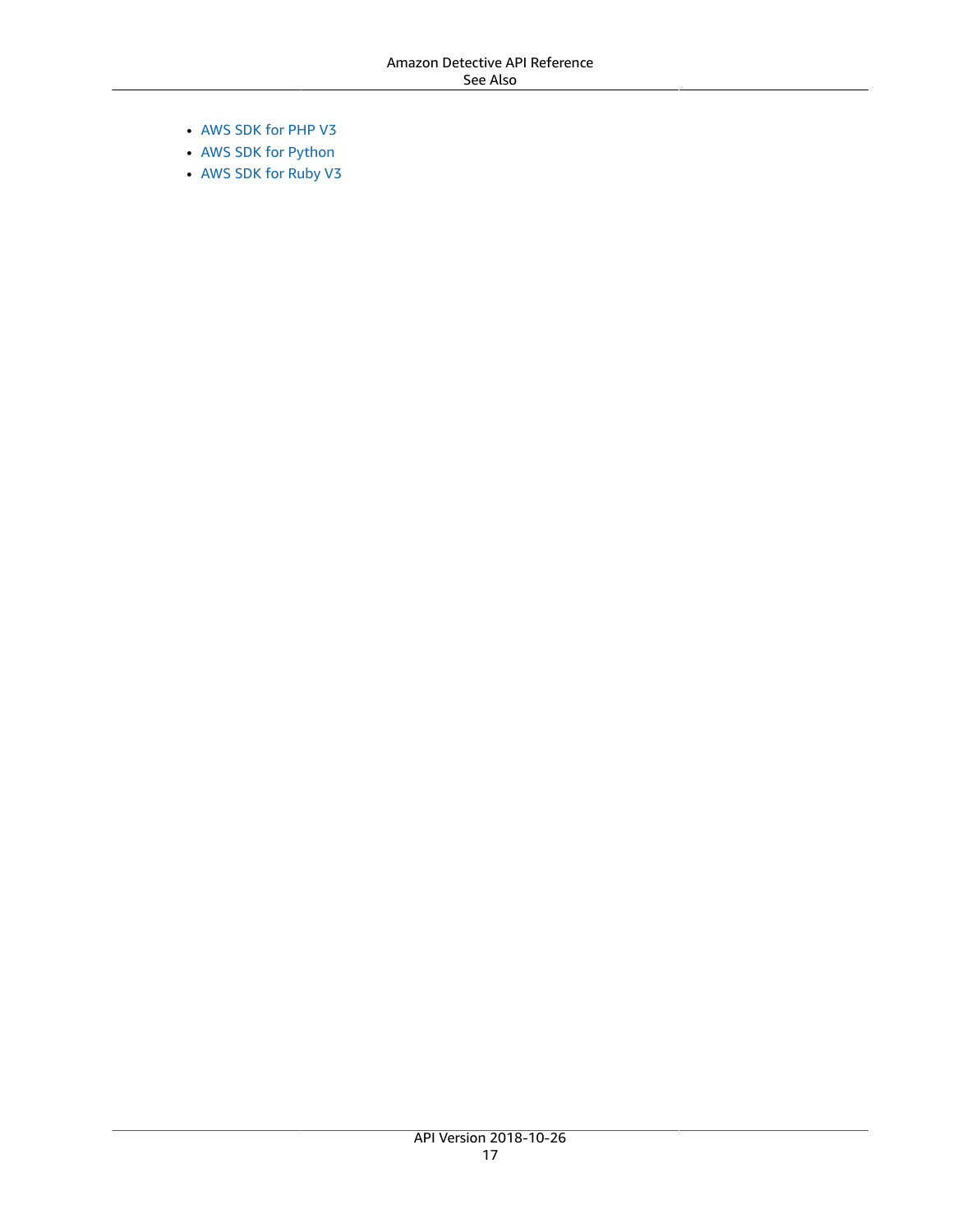## <span id="page-23-0"></span>DeleteMembers

Removes the specified member accounts from the behavior graph. The removed accounts no longer contribute data to the behavior graph. This operation can only be called by the administrator account for the behavior graph.

For invited accounts, the removed accounts are deleted from the list of accounts in the behavior graph. To restore the account, the administrator account must send another invitation.

For organization accounts in the organization behavior graph, the Detective administrator account can always enable the organization account again. Organization accounts that are not enabled as member accounts are not included in the ListMembers results for the organization behavior graph.

An administrator account cannot use DeleteMembers to remove their own account from the behavior graph. To disable a behavior graph, the administrator account uses the DeleteGraph API method.

## <span id="page-23-1"></span>Request Syntax

```
POST /graph/members/removal HTTP/1.1
Content-type: application/json
{
    "AccountIds": [ "string" ],
    "GraphArn": "string"
}
```
## <span id="page-23-2"></span>URI Request Parameters

<span id="page-23-3"></span>The request does not use any URI parameters.

## Request Body

The request accepts the following data in JSON format.

#### <span id="page-23-4"></span>**[AccountIds \(p. 18\)](#page-23-1)**

The list of AWS account identifiers for the member accounts to remove from the behavior graph. You can remove up to 50 member accounts at a time.

Type: Array of strings

Array Members: Minimum number of 1 item. Maximum number of 50 items.

Length Constraints: Fixed length of 12.

Pattern: ^[0-9]+\$

Required: Yes

<span id="page-23-5"></span>**[GraphArn \(p. 18\)](#page-23-1)**

The ARN of the behavior graph to remove members from.

Type: String

```
Pattern: \arctan: \arcsin(-\w}{0,10}?: detective:[-\w]{2,20}?: \d{12}?: graph:[abcdef\d]
{32}?$
```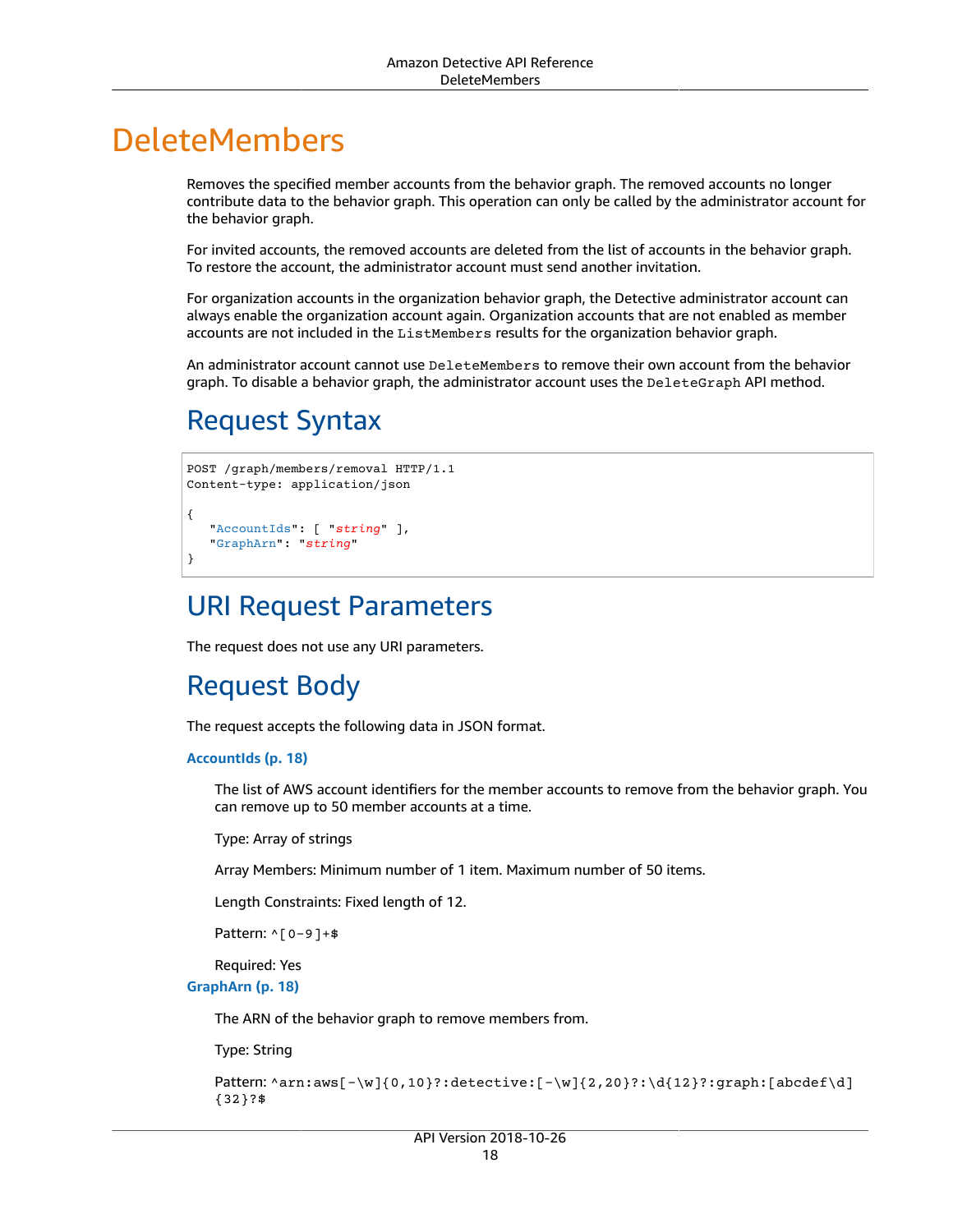Required: Yes

## <span id="page-24-0"></span>Response Syntax

```
HTTP/1.1 200
Content-type: application/json
{
    "AccountIds": [ "string" ],
    "UnprocessedAccounts": [ 
       { 
           "AccountId": "string",
           "Reason": "string"
       }
    ]
}
```
## <span id="page-24-1"></span>Response Elements

If the action is successful, the service sends back an HTTP 200 response.

The following data is returned in JSON format by the service.

#### <span id="page-24-3"></span>**[AccountIds \(p. 19\)](#page-24-0)**

The list of AWS account identifiers for the member accounts that Detective successfully removed from the behavior graph.

Type: Array of strings

Array Members: Minimum number of 1 item. Maximum number of 50 items.

Length Constraints: Fixed length of 12.

Pattern: ^[0-9]+\$

<span id="page-24-4"></span>**[UnprocessedAccounts \(p. 19\)](#page-24-0)**

The list of member accounts that Detective was not able to remove from the behavior graph. For each member account, provides the reason that the deletion could not be processed.

Type: Array of [UnprocessedAccount \(p. 77\)](#page-82-0) objects

### <span id="page-24-2"></span>Errors

For information about the errors that are common to all actions, see [Common](#page-85-0) Error[s \(p. 80\).](#page-85-0)

#### **ConflictException**

The request attempted an invalid action.

HTTP Status Code: 409

#### **InternalServerException**

The request was valid but failed because of a problem with the service.

HTTP Status Code: 500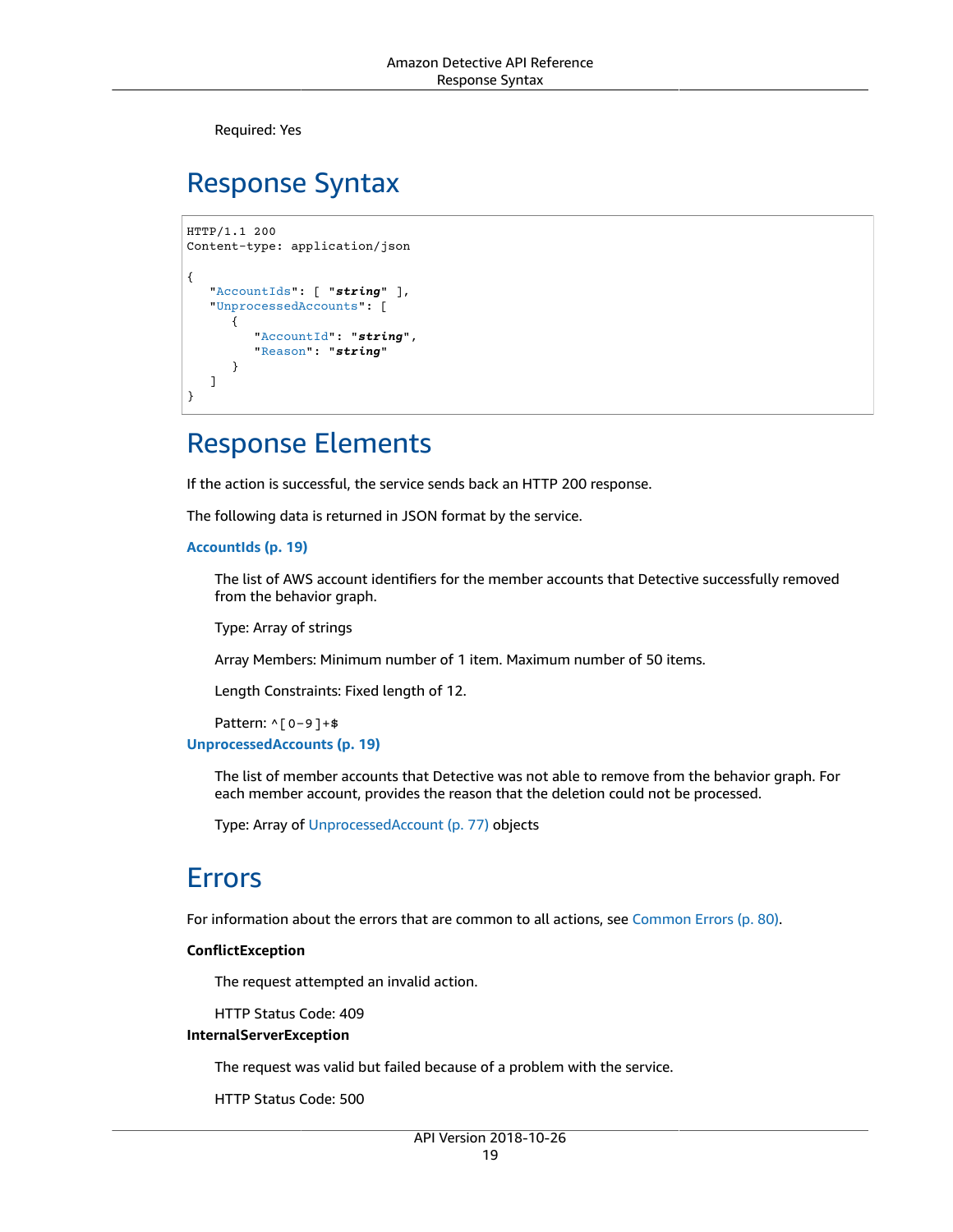#### **ResourceNotFoundException**

The request refers to a nonexistent resource.

HTTP Status Code: 404

#### **ValidationException**

The request parameters are invalid.

HTTP Status Code: 400

## <span id="page-25-0"></span>Examples

### Example

This example illustrates one usage of DeleteMembers.

### Sample Request

```
POST /graph/members/removal HTTP/1.1
Host: api.detective.us-west-2.amazonaws.com
Accept-Encoding: identity
Content-Length: 128
Authorization: AUTHPARAMS
X-Amz-Date: 20200220T193018Z
User-Agent: aws-cli/1.14.29 Python/2.7.9 Windows/8 botocore/1.8.33
{
  "AccountIds": [ "444455556666" ],
  "GraphArn": "arn:aws:detective:us-
east-1:111122223333:graph:027c7c4610ea4aacaf0b883093cab899"
}
```
### Example

This example illustrates one usage of DeleteMembers.

### Sample Response

```
HTTP/1.1 200 OK
Content-Length: 63
Date: Thu, 20 Feb 2020 23:07:46 GMT
x-amzn-RequestId: 397d0549-0092-11e8-a0ee-a7f9aa6e7572
{
  "AccountIds": [ "444455556666" ],
  "UnprocessedAccounts": [ ]
}
```
## <span id="page-25-1"></span>See Also

- AWS [Command](https://docs.aws.amazon.com/goto/aws-cli/detective-2018-10-26/DeleteMembers) Line Interface
- [AWS](https://docs.aws.amazon.com/goto/DotNetSDKV3/detective-2018-10-26/DeleteMembers) SDK for .NET
- [AWS](https://docs.aws.amazon.com/goto/SdkForCpp/detective-2018-10-26/DeleteMembers) SDK for C++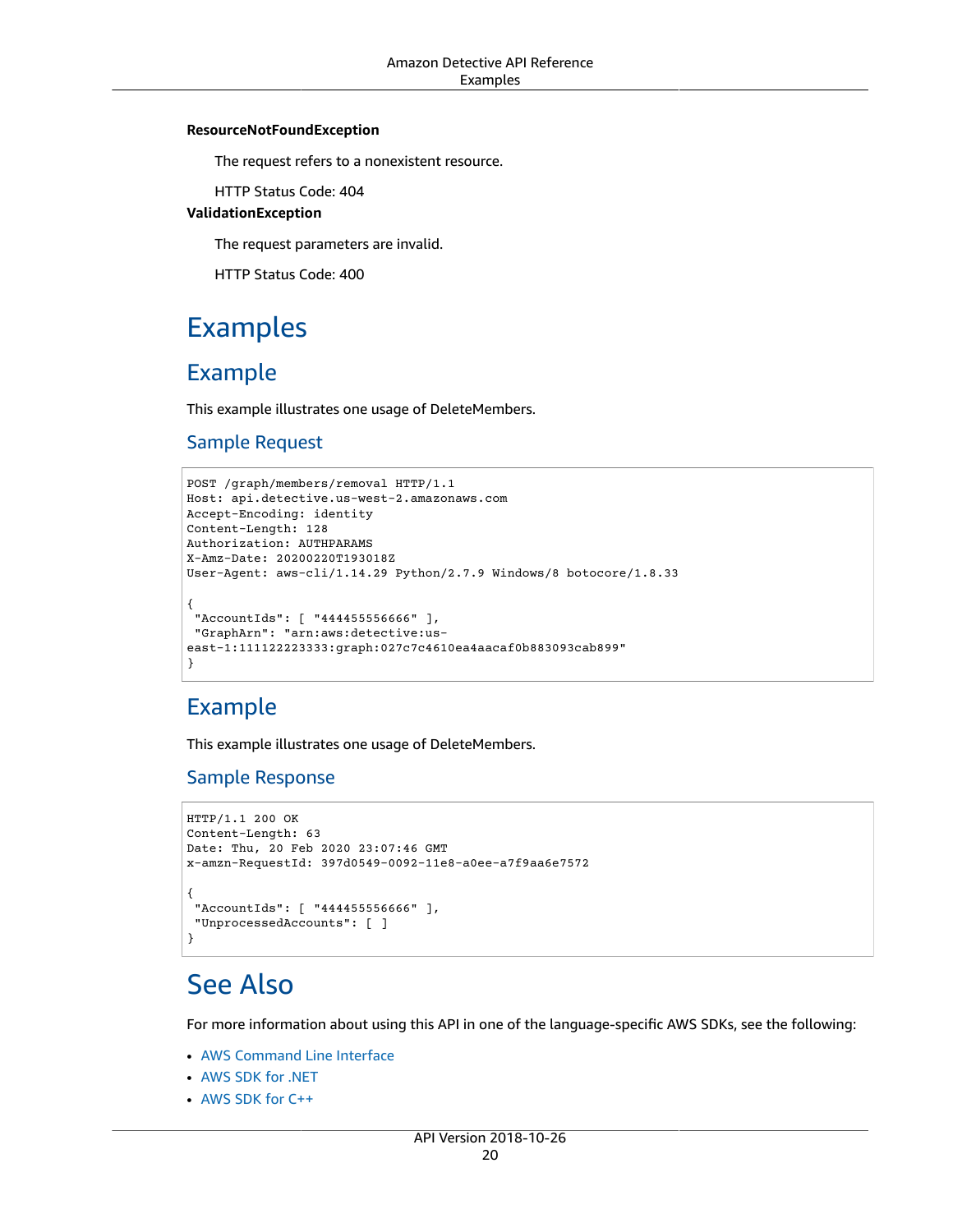- [AWS](https://docs.aws.amazon.com/goto/SdkForGoV1/detective-2018-10-26/DeleteMembers) SDK for Go
- [AWS](https://docs.aws.amazon.com/goto/SdkForJavaV2/detective-2018-10-26/DeleteMembers) SDK for Java V2
- AWS SDK for [JavaScript](https://docs.aws.amazon.com/goto/AWSJavaScriptSDK/detective-2018-10-26/DeleteMembers)
- [AWS](https://docs.aws.amazon.com/goto/SdkForPHPV3/detective-2018-10-26/DeleteMembers) SDK for PHP V3
- AWS SDK for [Python](https://docs.aws.amazon.com/goto/boto3/detective-2018-10-26/DeleteMembers)
- AWS SDK for [Ruby](https://docs.aws.amazon.com/goto/SdkForRubyV3/detective-2018-10-26/DeleteMembers) V3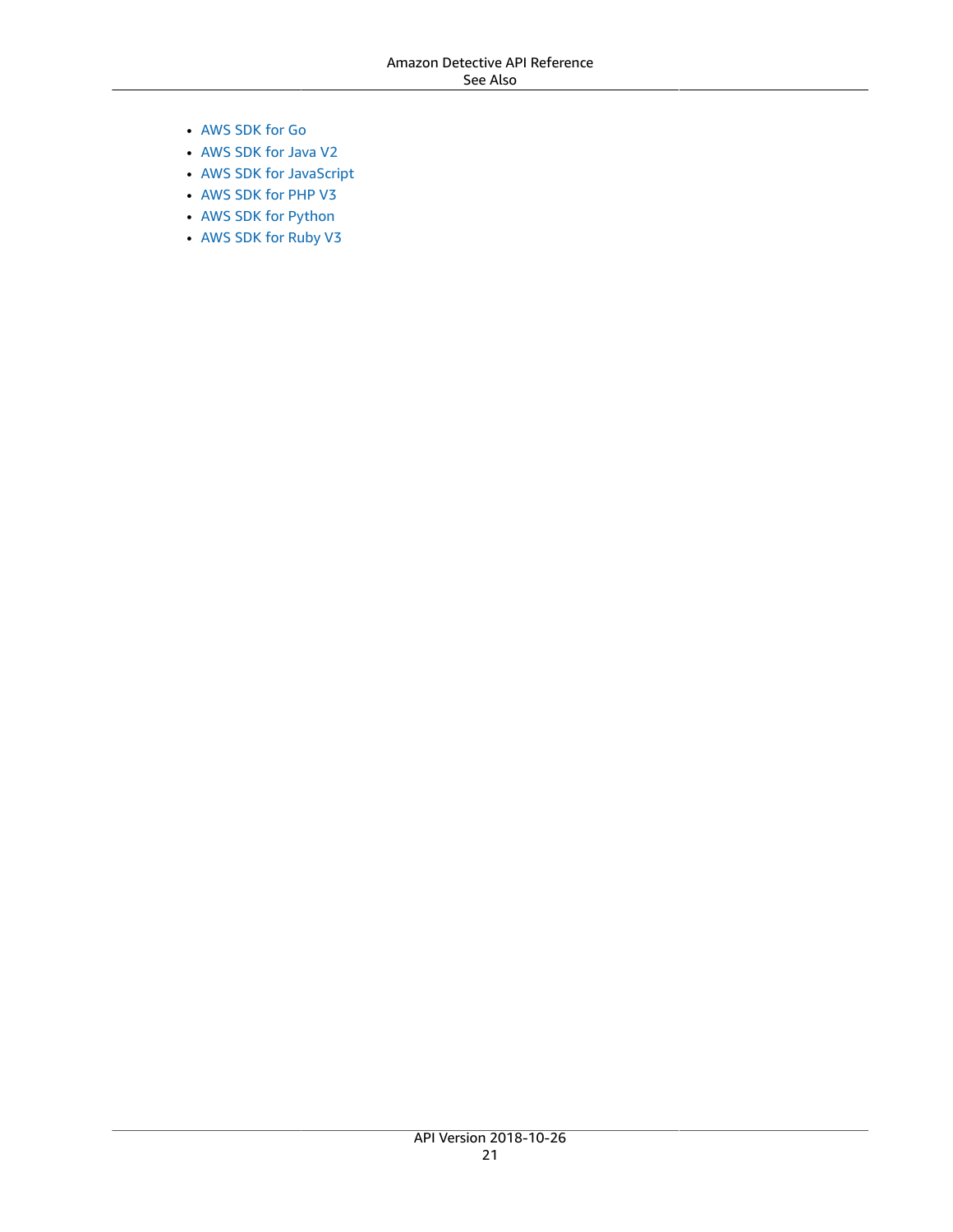## <span id="page-27-0"></span>DescribeOrganizationConfiguration

Returns information about the configuration for the organization behavior graph. Currently indicates whether to automatically enable new organization accounts as member accounts.

Can only be called by the Detective administrator account for the organization.

## <span id="page-27-1"></span>Request Syntax

```
POST /orgs/describeOrganizationConfiguration HTTP/1.1
Content-type: application/json
{
    "GraphArn": "string"
}
```
### <span id="page-27-2"></span>URI Request Parameters

The request does not use any URI parameters.

## <span id="page-27-3"></span>Request Body

The request accepts the following data in JSON format.

#### <span id="page-27-6"></span>**[GraphArn \(p. 22\)](#page-27-1)**

The ARN of the organization behavior graph.

Type: String

```
Pattern: \arctan: \arcsin(-\w}{0,10}?: detective:[-\w]{2,20}?: \d{12}?: graph:[abcdef\d]
{32}?$
```
Required: Yes

## <span id="page-27-4"></span>Response Syntax

```
HTTP/1.1 200
Content-type: application/json
{
    "AutoEnable": boolean
}
```
### <span id="page-27-5"></span>Response Elements

If the action is successful, the service sends back an HTTP 200 response.

The following data is returned in JSON format by the service.

#### <span id="page-27-7"></span>**[AutoEnable \(p. 22\)](#page-27-4)**

Indicates whether to automatically enable new organization accounts as member accounts in the organization behavior graph.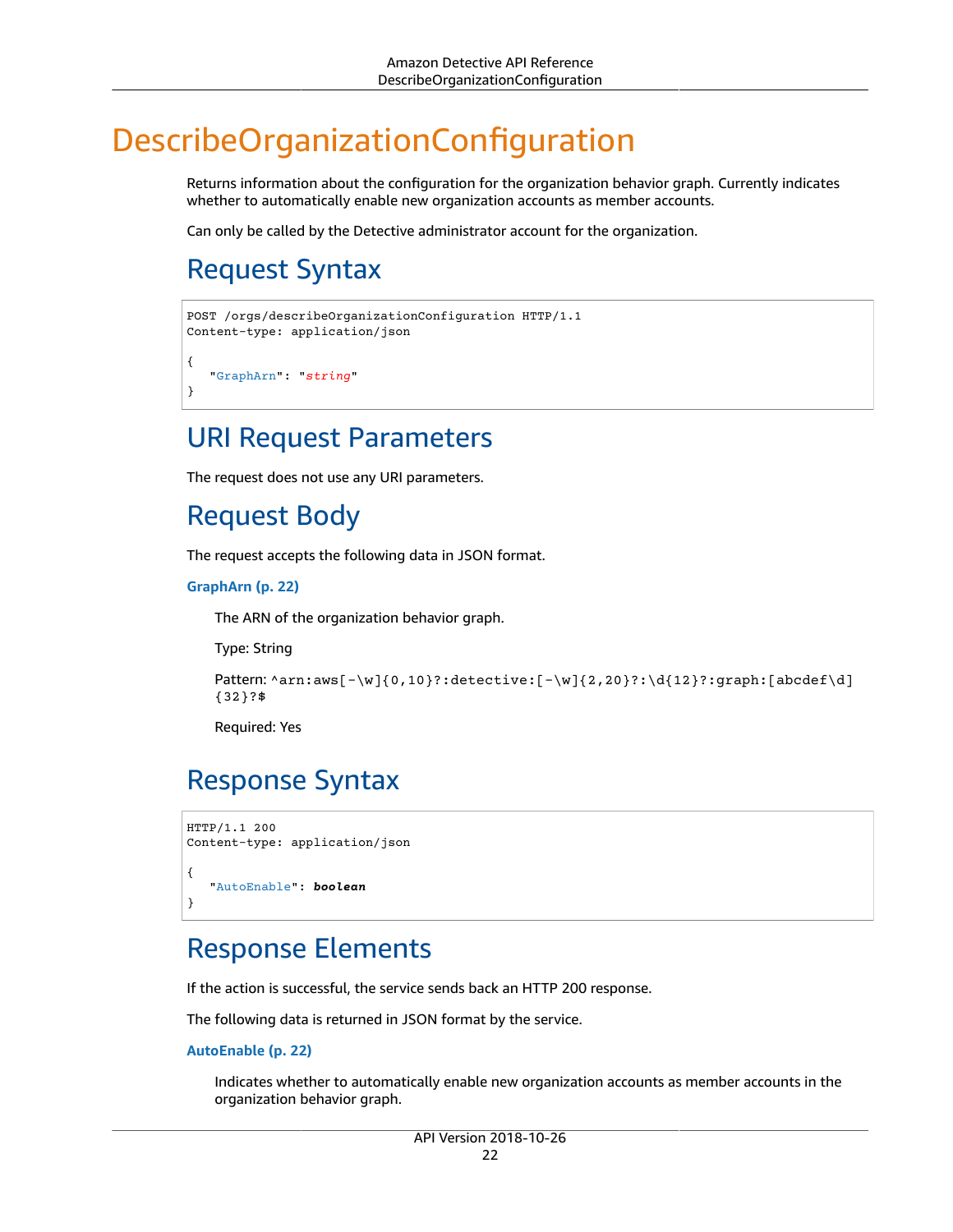Type: Boolean

### <span id="page-28-0"></span>Errors

For information about the errors that are common to all actions, see [Common](#page-85-0) Error[s \(p. 80\).](#page-85-0)

#### **InternalServerException**

The request was valid but failed because of a problem with the service.

HTTP Status Code: 500

#### **TooManyRequestsException**

The request cannot be completed because too many other requests are occurring at the same time.

HTTP Status Code: 429

#### **ValidationException**

The request parameters are invalid.

HTTP Status Code: 400

## <span id="page-28-1"></span>Examples

### Example

This example illustrates one usage of DescribeOrganizationConfiguration.

### Sample Request

```
POST /orgs/describeOrganizationConfiguration HTTP/1.1
Host: api.detective.us-west-2.amazonaws.com
Accept-Encoding: identity
Content-Length: 94
Authorization: AUTHPARAMS
X-Amz-Date: 20210923T193018Z
User-Agent: aws-cli/1.14.29 Python/2.7.9 Windows/8 botocore/1.8.33
{
 "GraphArn": "arn:aws:detective:us-
east-1:111122223333:graph:027c7c4610ea4aacaf0b883093cab899"
}
```
### Example

This example illustrates one usage of DescribeOrganizationConfiguration.

### Sample Response

```
HTTP/1.1 200 OK
Content-Length: 19
Date: Thu, 23 Sep 2021 23:07:46 GMT
x-amzn-RequestId: 397d0549-0092-11e8-a0ee-a7f9aa6e7572
Connection: Keep-alive
```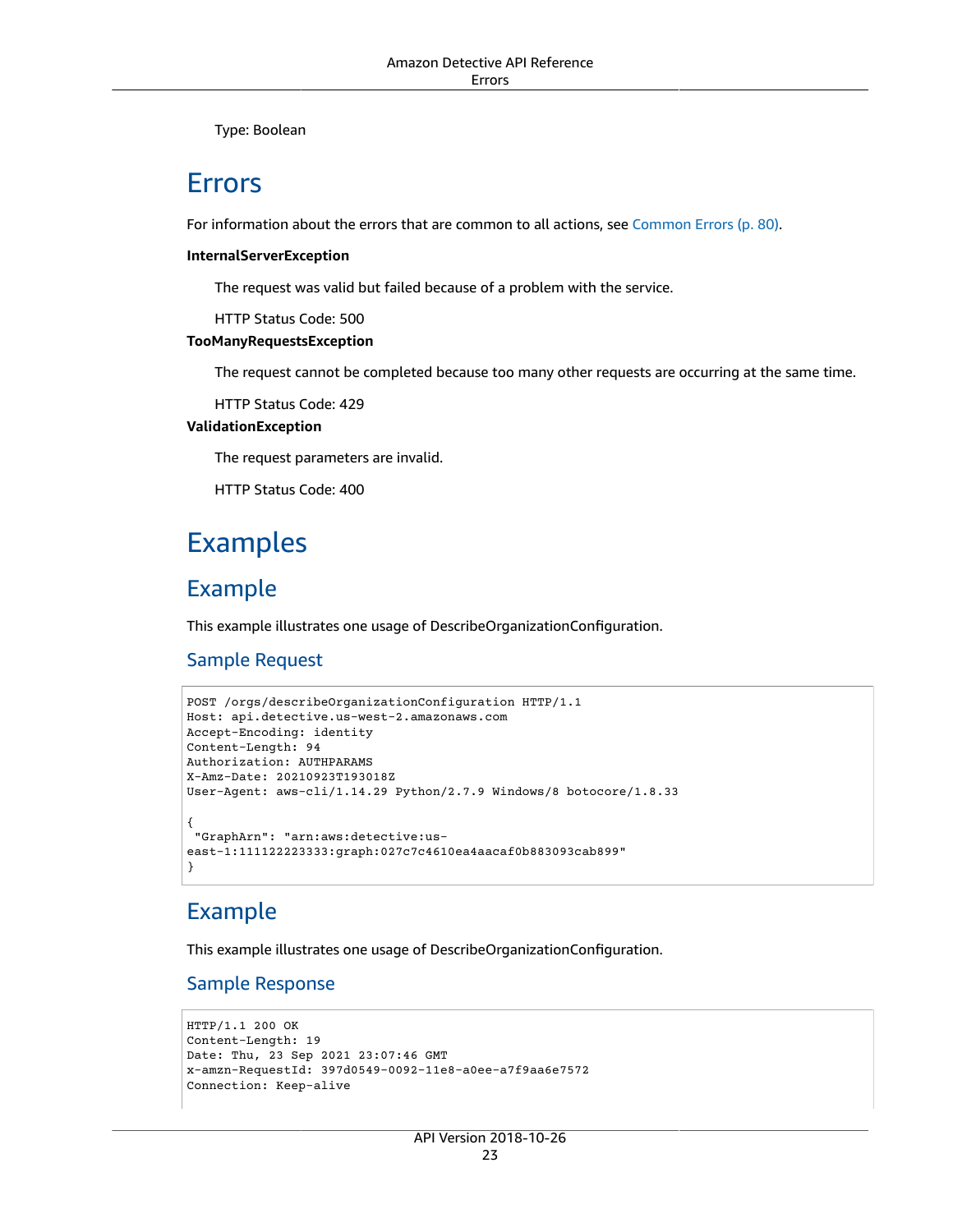"AutoEnable": true

## <span id="page-29-0"></span>See Also

{

}

- AWS [Command](https://docs.aws.amazon.com/goto/aws-cli/detective-2018-10-26/DescribeOrganizationConfiguration) Line Interface
- [AWS](https://docs.aws.amazon.com/goto/DotNetSDKV3/detective-2018-10-26/DescribeOrganizationConfiguration) SDK for .NET
- [AWS](https://docs.aws.amazon.com/goto/SdkForCpp/detective-2018-10-26/DescribeOrganizationConfiguration) SDK for C++
- [AWS](https://docs.aws.amazon.com/goto/SdkForGoV1/detective-2018-10-26/DescribeOrganizationConfiguration) SDK for Go
- [AWS](https://docs.aws.amazon.com/goto/SdkForJavaV2/detective-2018-10-26/DescribeOrganizationConfiguration) SDK for Java V2
- AWS SDK for [JavaScript](https://docs.aws.amazon.com/goto/AWSJavaScriptSDK/detective-2018-10-26/DescribeOrganizationConfiguration)
- [AWS](https://docs.aws.amazon.com/goto/SdkForPHPV3/detective-2018-10-26/DescribeOrganizationConfiguration) SDK for PHP V3
- AWS SDK for [Python](https://docs.aws.amazon.com/goto/boto3/detective-2018-10-26/DescribeOrganizationConfiguration)
- AWS SDK for [Ruby](https://docs.aws.amazon.com/goto/SdkForRubyV3/detective-2018-10-26/DescribeOrganizationConfiguration) V3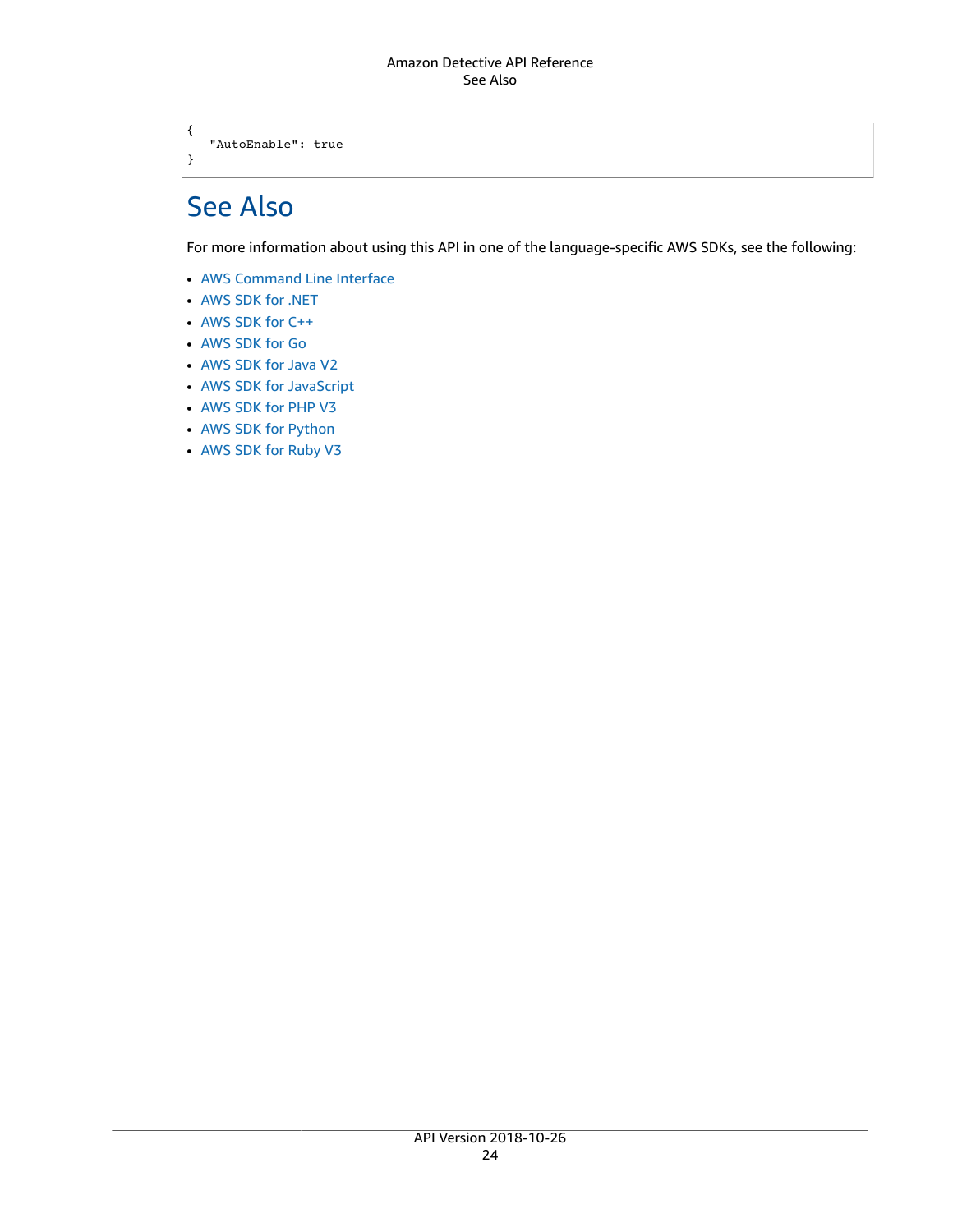## <span id="page-30-0"></span>DisableOrganizationAdminAccount

Removes the Detective administrator account in the current Region. Deletes the organization behavior graph.

Can only be called by the organization management account.

Removing the Detective administrator account does not affect the delegated administrator account for Detective in Organizations.

To remove the delegated administrator account in Organizations, use the Organizations API. Removing the delegated administrator account also removes the Detective administrator account in all Regions, except for Regions where the Detective administrator account is the organization management account.

## <span id="page-30-1"></span>Request Syntax

POST /orgs/disableAdminAccount HTTP/1.1

## <span id="page-30-2"></span>URI Request Parameters

The request does not use any URI parameters.

## <span id="page-30-3"></span>Request Body

The request does not have a request body.

## <span id="page-30-4"></span>Response Syntax

HTTP/1.1 200

## <span id="page-30-5"></span>Response Elements

<span id="page-30-6"></span>If the action is successful, the service sends back an HTTP 200 response with an empty HTTP body.

### Errors

For information about the errors that are common to all actions, see [Common](#page-85-0) Error[s \(p. 80\).](#page-85-0)

#### **InternalServerException**

The request was valid but failed because of a problem with the service.

HTTP Status Code: 500

#### **TooManyRequestsException**

The request cannot be completed because too many other requests are occurring at the same time.

HTTP Status Code: 429

#### **ValidationException**

The request parameters are invalid.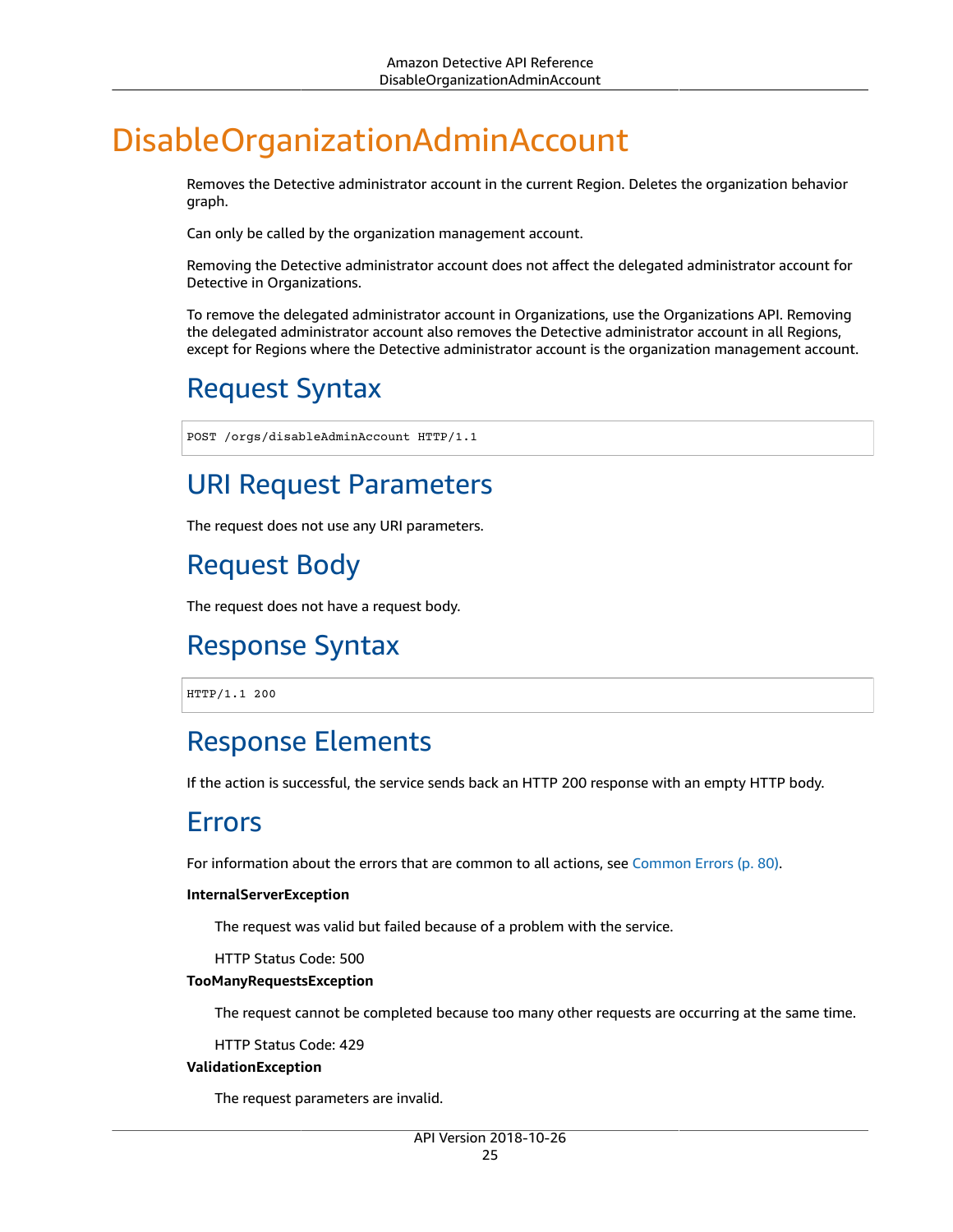HTTP Status Code: 400

## <span id="page-31-0"></span>Examples

### Example

This example illustrates one usage of DisableOrganizationAdminAccount.

### Sample Request

```
POST /orgs/disableAdminAccount HTTP/1.1
Host: api.detective.us-west-2.amazonaws.com
Accept-Encoding: identity
Content-Length: 0
Authorization: AUTHPARAMS
X-Amz-Date: 20210923T193018Z
User-Agent: aws-cli/1.14.29 Python/2.7.9 Windows/8 botocore/1.8.33
```
### Example

This example illustrates one usage of DisableOrganizationAdminAccount.

### Sample Response

```
HTTP/1.1 200 OK
Content-Length: 0
Date: Thu, 23 Sep 2021 23:07:46 GMT
x-amzn-RequestId: 397d0549-0092-11e8-a0ee-a7f9aa6e7572
Connection: Keep-alive
```
## <span id="page-31-1"></span>See Also

- AWS [Command](https://docs.aws.amazon.com/goto/aws-cli/detective-2018-10-26/DisableOrganizationAdminAccount) Line Interface
- [AWS](https://docs.aws.amazon.com/goto/DotNetSDKV3/detective-2018-10-26/DisableOrganizationAdminAccount) SDK for .NET
- [AWS](https://docs.aws.amazon.com/goto/SdkForCpp/detective-2018-10-26/DisableOrganizationAdminAccount) SDK for C++
- [AWS](https://docs.aws.amazon.com/goto/SdkForGoV1/detective-2018-10-26/DisableOrganizationAdminAccount) SDK for Go
- [AWS](https://docs.aws.amazon.com/goto/SdkForJavaV2/detective-2018-10-26/DisableOrganizationAdminAccount) SDK for Java V2
- AWS SDK for [JavaScript](https://docs.aws.amazon.com/goto/AWSJavaScriptSDK/detective-2018-10-26/DisableOrganizationAdminAccount)
- [AWS](https://docs.aws.amazon.com/goto/SdkForPHPV3/detective-2018-10-26/DisableOrganizationAdminAccount) SDK for PHP V3
- AWS SDK for [Python](https://docs.aws.amazon.com/goto/boto3/detective-2018-10-26/DisableOrganizationAdminAccount)
- AWS SDK for [Ruby](https://docs.aws.amazon.com/goto/SdkForRubyV3/detective-2018-10-26/DisableOrganizationAdminAccount) V3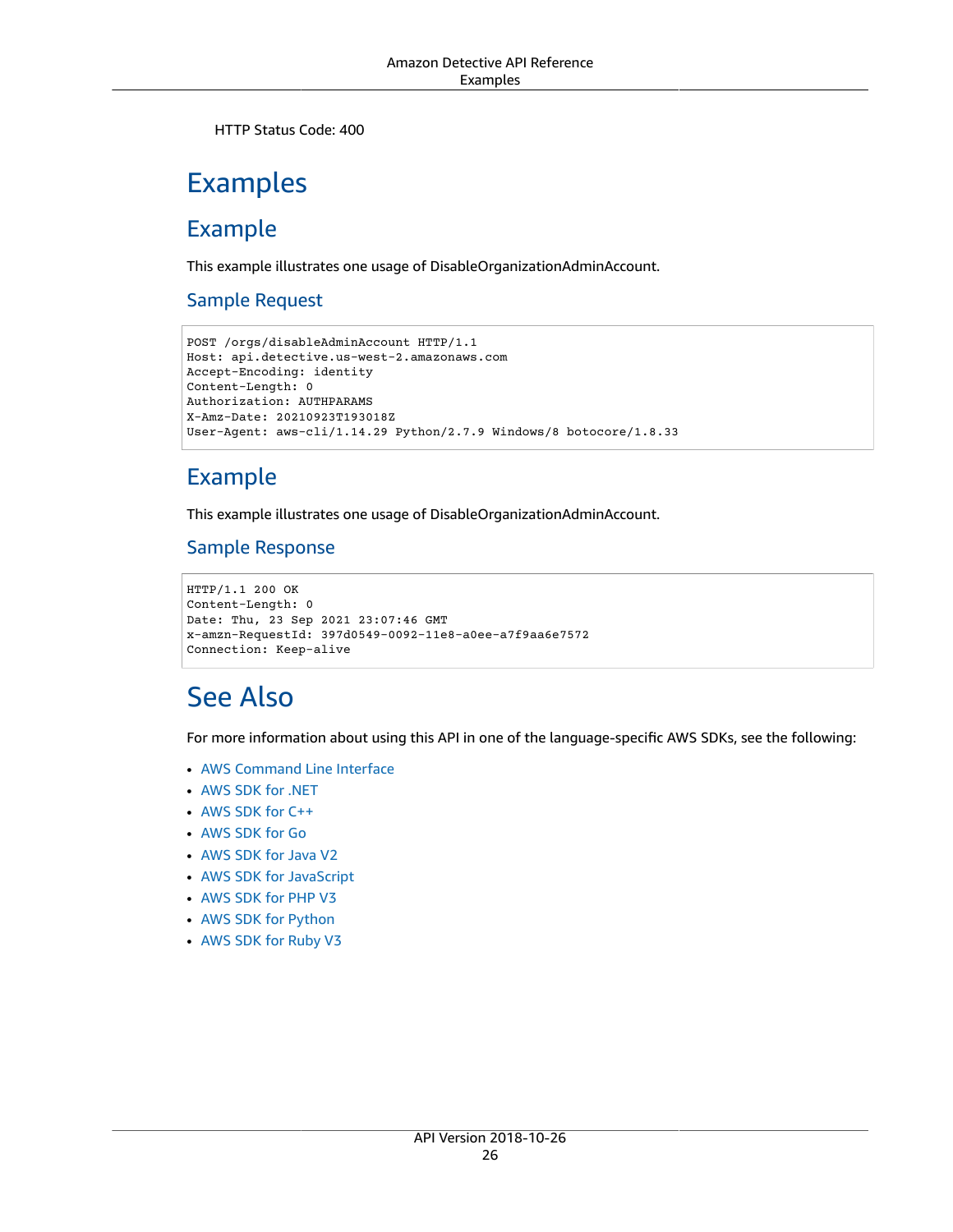## <span id="page-32-0"></span>DisassociateMembership

Removes the member account from the specified behavior graph. This operation can only be called by an invited member account that has the ENABLED status.

DisassociateMembership cannot be called by an organization account in the organization behavior graph. For the organization behavior graph, the Detective administrator account determines which organization accounts to enable or disable as member accounts.

## <span id="page-32-1"></span>Request Syntax

```
POST /membership/removal HTTP/1.1
Content-type: application/json
{
    "GraphArn": "string"
}
```
## <span id="page-32-2"></span>URI Request Parameters

The request does not use any URI parameters.

## <span id="page-32-3"></span>Request Body

The request accepts the following data in JSON format.

#### <span id="page-32-7"></span>**[GraphArn \(p. 27\)](#page-32-1)**

The ARN of the behavior graph to remove the member account from.

The member account's member status in the behavior graph must be ENABLED.

Type: String

```
Pattern: \arcsin\left[-\wright]_{0,10}?:detective:[-\w]{2,20}?:\d{12}?:graph:[abcdef\d]
{32}?$
```
Required: Yes

### <span id="page-32-4"></span>Response Syntax

HTTP/1.1 200

## <span id="page-32-5"></span>Response Elements

<span id="page-32-6"></span>If the action is successful, the service sends back an HTTP 200 response with an empty HTTP body.

### Errors

For information about the errors that are common to all actions, see [Common](#page-85-0) Error[s \(p. 80\).](#page-85-0)

#### **ConflictException**

The request attempted an invalid action.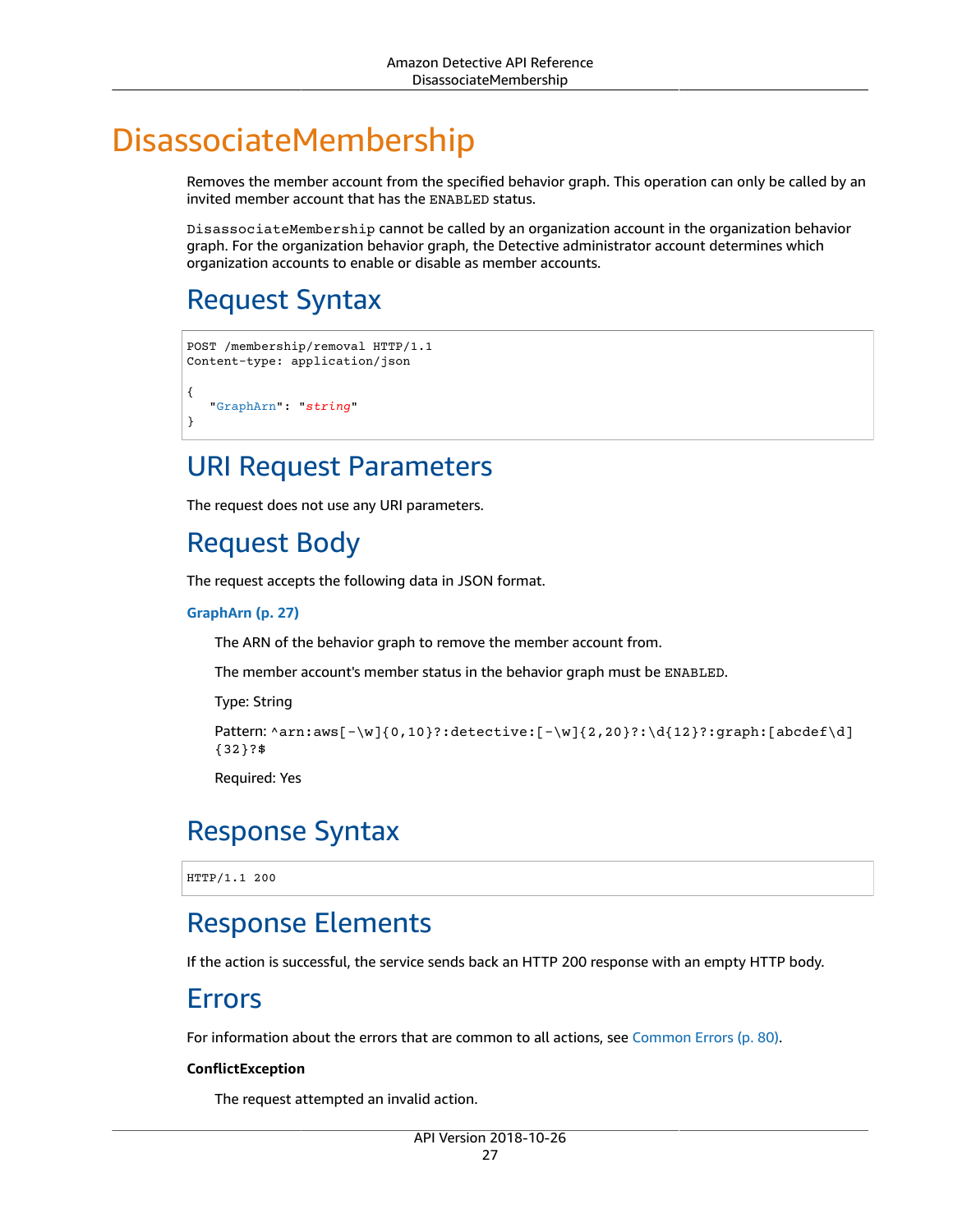#### HTTP Status Code: 409

#### **InternalServerException**

The request was valid but failed because of a problem with the service.

HTTP Status Code: 500

#### **ResourceNotFoundException**

The request refers to a nonexistent resource.

HTTP Status Code: 404

#### **ValidationException**

The request parameters are invalid.

HTTP Status Code: 400

## <span id="page-33-0"></span>Examples

### Example

This example illustrates one usage of DisassociateMembership.

### Sample Request

```
POST /membership/removal HTTP/1.1
Host: api.detective.us-west-2.amazonaws.com
Accept-Encoding: identity
Content-Length: 94
Authorization: AUTHPARAMS
X-Amz-Date: 20200221T193018Z
User-Agent: aws-cli/1.14.29 Python/2.7.9 Windows/8 botocore/1.8.33
{
  "GraphArn": "arn:aws:detective:us-
east-1:111122223333:graph:027c7c4610ea4aacaf0b883093cab899"
}
```
### Example

This example illustrates one usage of DisassociateMembership.

### Sample Response

```
HTTP/1.1 200 OK
Content-Length: 0
Date: Thu, 21 Feb 2020 23:07:46 GMT
x-amzn-RequestId: 397d0549-0092-11e8-a0ee-a7f9aa6e7572
Connection: Keep-alive
```
## <span id="page-33-1"></span>See Also

For more information about using this API in one of the language-specific AWS SDKs, see the following:

• AWS [Command](https://docs.aws.amazon.com/goto/aws-cli/detective-2018-10-26/DisassociateMembership) Line Interface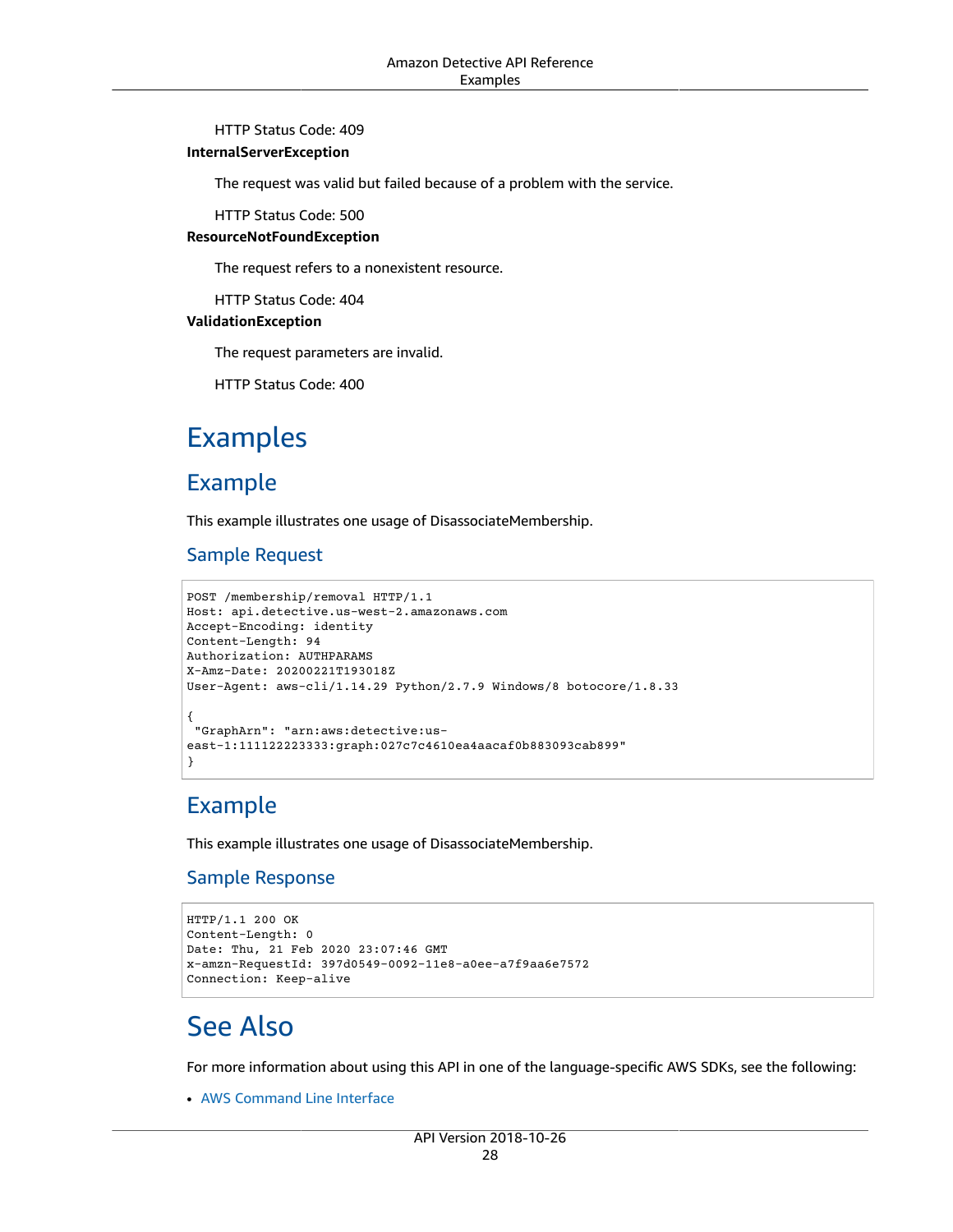- [AWS](https://docs.aws.amazon.com/goto/DotNetSDKV3/detective-2018-10-26/DisassociateMembership) SDK for .NET
- [AWS](https://docs.aws.amazon.com/goto/SdkForCpp/detective-2018-10-26/DisassociateMembership) SDK for C++
- [AWS](https://docs.aws.amazon.com/goto/SdkForGoV1/detective-2018-10-26/DisassociateMembership) SDK for Go
- [AWS](https://docs.aws.amazon.com/goto/SdkForJavaV2/detective-2018-10-26/DisassociateMembership) SDK for Java V2
- AWS SDK for [JavaScript](https://docs.aws.amazon.com/goto/AWSJavaScriptSDK/detective-2018-10-26/DisassociateMembership)
- [AWS](https://docs.aws.amazon.com/goto/SdkForPHPV3/detective-2018-10-26/DisassociateMembership) SDK for PHP V3
- AWS SDK for [Python](https://docs.aws.amazon.com/goto/boto3/detective-2018-10-26/DisassociateMembership)
- AWS SDK for [Ruby](https://docs.aws.amazon.com/goto/SdkForRubyV3/detective-2018-10-26/DisassociateMembership) V3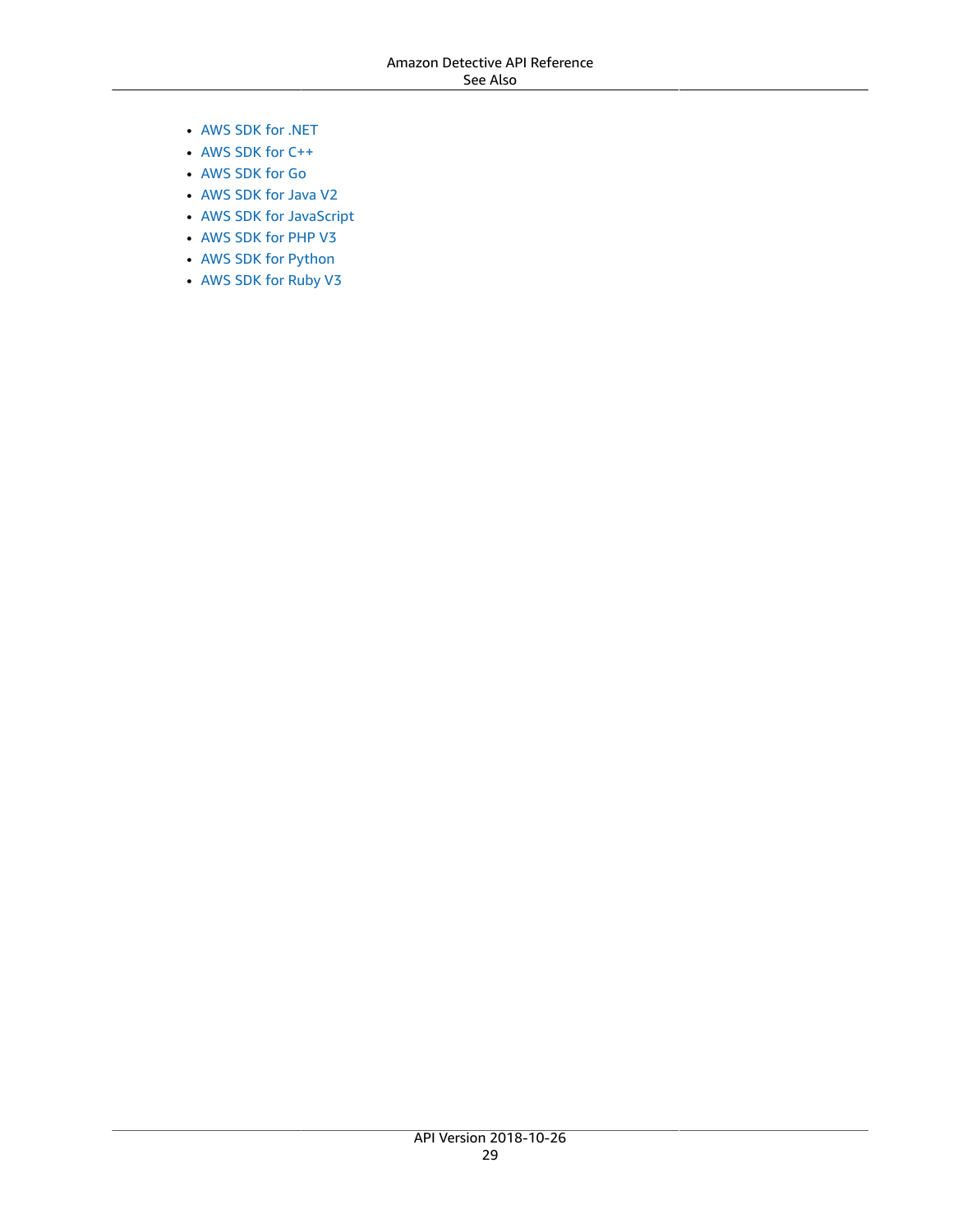## <span id="page-35-0"></span>EnableOrganizationAdminAccount

Designates the Detective administrator account for the organization in the current Region.

If the account does not have Detective enabled, then enables Detective for that account and creates a new behavior graph.

Can only be called by the organization management account.

If the organization has a delegated administrator account in Organizations, then the Detective administrator account must be either the delegated administrator account or the organization management account.

If the organization does not have a delegated administrator account in Organizations, then you can choose any account in the organization. If you choose an account other than the organization management account, Detective calls Organizations to make that account the delegated administrator account for Detective. The organization management account cannot be the delegated administrator account.

## <span id="page-35-1"></span>Request Syntax

```
POST /orgs/enableAdminAccount HTTP/1.1
Content-type: application/json
{
    "AccountId": "string"
}
```
## <span id="page-35-2"></span>URI Request Parameters

<span id="page-35-3"></span>The request does not use any URI parameters.

## Request Body

The request accepts the following data in JSON format.

#### <span id="page-35-5"></span>**[AccountId \(p. 30\)](#page-35-1)**

The AWS account identifier of the account to designate as the Detective administrator account for the organization.

Type: String

Length Constraints: Fixed length of 12.

Pattern: ^[0-9]+\$

Required: Yes

## <span id="page-35-4"></span>Response Syntax

HTTP/1.1 200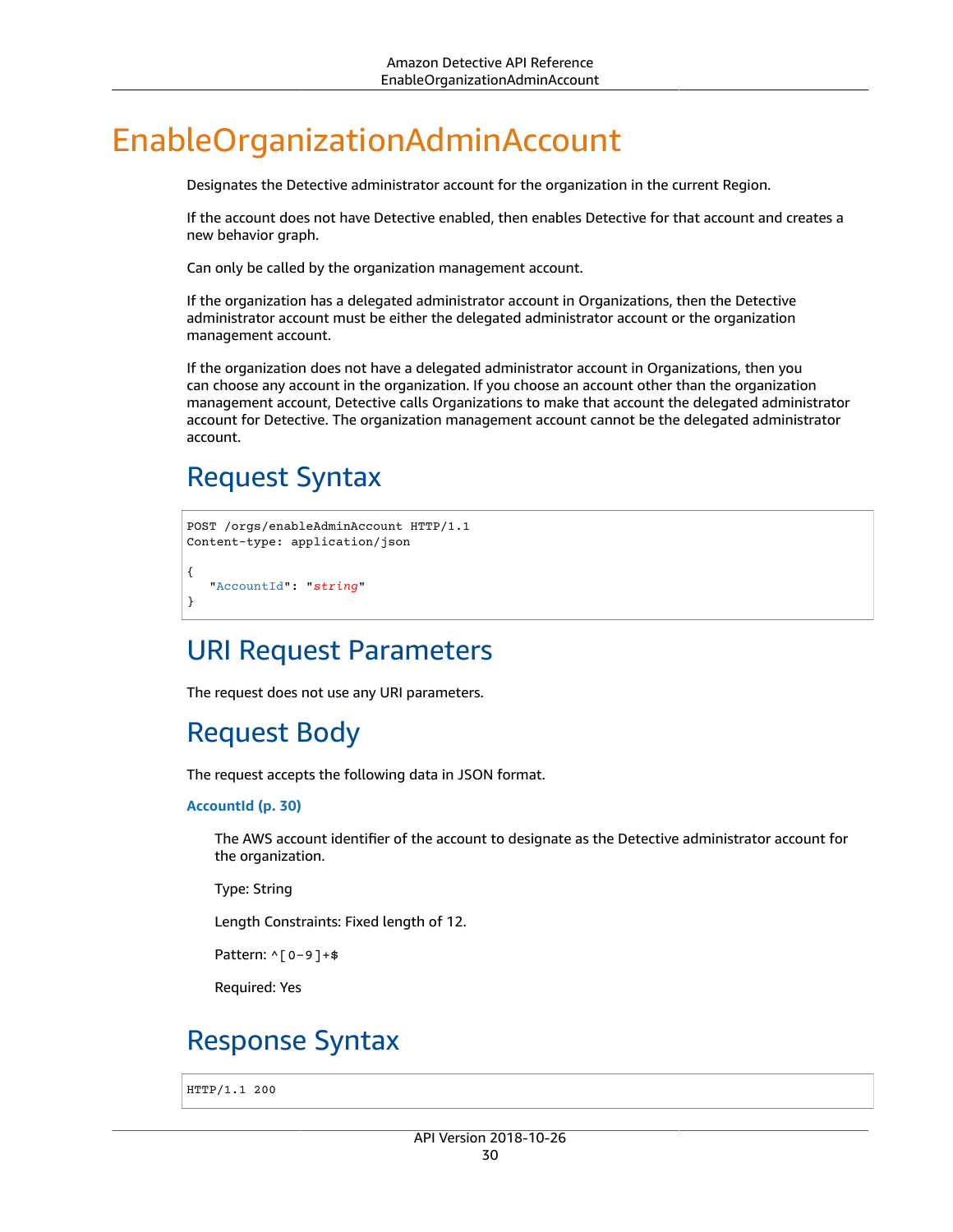### Response Elements

If the action is successful, the service sends back an HTTP 200 response with an empty HTTP body.

### Errors

For information about the errors that are common to all actions, see [Common](#page-85-0) Error[s \(p. 80\).](#page-85-0)

#### **InternalServerException**

The request was valid but failed because of a problem with the service.

HTTP Status Code: 500

#### **TooManyRequestsException**

The request cannot be completed because too many other requests are occurring at the same time.

HTTP Status Code: 429

#### **ValidationException**

The request parameters are invalid.

HTTP Status Code: 400

### Examples

### Example

This example illustrates one usage of EnableOrganizationAdminAccount.

#### Sample Request

```
POST /orgs/enableAdminAccount HTTP/1.1
Host: api.detective.us-west-2.amazonaws.com
Accept-Encoding: identity
Content-Length: 28
Authorization: AUTHPARAMS
X-Amz-Date: 20210923T193018Z
User-Agent: aws-cli/1.14.29 Python/2.7.9 Windows/8 botocore/1.8.33
{
    "AccountId": "111122223333"
}
```
### Example

This example illustrates one usage of EnableOrganizationAdminAccount.

#### Sample Response

```
HTTP/1.1 200 OK
Content-Length: 0
Date: Thu, 23 Sep 2021 23:07:46 GMT
x-amzn-RequestId: 397d0549-0092-11e8-a0ee-a7f9aa6e7572
Connection: Keep-alive
```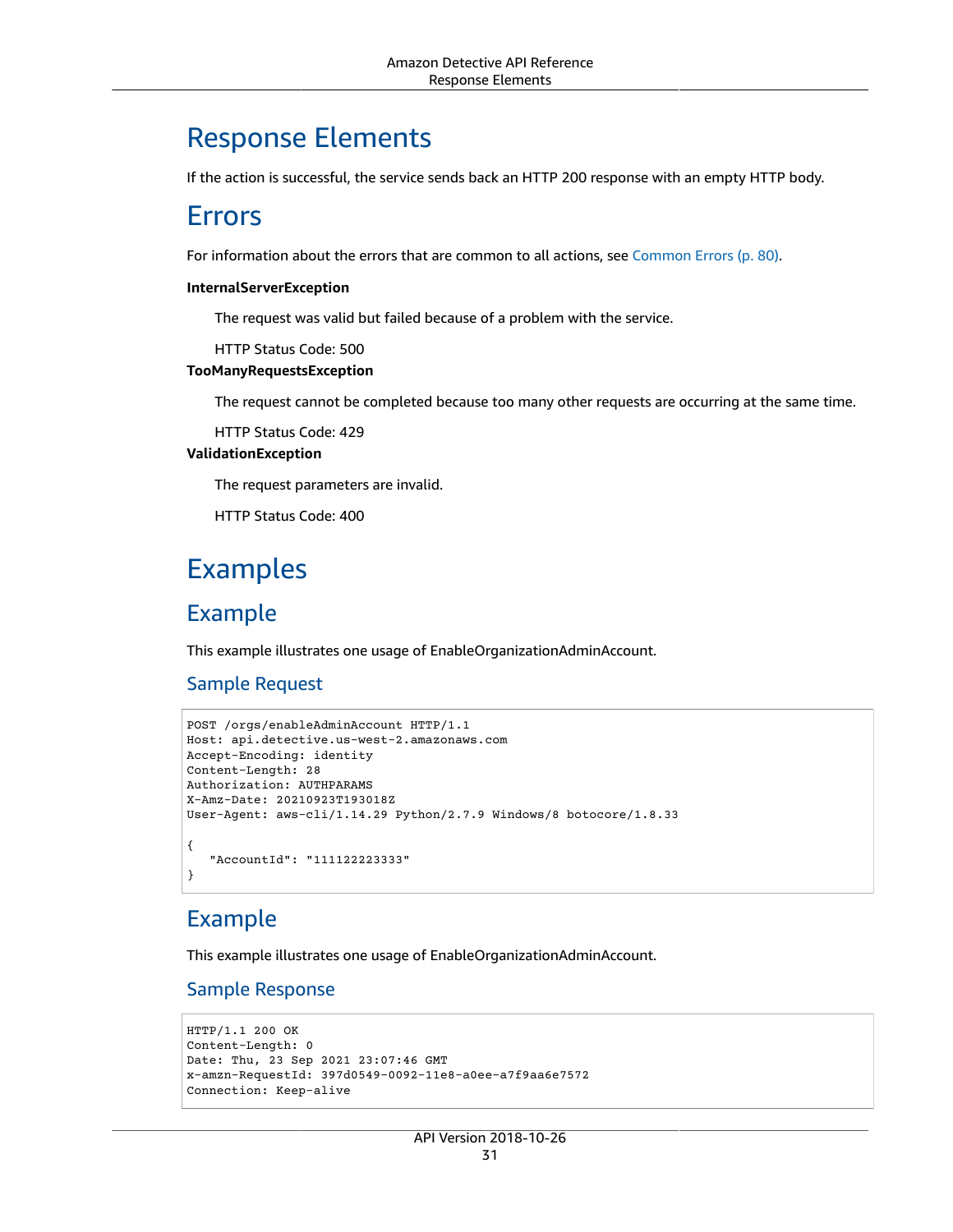# See Also

- AWS [Command](https://docs.aws.amazon.com/goto/aws-cli/detective-2018-10-26/EnableOrganizationAdminAccount) Line Interface
- [AWS](https://docs.aws.amazon.com/goto/DotNetSDKV3/detective-2018-10-26/EnableOrganizationAdminAccount) SDK for .NET
- [AWS](https://docs.aws.amazon.com/goto/SdkForCpp/detective-2018-10-26/EnableOrganizationAdminAccount) SDK for C++
- [AWS](https://docs.aws.amazon.com/goto/SdkForGoV1/detective-2018-10-26/EnableOrganizationAdminAccount) SDK for Go
- [AWS](https://docs.aws.amazon.com/goto/SdkForJavaV2/detective-2018-10-26/EnableOrganizationAdminAccount) SDK for Java V2
- AWS SDK for [JavaScript](https://docs.aws.amazon.com/goto/AWSJavaScriptSDK/detective-2018-10-26/EnableOrganizationAdminAccount)
- [AWS](https://docs.aws.amazon.com/goto/SdkForPHPV3/detective-2018-10-26/EnableOrganizationAdminAccount) SDK for PHP V3
- AWS SDK for [Python](https://docs.aws.amazon.com/goto/boto3/detective-2018-10-26/EnableOrganizationAdminAccount)
- AWS SDK for [Ruby](https://docs.aws.amazon.com/goto/SdkForRubyV3/detective-2018-10-26/EnableOrganizationAdminAccount) V3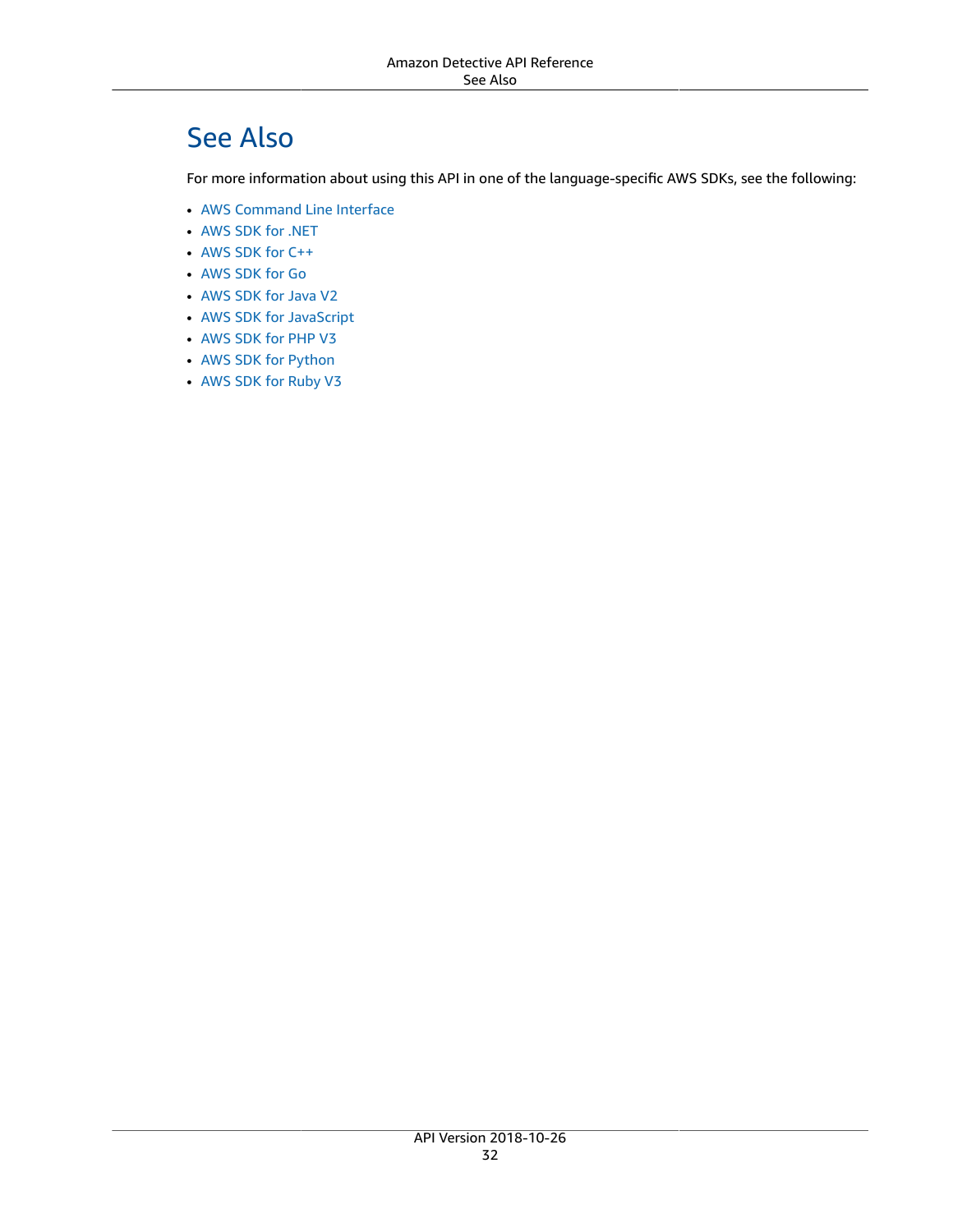# <span id="page-38-2"></span>**GetMembers**

Returns the membership details for specified member accounts for a behavior graph.

# Request Syntax

```
POST /graph/members/get HTTP/1.1
Content-type: application/json
{
    "AccountIds": [ "string" ],
    "GraphArn": "string"
}
```
### URI Request Parameters

The request does not use any URI parameters.

## Request Body

The request accepts the following data in JSON format.

#### <span id="page-38-0"></span>**[AccountIds \(p. 33\)](#page-38-2)**

The list of AWS account identifiers for the member account for which to return member details. You can request details for up to 50 member accounts at a time.

You cannot use GetMembers to retrieve information about member accounts that were removed from the behavior graph.

Type: Array of strings

Array Members: Minimum number of 1 item. Maximum number of 50 items.

Length Constraints: Fixed length of 12.

Pattern: ^[0-9]+\$

Required: Yes

<span id="page-38-1"></span>**[GraphArn \(p. 33\)](#page-38-2)**

The ARN of the behavior graph for which to request the member details.

Type: String

```
Pattern: \text{~\alpha}rn:aws[-\w]{0,10}?:detective:[-\w]{2,20}?:\d{12}?:graph:[abcdef\d]
{32}?$
```
Required: Yes

### <span id="page-38-3"></span>Response Syntax

```
HTTP/1.1 200
Content-type: application/json
```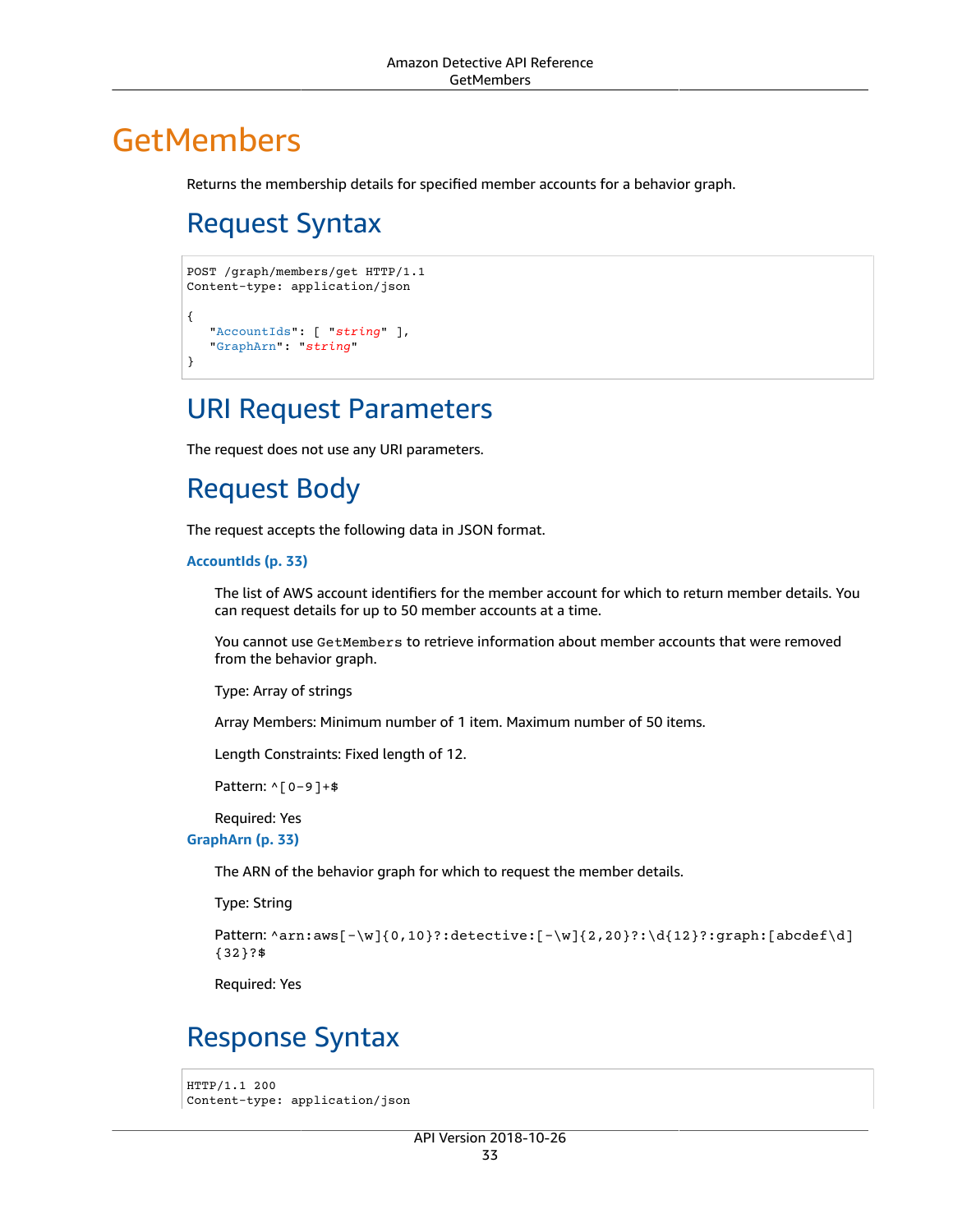```
{
    "MemberDetails": [ 
       { 
          "AccountId": "string",
          "AdministratorId": "string",
          "DisabledReason": "string",
          "EmailAddress": "string",
          "GraphArn": "string",
          "InvitationType": "string",
          "InvitedTime": number,
          "MasterId": "string",
          "PercentOfGraphUtilization": number,
          "PercentOfGraphUtilizationUpdatedTime": number,
          "Status": "string",
          "UpdatedTime": number,
          "VolumeUsageInBytes": number,
          "VolumeUsageUpdatedTime": number
       }
    ],
    "UnprocessedAccounts": [ 
       { 
          "AccountId": "string",
          "Reason": "string"
       }
    ]
}
```
## Response Elements

If the action is successful, the service sends back an HTTP 200 response.

The following data is returned in JSON format by the service.

#### <span id="page-39-0"></span>**[MemberDetails \(p. 33\)](#page-38-3)**

The member account details that Detective is returning in response to the request.

<span id="page-39-1"></span>Type: Array of [MemberDetail \(p. 73\)](#page-78-5) objects **[UnprocessedAccounts \(p. 33\)](#page-38-3)**

The requested member accounts for which Detective was unable to return member details.

For each account, provides the reason why the request could not be processed.

Type: Array of [UnprocessedAccount \(p. 77\)](#page-82-2) objects

### Errors

For information about the errors that are common to all actions, see [Common](#page-85-0) Error[s \(p. 80\).](#page-85-0)

#### **InternalServerException**

The request was valid but failed because of a problem with the service.

HTTP Status Code: 500

#### **ResourceNotFoundException**

The request refers to a nonexistent resource.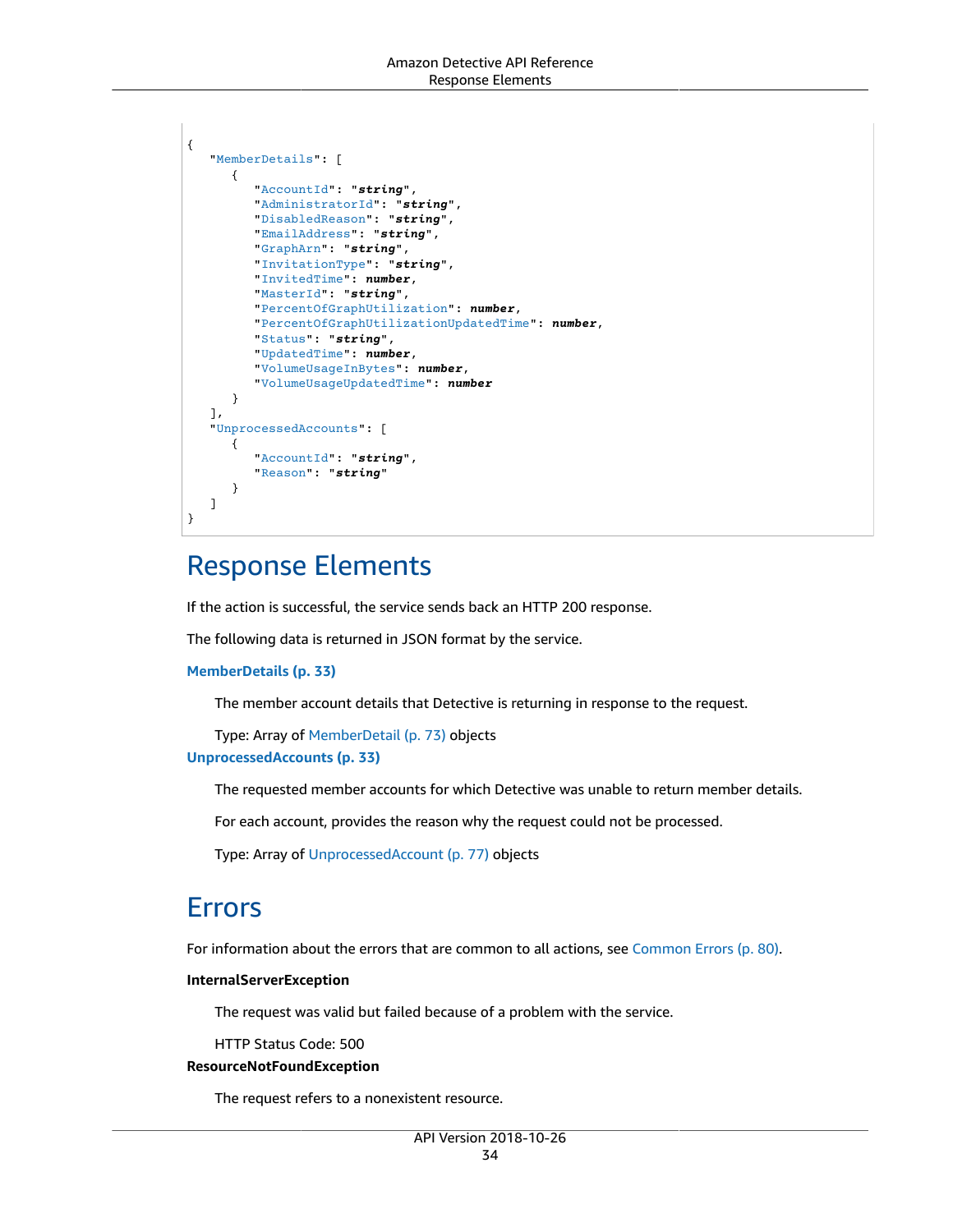HTTP Status Code: 404

#### **ValidationException**

The request parameters are invalid.

HTTP Status Code: 400

### Examples

### Example

This example illustrates one usage of GetMembers.

#### Sample Request

```
POST /graph/members/get HTTP/1.1
Host: api.detective.us-west-2.amazonaws.com
Accept-Encoding: identity
Content-Length: 128
Authorization: AUTHPARAMS
X-Amz-Date: 20200127T193018Z
User-Agent: aws-cli/1.14.29 Python/2.7.9 Windows/8 botocore/1.8.33
{
  "AccountIds": [ "444455556666" ],
  "GraphArn": "arn:aws:detective:us-
east-1:111122223333:graph:027c7c4610ea4aacaf0b883093cab899"
}
```
### Example

This example illustrates one usage of GetMembers.

#### Sample Response

```
HTTP/1.1 200 OK
Content-Type: application/json
Content-Length: 332
Date: Mon, 27 Jan 2020 23:07:46 GMT
x-amzn-RequestId: 397d0549-0092-11e8-a0ee-a7f9aa6e7572
Connection: Keep-alive
{
  "MemberDetails": [ 
  { 
   "AccountId": "444455556666",
   "AdministratorId": "111122223333",
   "EmailAddress": "mmajor@example.com",
   "GraphArn": "arn:aws:detective:us-
east-1:111122223333:graph:027c7c4610ea4aacaf0b883093cab899",
   "InvitedTime": "2020-01-24T12:35:0.1587Z",
   "MasterId": "111122223333",
   "Status": "INVITED",
   "UpdatedTime": "2020-01-24T12:35:0.1587Z"
  }
  ],
  "UnprocessedAccounts": [ ]
}
```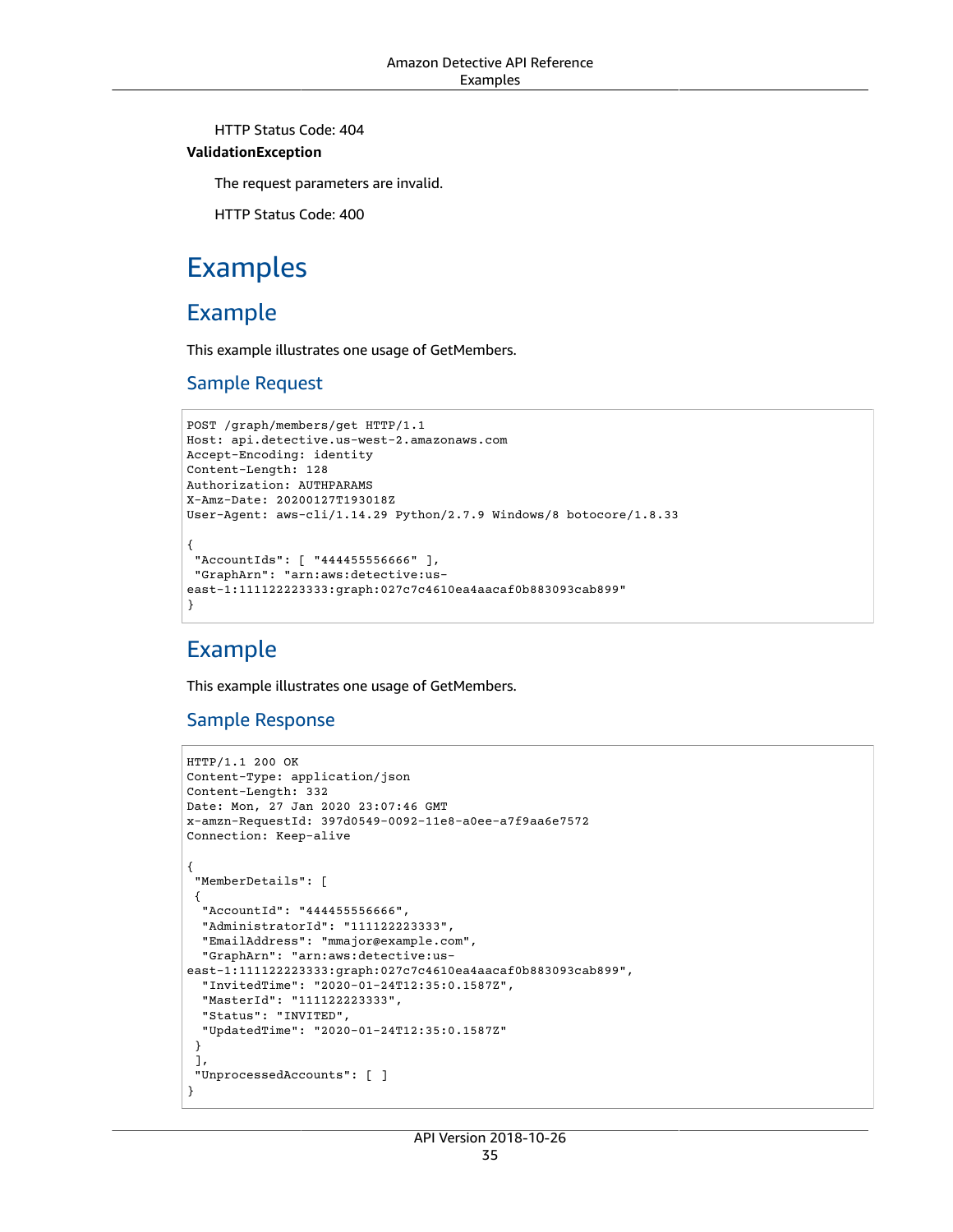# See Also

- AWS [Command](https://docs.aws.amazon.com/goto/aws-cli/detective-2018-10-26/GetMembers) Line Interface
- [AWS](https://docs.aws.amazon.com/goto/DotNetSDKV3/detective-2018-10-26/GetMembers) SDK for .NET
- [AWS](https://docs.aws.amazon.com/goto/SdkForCpp/detective-2018-10-26/GetMembers) SDK for C++
- [AWS](https://docs.aws.amazon.com/goto/SdkForGoV1/detective-2018-10-26/GetMembers) SDK for Go
- [AWS](https://docs.aws.amazon.com/goto/SdkForJavaV2/detective-2018-10-26/GetMembers) SDK for Java V2
- AWS SDK for [JavaScript](https://docs.aws.amazon.com/goto/AWSJavaScriptSDK/detective-2018-10-26/GetMembers)
- [AWS](https://docs.aws.amazon.com/goto/SdkForPHPV3/detective-2018-10-26/GetMembers) SDK for PHP V3
- AWS SDK for [Python](https://docs.aws.amazon.com/goto/boto3/detective-2018-10-26/GetMembers)
- AWS SDK for [Ruby](https://docs.aws.amazon.com/goto/SdkForRubyV3/detective-2018-10-26/GetMembers) V3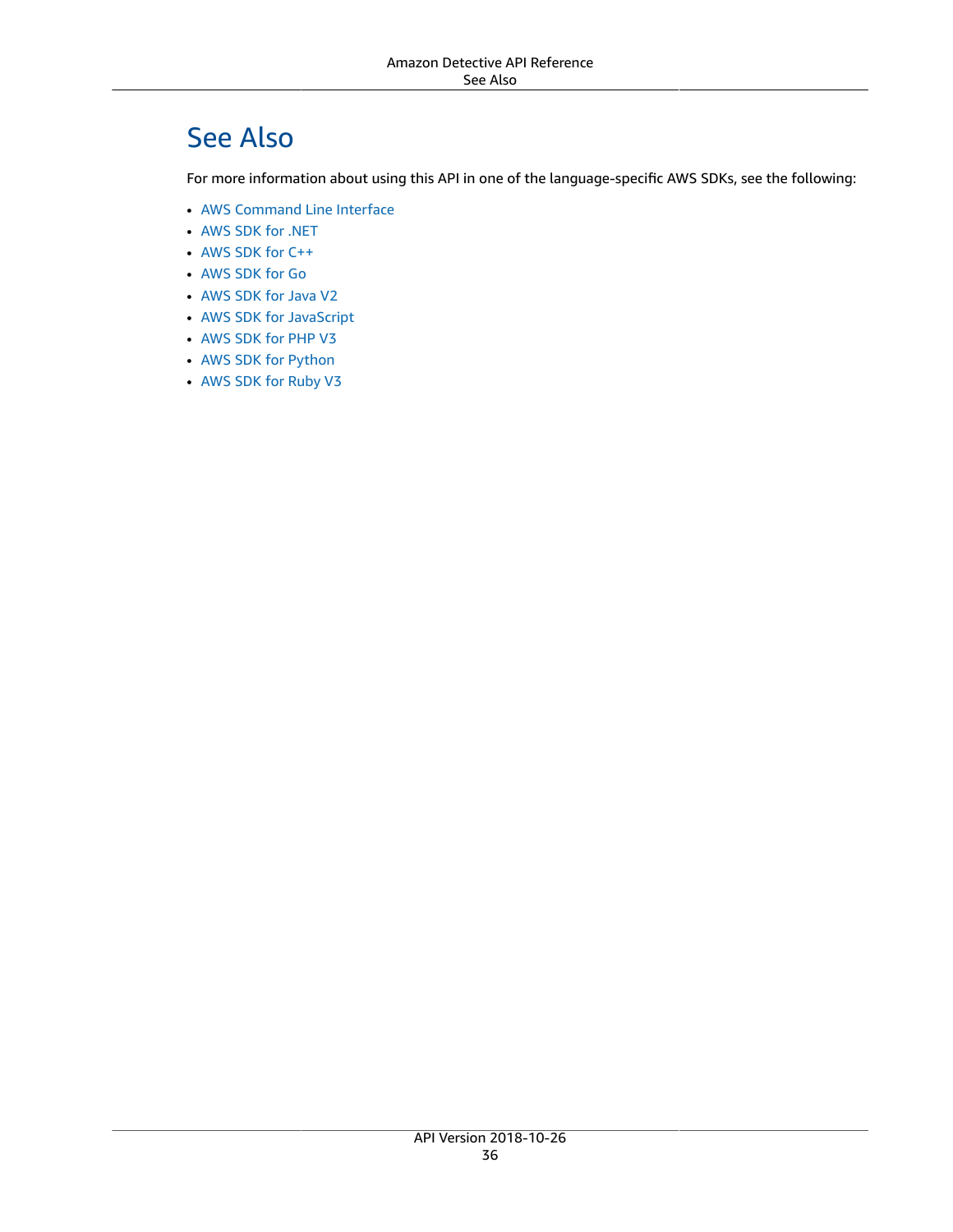# **ListGraphs**

Returns the list of behavior graphs that the calling account is an administrator account of. This operation can only be called by an administrator account.

Because an account can currently only be the administrator of one behavior graph within a Region, the results always contain a single behavior graph.

# <span id="page-42-2"></span>Request Syntax

```
POST /graphs/list HTTP/1.1
Content-type: application/json
{
    "MaxResults": number,
    "NextToken": "string"
}
```
### URI Request Parameters

The request does not use any URI parameters.

## Request Body

The request accepts the following data in JSON format.

#### <span id="page-42-0"></span>**[MaxResults \(p. 37\)](#page-42-2)**

The maximum number of graphs to return at a time. The total must be less than the overall limit on the number of results to return, which is currently 200.

Type: Integer

Valid Range: Minimum value of 1. Maximum value of 200.

Required: No

<span id="page-42-1"></span>**[NextToken \(p. 37\)](#page-42-2)**

For requests to get the next page of results, the pagination token that was returned with the previous set of results. The initial request does not include a pagination token.

Type: String

Length Constraints: Minimum length of 1. Maximum length of 1024.

Required: No

## <span id="page-42-3"></span>Response Syntax

```
HTTP/1.1 200
Content-type: application/json
{
    "GraphList": [
```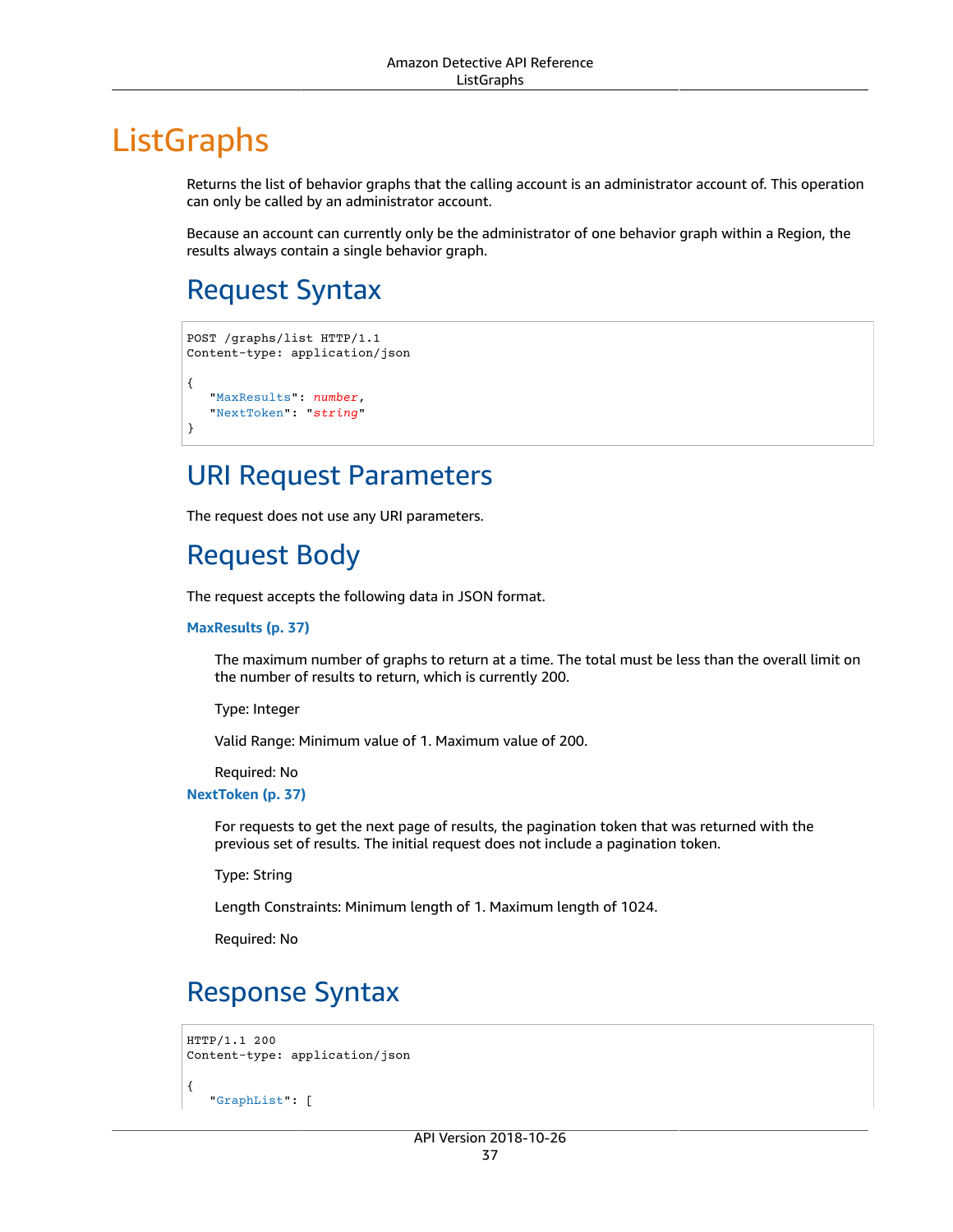```
 { 
           "Arn": "string",
           "CreatedTime": number
        }
    ],
    "NextToken": "string"
}
```
## Response Elements

If the action is successful, the service sends back an HTTP 200 response.

The following data is returned in JSON format by the service.

<span id="page-43-0"></span>**[GraphList \(p. 37\)](#page-42-3)**

A list of behavior graphs that the account is an administrator account for.

<span id="page-43-1"></span>Type: Array of [Graph \(p. 72\)](#page-77-2) objects **[NextToken \(p. 37\)](#page-42-3)**

> If there are more behavior graphs remaining in the results, then this is the pagination token to use to request the next page of behavior graphs.

Type: String

Length Constraints: Minimum length of 1. Maximum length of 1024.

### Errors

For information about the errors that are common to all actions, see [Common](#page-85-0) Error[s \(p. 80\).](#page-85-0)

#### **InternalServerException**

The request was valid but failed because of a problem with the service.

HTTP Status Code: 500

#### **ValidationException**

The request parameters are invalid.

HTTP Status Code: 400

### Examples

### Example

This example illustrates one usage of ListGraphs.

#### Sample Request

```
POST /graphs/list HTTP/1.1
Host: api.detective.us-west-2.amazonaws.com
Accept-Encoding: identity
Content-Length: 0
```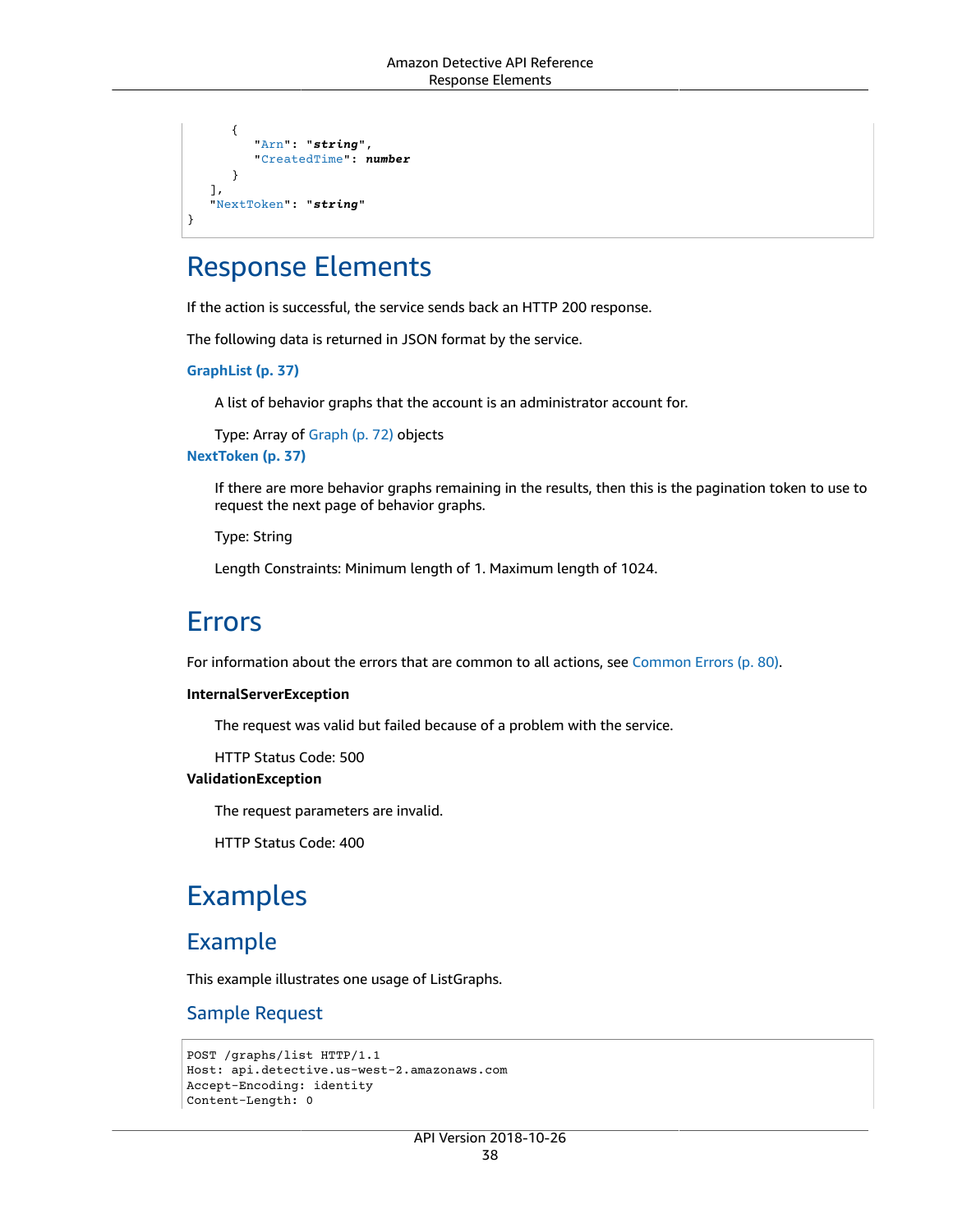```
Authorization: AUTHPARAMS
X-Amz-Date: 20200123T193018Z
User-Agent: aws-cli/1.14.29 Python/2.7.9 Windows/8 botocore/1.8.33
```
### Example

This example illustrates one usage of ListGraphs.

#### Sample Response

```
HTTP/1.1 200 OK
Content-Type: application/json
Content-Length: 144
Date: Thu, 23 Jan 2020 23:07:46 GMT
x-amzn-RequestId: 397d0549-0092-11e8-a0ee-a7f9aa6e7572
Connection: Keep-alive
{
  "GraphList": [ 
  { 
   "Arn": "arn:aws:detective:us-east-1:111122223333:graph:027c7c4610ea4aacaf0b883093cab899",
   "CreatedTime": "2020-01-22T11:35:11.372Z"
  }
 ]
}
```
# See Also

- AWS [Command](https://docs.aws.amazon.com/goto/aws-cli/detective-2018-10-26/ListGraphs) Line Interface
- [AWS](https://docs.aws.amazon.com/goto/DotNetSDKV3/detective-2018-10-26/ListGraphs) SDK for .NET
- [AWS](https://docs.aws.amazon.com/goto/SdkForCpp/detective-2018-10-26/ListGraphs) SDK for C++
- [AWS](https://docs.aws.amazon.com/goto/SdkForGoV1/detective-2018-10-26/ListGraphs) SDK for Go
- [AWS](https://docs.aws.amazon.com/goto/SdkForJavaV2/detective-2018-10-26/ListGraphs) SDK for Java V2
- AWS SDK for [JavaScript](https://docs.aws.amazon.com/goto/AWSJavaScriptSDK/detective-2018-10-26/ListGraphs)
- [AWS](https://docs.aws.amazon.com/goto/SdkForPHPV3/detective-2018-10-26/ListGraphs) SDK for PHP V3
- AWS SDK for [Python](https://docs.aws.amazon.com/goto/boto3/detective-2018-10-26/ListGraphs)
- AWS SDK for [Ruby](https://docs.aws.amazon.com/goto/SdkForRubyV3/detective-2018-10-26/ListGraphs) V3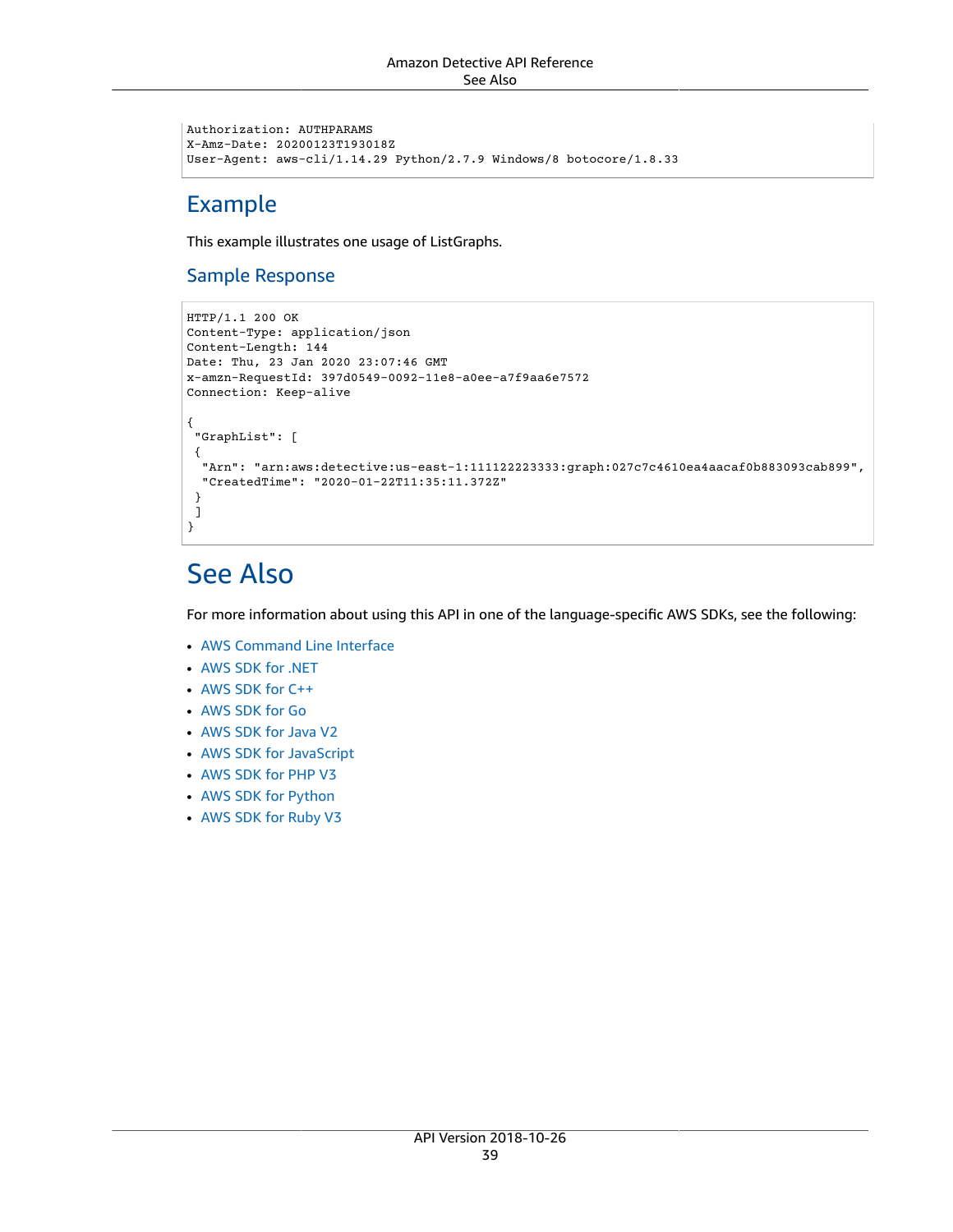# ListInvitations

Retrieves the list of open and accepted behavior graph invitations for the member account. This operation can only be called by an invited member account.

Open invitations are invitations that the member account has not responded to.

The results do not include behavior graphs for which the member account declined the invitation. The results also do not include behavior graphs that the member account resigned from or was removed from.

## <span id="page-45-2"></span>Request Syntax

```
POST /invitations/list HTTP/1.1
Content-type: application/json
{
    "MaxResults": number,
    "NextToken": "string"
}
```
### URI Request Parameters

The request does not use any URI parameters.

## Request Body

The request accepts the following data in JSON format.

#### <span id="page-45-0"></span>**[MaxResults \(p. 40\)](#page-45-2)**

The maximum number of behavior graph invitations to return in the response. The total must be less than the overall limit on the number of results to return, which is currently 200.

Type: Integer

Valid Range: Minimum value of 1. Maximum value of 200.

Required: No

#### <span id="page-45-1"></span>**[NextToken \(p. 40\)](#page-45-2)**

For requests to retrieve the next page of results, the pagination token that was returned with the previous page of results. The initial request does not include a pagination token.

Type: String

Length Constraints: Minimum length of 1. Maximum length of 1024.

Required: No

## <span id="page-45-3"></span>Response Syntax

HTTP/1.1 200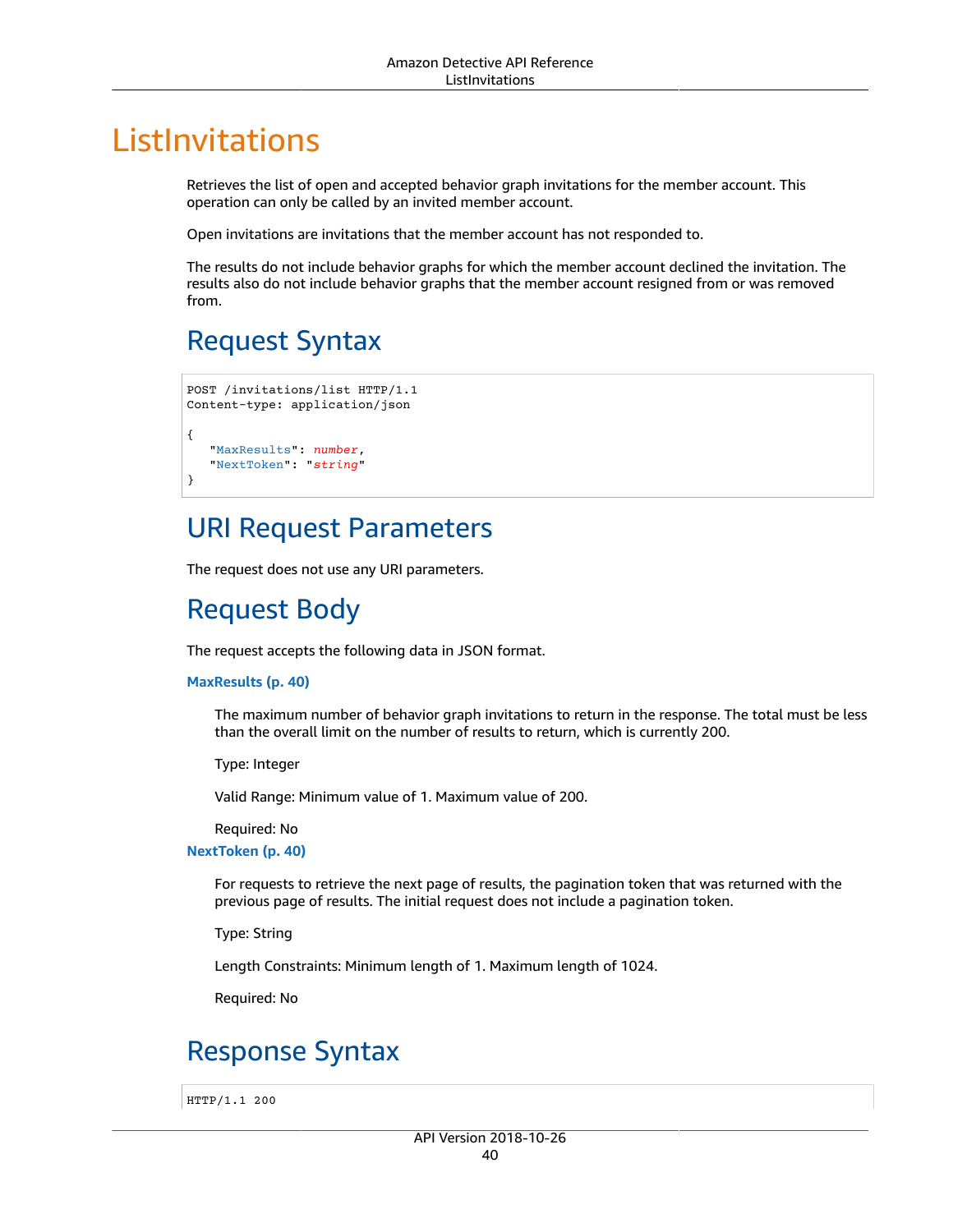```
Content-type: application/json
{
    "Invitations": [ 
       { 
          "AccountId": "string",
          "AdministratorId": "string",
          "DisabledReason": "string",
          "EmailAddress": "string",
          "GraphArn": "string",
          "InvitationType": "string",
          "InvitedTime": number,
          "MasterId": "string",
          "PercentOfGraphUtilization": number,
          "PercentOfGraphUtilizationUpdatedTime": number,
          "Status": "string",
          "UpdatedTime": number,
          "VolumeUsageInBytes": number,
          "VolumeUsageUpdatedTime": number
       }
    ],
    "NextToken": "string"
}
```
## Response Elements

If the action is successful, the service sends back an HTTP 200 response.

The following data is returned in JSON format by the service.

#### <span id="page-46-0"></span>**[Invitations \(p. 40\)](#page-45-3)**

The list of behavior graphs for which the member account has open or accepted invitations.

Type: Array of [MemberDetail \(p. 73\)](#page-78-5) objects

#### <span id="page-46-1"></span>**[NextToken \(p. 40\)](#page-45-3)**

If there are more behavior graphs remaining in the results, then this is the pagination token to use to request the next page of behavior graphs.

Type: String

Length Constraints: Minimum length of 1. Maximum length of 1024.

### Errors

For information about the errors that are common to all actions, see [Common](#page-85-0) Error[s \(p. 80\).](#page-85-0)

#### **InternalServerException**

The request was valid but failed because of a problem with the service.

HTTP Status Code: 500

#### **ValidationException**

The request parameters are invalid.

HTTP Status Code: 400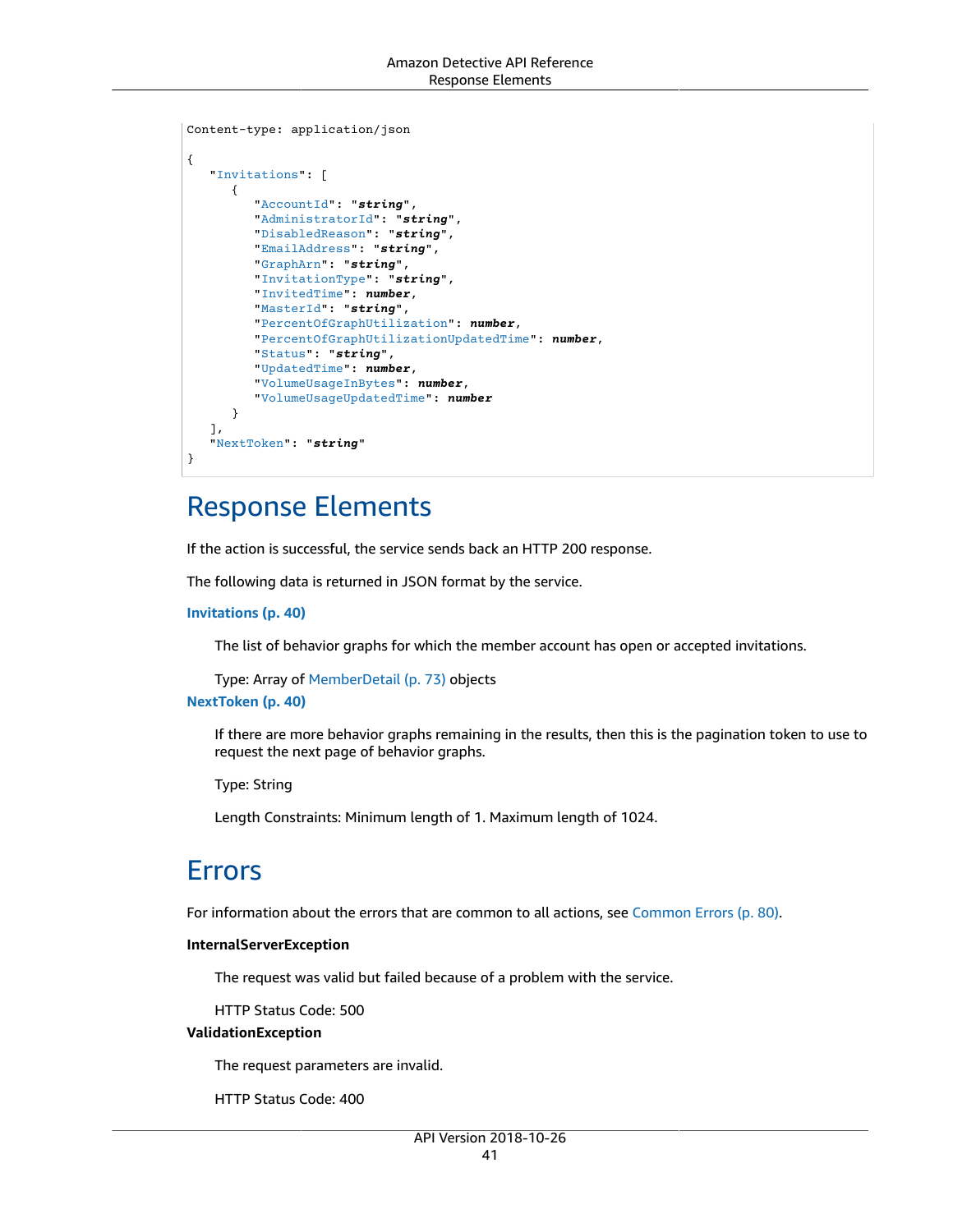# Examples

### Example

This example illustrates one usage of ListInvitations.

#### Sample Request

```
POST /invitations/list HTTP/1.1
Host: api.detective.us-west-2.amazonaws.com
Accept-Encoding: identity
Content-Length: 0
Authorization: AUTHPARAMS
X-Amz-Date: 20200124T193018Z
User-Agent: aws-cli/1.14.29 Python/2.7.9 Windows/8 botocore/1.8.33
```
### Example

This example illustrates one usage of ListInvitations.

### Sample Response

```
HTTP/1.1 200 OK
Content-Type: application/json
Content-Length: 302
Date: Fri, 24 Jan 2020 23:07:46 GMT
x-amzn-RequestId: 397d0549-0092-11e8-a0ee-a7f9aa6e7572
Connection: Keep-alive
{
  "Invitations": [ 
  { 
   "AccountId": "444455556666",
   "AdministratorId": "111122223333",
   "EmailAddress": "mmajor@example.com",
   "GraphArn": "arn:aws:detective:us-
east-1:111122223333:graph:027c7c4610ea4aacaf0b883093cab899",
   "InvitedTime": "2020-01-24T12:35:0.1587Z",
   "MasterId": "111122223333",
   "Status": "INVITED",
   "UpdatedTime": "2020-01-24T12:35:0.1587Z"
  }
  ]
}
```
# See Also

- AWS [Command](https://docs.aws.amazon.com/goto/aws-cli/detective-2018-10-26/ListInvitations) Line Interface
- [AWS](https://docs.aws.amazon.com/goto/DotNetSDKV3/detective-2018-10-26/ListInvitations) SDK for .NET
- [AWS](https://docs.aws.amazon.com/goto/SdkForCpp/detective-2018-10-26/ListInvitations) SDK for C++
- [AWS](https://docs.aws.amazon.com/goto/SdkForGoV1/detective-2018-10-26/ListInvitations) SDK for Go
- [AWS](https://docs.aws.amazon.com/goto/SdkForJavaV2/detective-2018-10-26/ListInvitations) SDK for Java V2
- AWS SDK for [JavaScript](https://docs.aws.amazon.com/goto/AWSJavaScriptSDK/detective-2018-10-26/ListInvitations)
- [AWS](https://docs.aws.amazon.com/goto/SdkForPHPV3/detective-2018-10-26/ListInvitations) SDK for PHP V3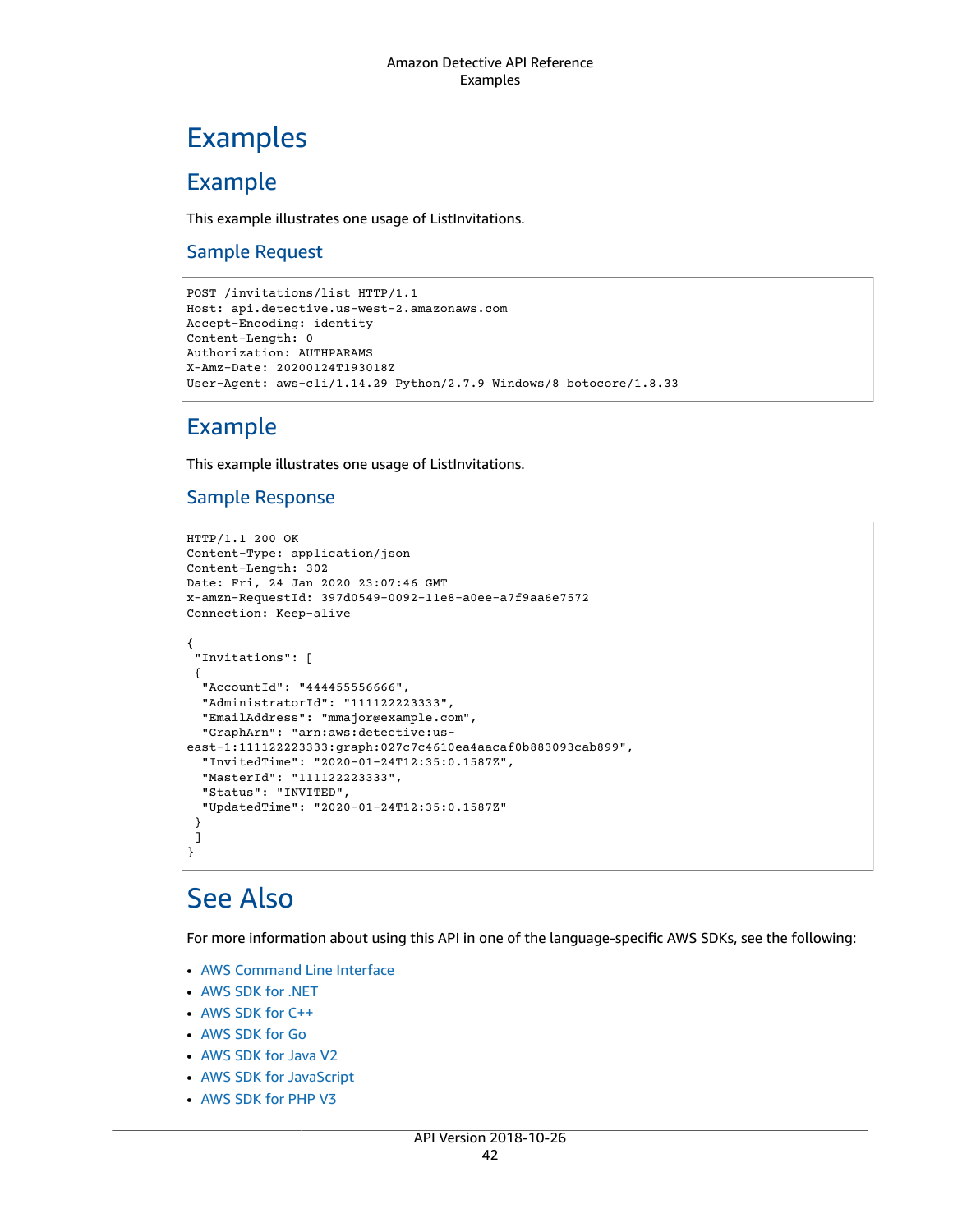- AWS SDK for [Python](https://docs.aws.amazon.com/goto/boto3/detective-2018-10-26/ListInvitations)
- AWS SDK for [Ruby](https://docs.aws.amazon.com/goto/SdkForRubyV3/detective-2018-10-26/ListInvitations) V3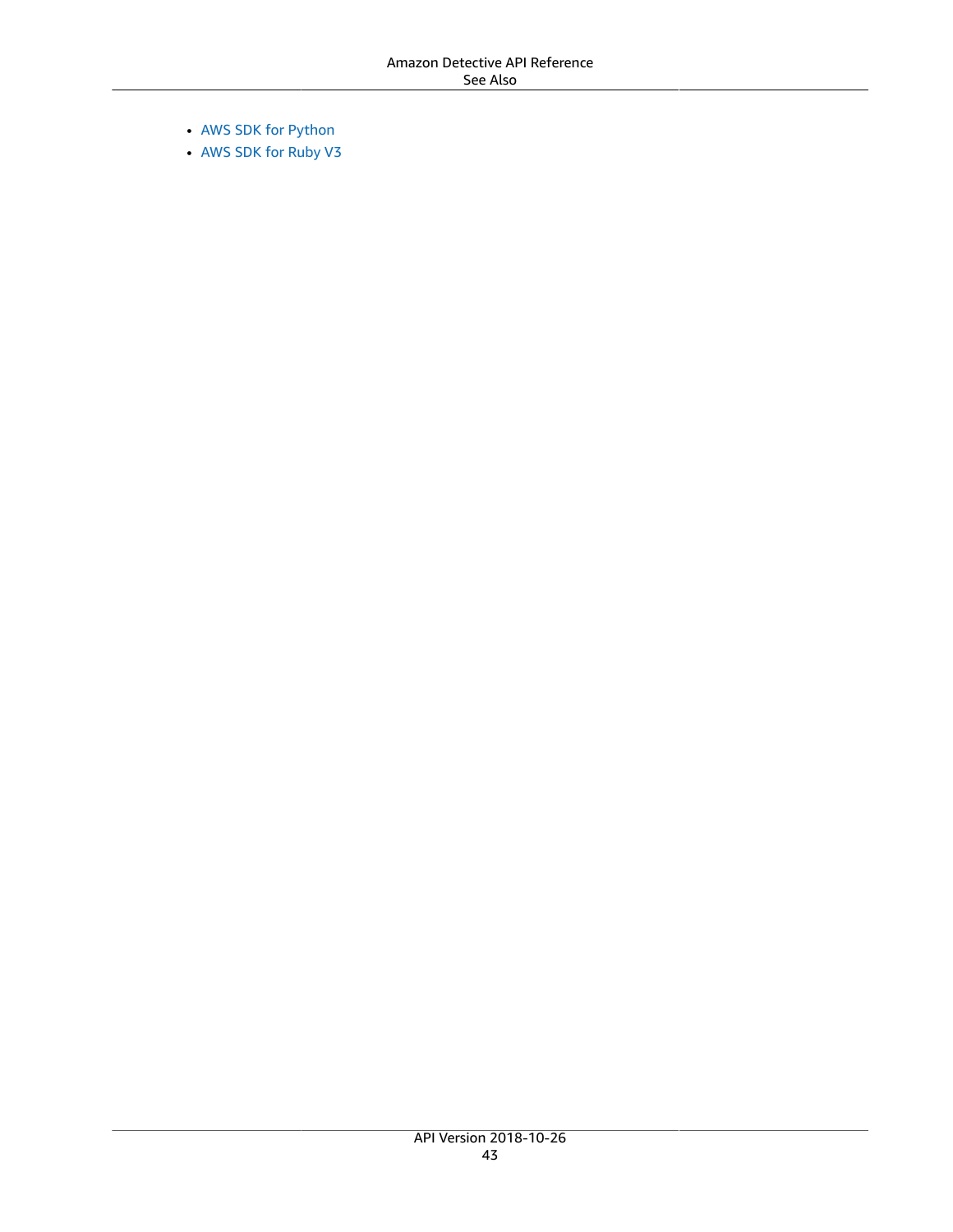# ListMembers

Retrieves the list of member accounts for a behavior graph.

For invited accounts, the results do not include member accounts that were removed from the behavior graph.

For the organization behavior graph, the results do not include organization accounts that the Detective administrator account has not enabled as member accounts.

# <span id="page-49-3"></span>Request Syntax

```
POST /graph/members/list HTTP/1.1
Content-type: application/json
{
    "GraphArn": "string",
    "MaxResults": number,
    "NextToken": "string"
}
```
## URI Request Parameters

The request does not use any URI parameters.

## Request Body

The request accepts the following data in JSON format.

#### <span id="page-49-0"></span>**[GraphArn \(p. 44\)](#page-49-3)**

The ARN of the behavior graph for which to retrieve the list of member accounts.

Type: String

```
Pattern: ^arn:aws[-\w]{0,10}?:detective:[-\w]{2,20}?:\d{12}?:graph:[abcdef\d]
{32}?$
```
Required: Yes

#### <span id="page-49-1"></span>**[MaxResults \(p. 44\)](#page-49-3)**

The maximum number of member accounts to include in the response. The total must be less than the overall limit on the number of results to return, which is currently 200.

Type: Integer

Valid Range: Minimum value of 1. Maximum value of 200.

Required: No

#### <span id="page-49-2"></span>**[NextToken \(p. 44\)](#page-49-3)**

For requests to retrieve the next page of member account results, the pagination token that was returned with the previous page of results. The initial request does not include a pagination token.

Type: String

Length Constraints: Minimum length of 1. Maximum length of 1024.

Required: No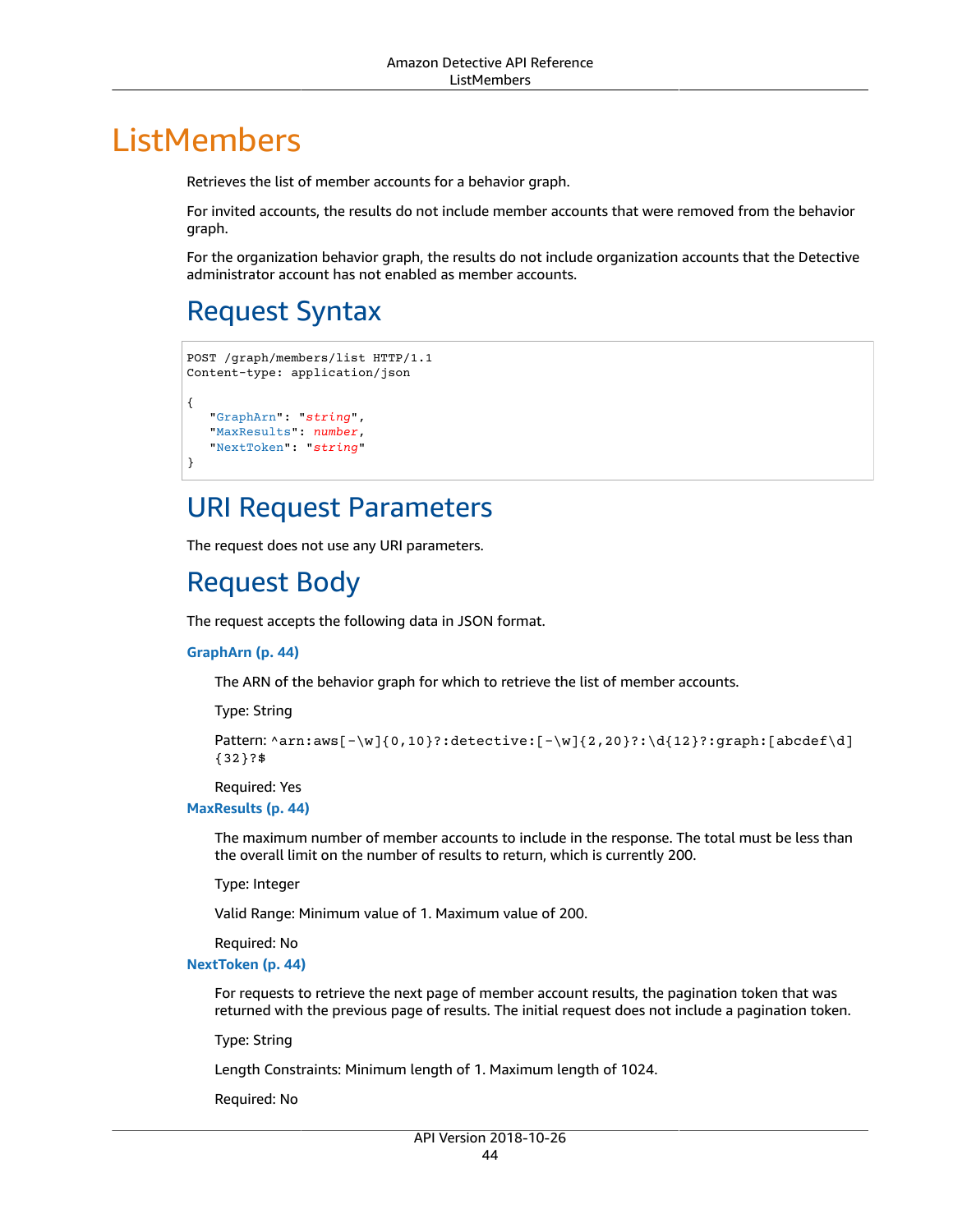### <span id="page-50-2"></span>Response Syntax

```
HTTP/1.1 200
Content-type: application/json
{
    "MemberDetails": [ 
       { 
           "AccountId": "string",
          "AdministratorId": "string",
          "DisabledReason": "string",
           "EmailAddress": "string",
           "GraphArn": "string",
           "InvitationType": "string",
           "InvitedTime": number,
           "MasterId": "string",
           "PercentOfGraphUtilization": number,
           "PercentOfGraphUtilizationUpdatedTime": number,
           "Status": "string",
           "UpdatedTime": number,
           "VolumeUsageInBytes": number,
           "VolumeUsageUpdatedTime": number
       }
    ],
    "NextToken": "string"
}
```
## Response Elements

If the action is successful, the service sends back an HTTP 200 response.

The following data is returned in JSON format by the service.

#### <span id="page-50-0"></span>**[MemberDetails \(p. 45\)](#page-50-2)**

The list of member accounts in the behavior graph.

For invited accounts, the results include member accounts that did not pass verification and member accounts that have not yet accepted the invitation to the behavior graph. The results do not include member accounts that were removed from the behavior graph.

For the organization behavior graph, the results do not include organization accounts that the Detective administrator account has not enabled as member accounts.

Type: Array of [MemberDetail \(p. 73\)](#page-78-5) objects

#### <span id="page-50-1"></span>**[NextToken \(p. 45\)](#page-50-2)**

If there are more member accounts remaining in the results, then use this pagination token to request the next page of member accounts.

Type: String

Length Constraints: Minimum length of 1. Maximum length of 1024.

### Errors

For information about the errors that are common to all actions, see [Common](#page-85-0) Error[s \(p. 80\).](#page-85-0)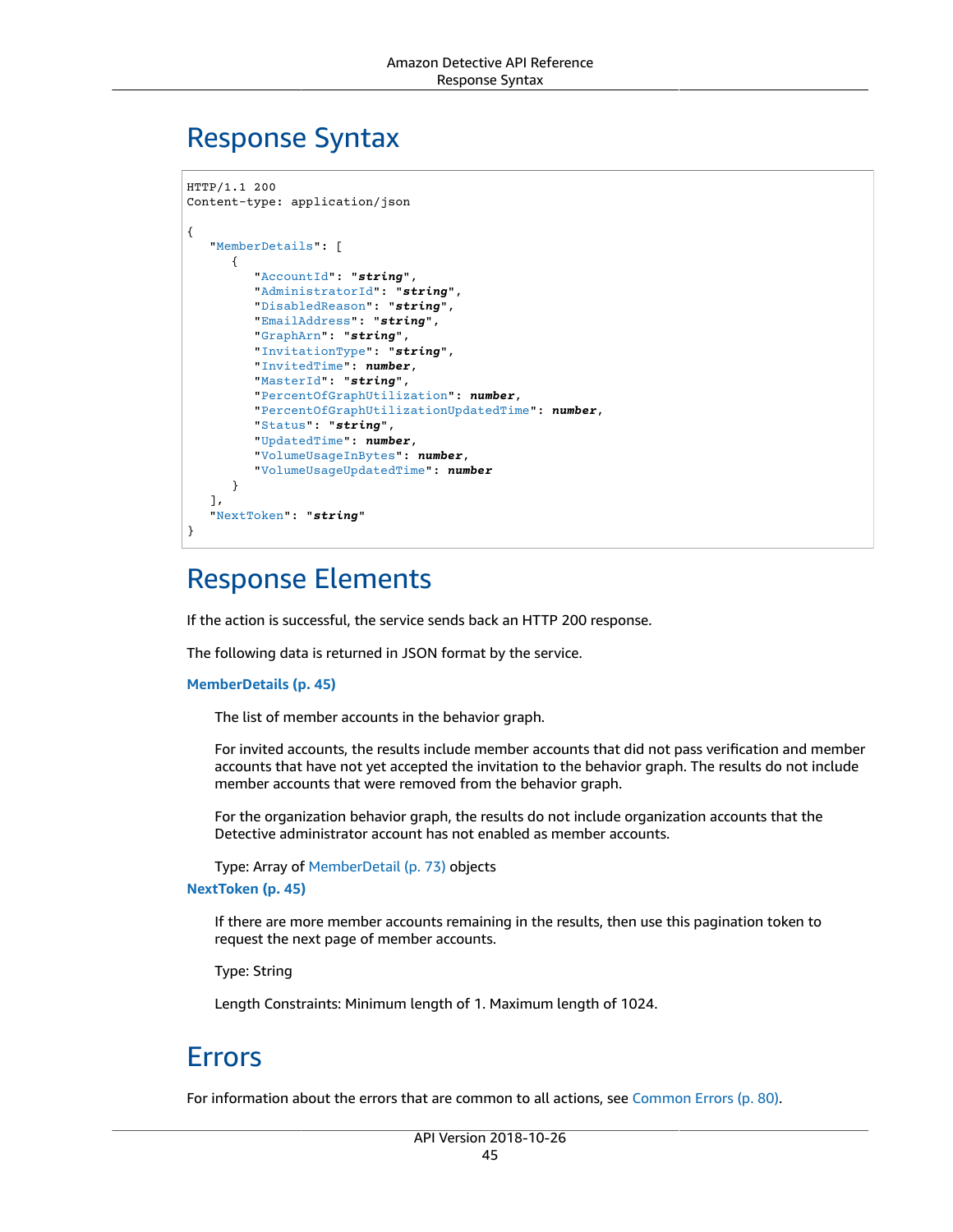#### **InternalServerException**

The request was valid but failed because of a problem with the service.

HTTP Status Code: 500

#### **ResourceNotFoundException**

The request refers to a nonexistent resource.

HTTP Status Code: 404

#### **ValidationException**

The request parameters are invalid.

HTTP Status Code: 400

## Examples

### Example

This example illustrates one usage of ListMembers.

#### Sample Request

```
POST /graph/members/list HTTP/1.1
Host: api.detective.us-west-2.amazonaws.com
Accept-Encoding: identity
Content-Length: 94
Authorization: AUTHPARAMS
X-Amz-Date: 20200124T193018Z
User-Agent: aws-cli/1.14.29 Python/2.7.9 Windows/8 botocore/1.8.33
{
 "GraphArn": "arn:aws:detective:us-
east-1:111122223333:graph:027c7c4610ea4aacaf0b883093cab899"
}
```
### Example

This example illustrates one usage of ListMembers.

#### Sample Response

```
HTTP/1.1 200 OK
Content-Type: application/json
Content-Length: 586
Date: Fri, 24 Jan 2020 23:07:46 GMT
x-amzn-RequestId: 397d0549-0092-11e8-a0ee-a7f9aa6e7572
Connection: Keep-alive
{
  "MemberDetails": [ 
  { 
   "AccountId": "444455556666",
   "AdministratorId": "111122223333",
   "EmailAddress": "mmajor@example.com",
   "GraphArn": "arn:aws:detective:us-
east-1:111122223333:graph:027c7c4610ea4aacaf0b883093cab899",
```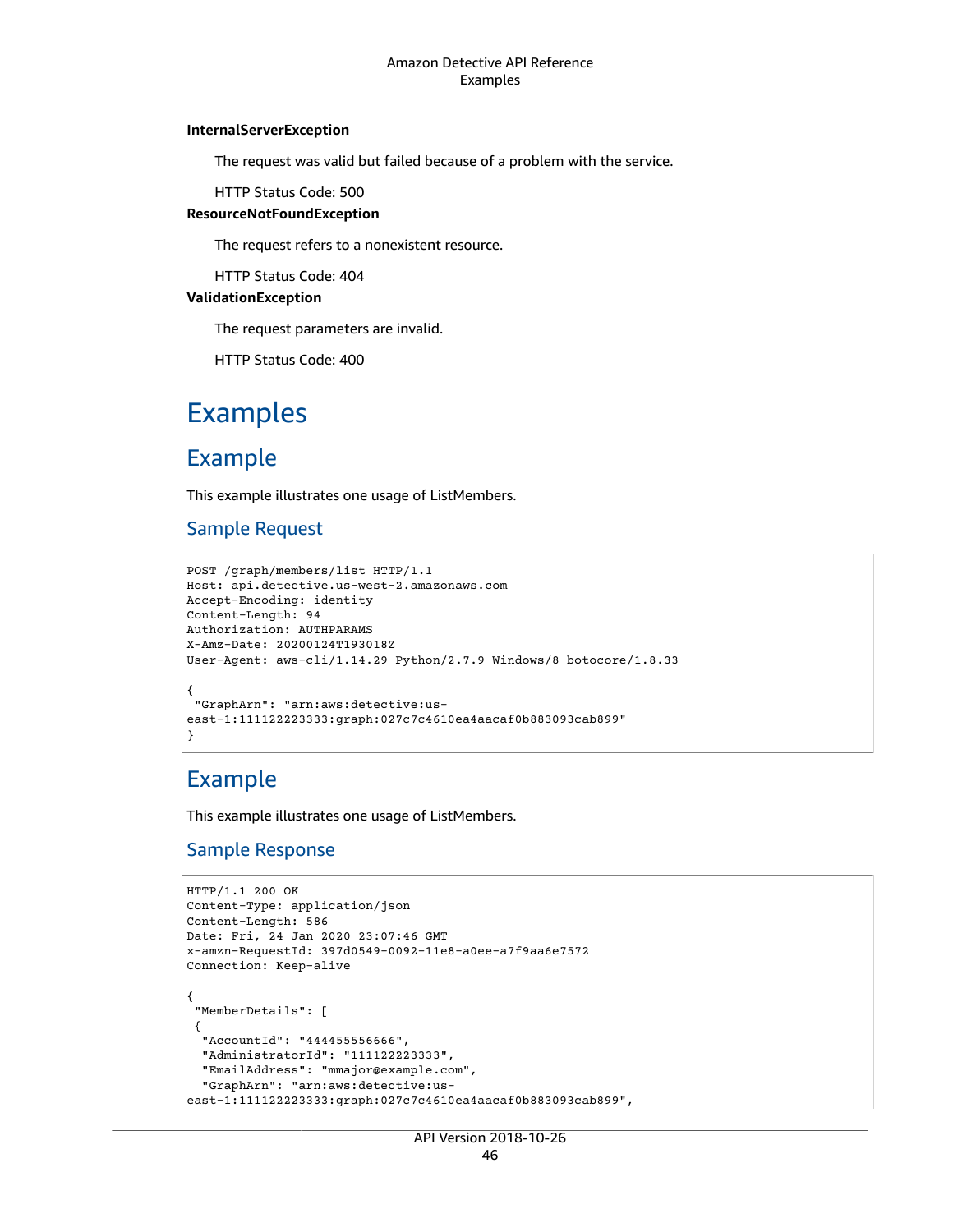```
 "InvitedTime": "2020-01-24T12:35:0.1587Z",
   "MasterId": "111122223333",
  "PercentOfGraphUtilization": 5,
  "PercentOfGraphUtilizationUpdatedTime": 1586287843,
   "Status": "INVITED",
  "UpdatedTime": "2020-01-24T12:35:0.1587Z",
  "VolumeUsageInBytes": 500,
  "VolumeUsageUpdatedTime": "2020-01-26T11:15:24.129Z"
 },
 { 
   "AccountId": "123456789012",
  "AdministratorId": "111122223333",
  "EmailAddress": "jstiles@example.com",
  "GraphArn": "arn:aws:detective:us-
east-1:111122223333:graph:027c7c4610ea4aacaf0b883093cab899",
  "InvitedTime": "2020-01-24T12:35:0.1587Z",
  "MasterId": "111122223333",
  "PercentOfGraphUtilization": 2,
  "PercentOfGraphUtilizationUpdatedTime": 1586287843,
  "Status": "ENABLED",
  "UpdatedTime": "2020-01-25T05:35:11.623Z",
  "VolumeUsageInBytes": 200,
  "VolumeUsageUpdatedTime": "2020-01-26T11:14:26.427Z"
 }
 ]
}
```
# See Also

- AWS [Command](https://docs.aws.amazon.com/goto/aws-cli/detective-2018-10-26/ListMembers) Line Interface
- [AWS](https://docs.aws.amazon.com/goto/DotNetSDKV3/detective-2018-10-26/ListMembers) SDK for .NET
- [AWS](https://docs.aws.amazon.com/goto/SdkForCpp/detective-2018-10-26/ListMembers) SDK for C++
- [AWS](https://docs.aws.amazon.com/goto/SdkForGoV1/detective-2018-10-26/ListMembers) SDK for Go
- [AWS](https://docs.aws.amazon.com/goto/SdkForJavaV2/detective-2018-10-26/ListMembers) SDK for Java V2
- AWS SDK for [JavaScript](https://docs.aws.amazon.com/goto/AWSJavaScriptSDK/detective-2018-10-26/ListMembers)
- [AWS](https://docs.aws.amazon.com/goto/SdkForPHPV3/detective-2018-10-26/ListMembers) SDK for PHP V3
- AWS SDK for [Python](https://docs.aws.amazon.com/goto/boto3/detective-2018-10-26/ListMembers)
- AWS SDK for [Ruby](https://docs.aws.amazon.com/goto/SdkForRubyV3/detective-2018-10-26/ListMembers) V3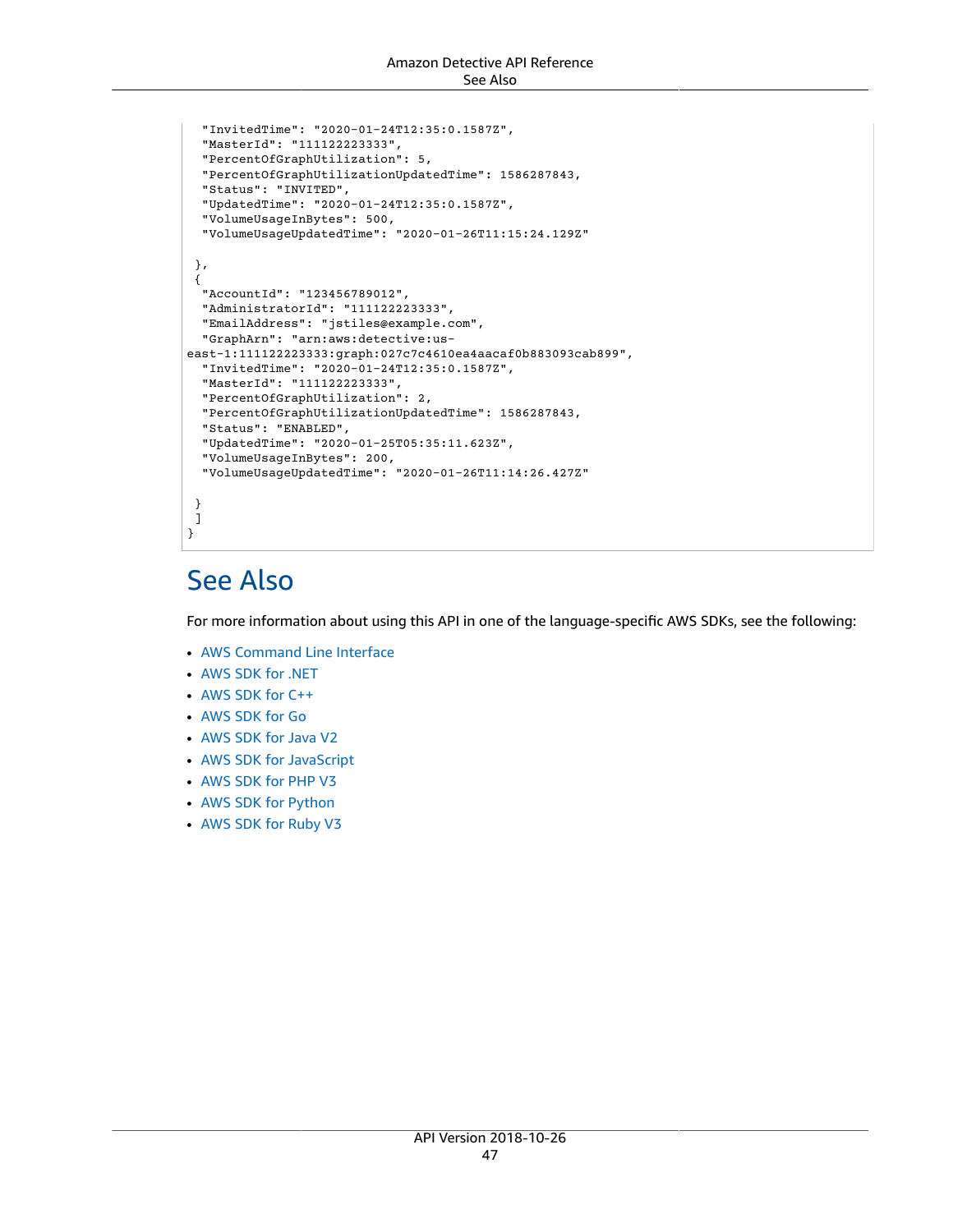# ListOrganizationAdminAccounts

Returns information about the Detective administrator account for an organization. Can only be called by the organization management account.

# <span id="page-53-2"></span>Request Syntax

```
POST /orgs/adminAccountslist HTTP/1.1
Content-type: application/json
{
    "MaxResults": number,
    "NextToken": "string"
}
```
### URI Request Parameters

The request does not use any URI parameters.

## Request Body

The request accepts the following data in JSON format.

#### <span id="page-53-0"></span>**[MaxResults \(p. 48\)](#page-53-2)**

The maximum number of results to return.

Type: Integer

Valid Range: Minimum value of 1. Maximum value of 200.

Required: No

#### <span id="page-53-1"></span>**[NextToken \(p. 48\)](#page-53-2)**

For requests to get the next page of results, the pagination token that was returned with the previous set of results. The initial request does not include a pagination token.

Type: String

Length Constraints: Minimum length of 1. Maximum length of 1024.

Required: No

## <span id="page-53-3"></span>Response Syntax

```
HTTP/1.1 200
Content-type: application/json
{
    "Administrators": [ 
       { 
           "AccountId": "string",
           "DelegationTime": number,
           "GraphArn": "string"
       }
```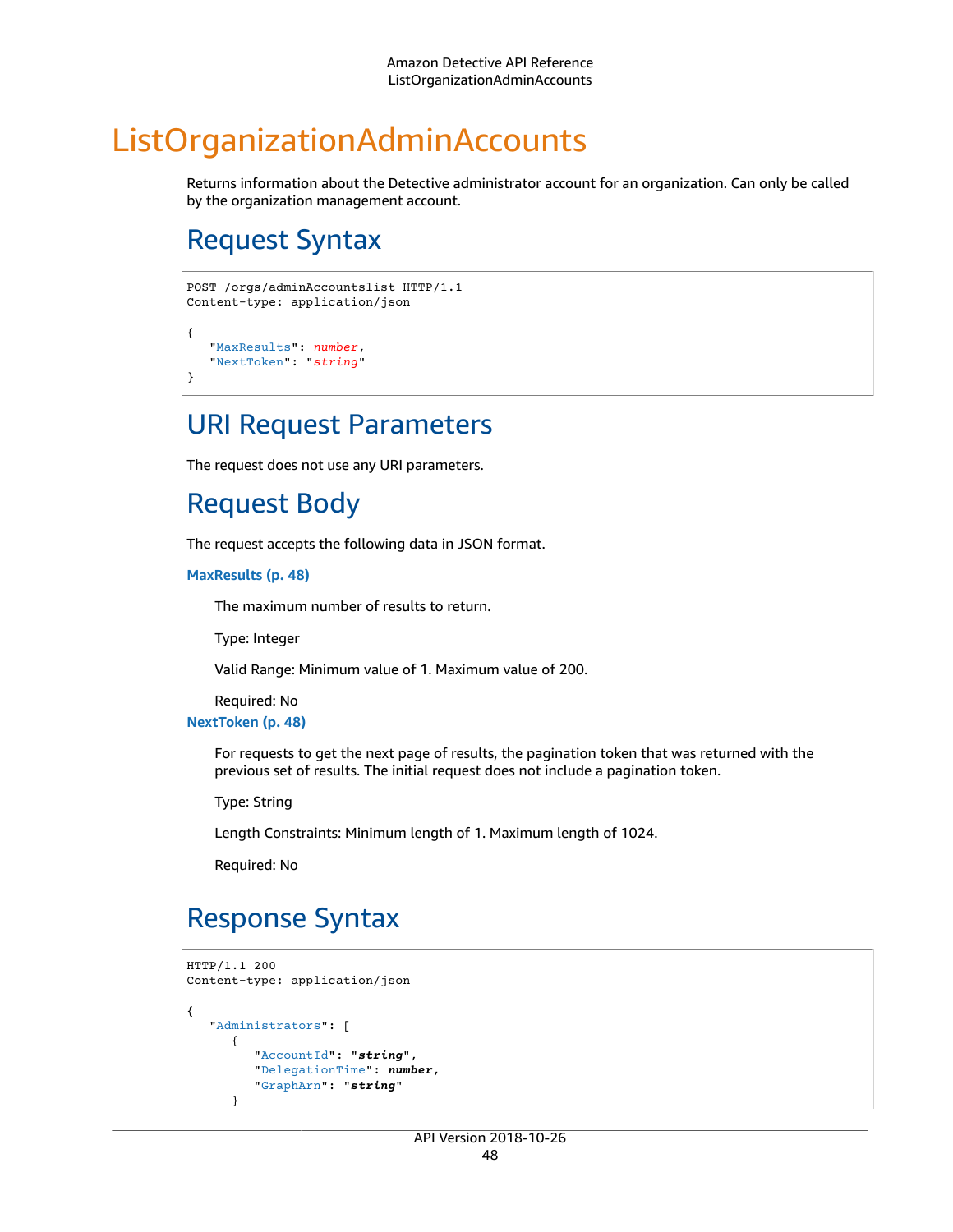], ["NextToken](#page-54-1)": "*string*"

}

### Response Elements

If the action is successful, the service sends back an HTTP 200 response.

The following data is returned in JSON format by the service.

<span id="page-54-0"></span>**[Administrators \(p. 48\)](#page-53-3)**

The list of Detective administrator accounts.

Type: Array of [Administrator \(p. 71\)](#page-76-3) objects

<span id="page-54-1"></span>**[NextToken \(p. 48\)](#page-53-3)**

If there are more accounts remaining in the results, then this is the pagination token to use to request the next page of accounts.

Type: String

Length Constraints: Minimum length of 1. Maximum length of 1024.

### Errors

For information about the errors that are common to all actions, see [Common](#page-85-0) Error[s \(p. 80\).](#page-85-0)

#### **InternalServerException**

The request was valid but failed because of a problem with the service.

HTTP Status Code: 500

#### **TooManyRequestsException**

The request cannot be completed because too many other requests are occurring at the same time.

HTTP Status Code: 429

#### **ValidationException**

The request parameters are invalid.

HTTP Status Code: 400

## Examples

### Example

This example illustrates one usage of ListOrganizationAdminAccounts.

#### Sample Request

```
POST /orgs/adminAccountslist HTTP/1.1
Host: api.detective.us-west-2.amazonaws.com
Accept-Encoding: identity
```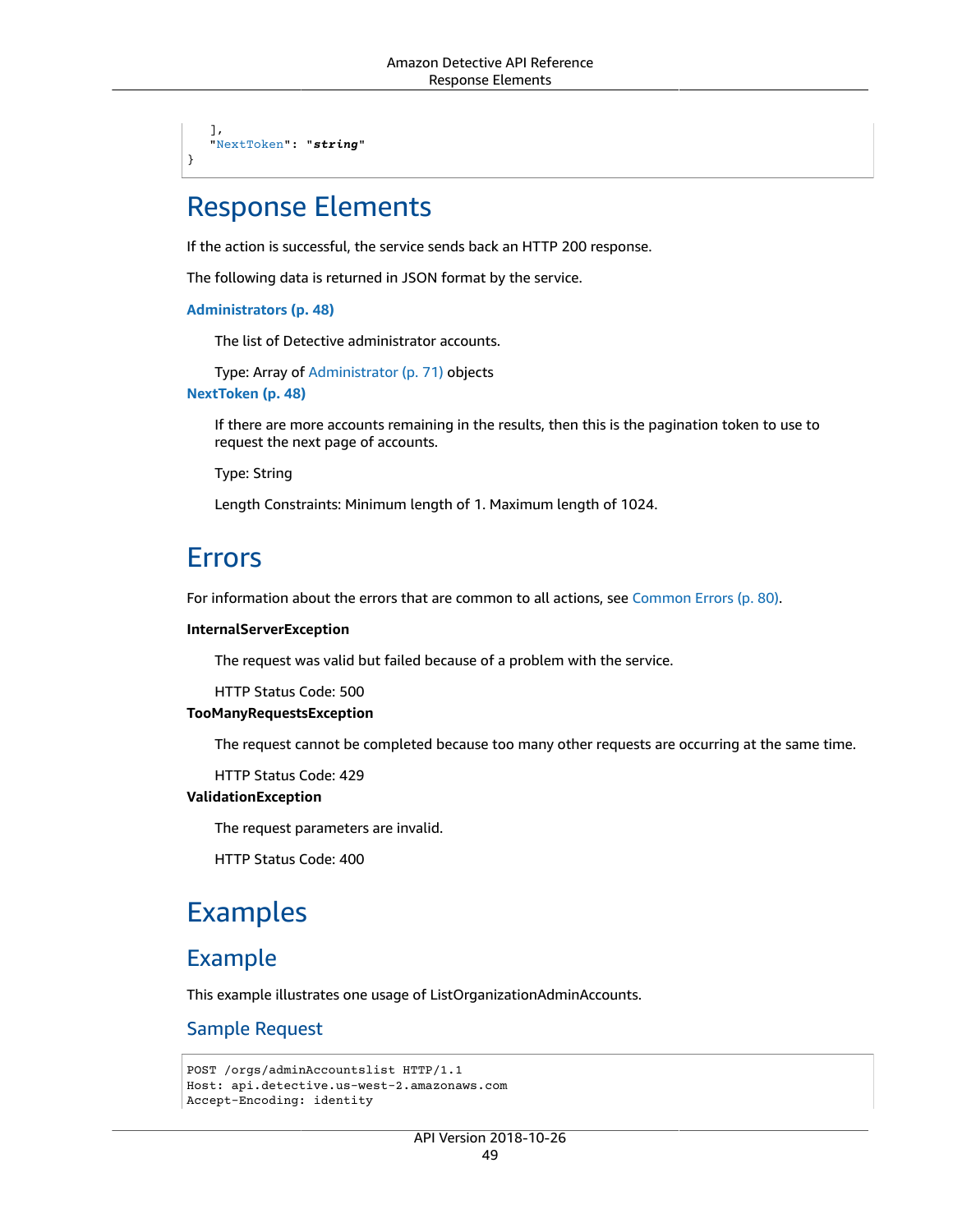```
Content-Length: 0
Authorization: AUTHPARAMS
X-Amz-Date: 20210923T193018Z
User-Agent: aws-cli/1.14.29 Python/2.7.9 Windows/8 botocore/1.8.33
```
### Example

This example illustrates one usage of ListOrganizationAdminAccounts.

#### Sample Response

```
HTTP/1.1 200 OK
Content-Length: 173
Date: Thu, 23 Sep 2021 23:07:46 GMT
x-amzn-RequestId: 397d0549-0092-11e8-a0ee-a7f9aa6e7572
Connection: Keep-alive
{
    "Administrators": [ 
       { 
          "AccountId": "111122223333",
          "DelegationTime": "2021-09-23T:14:17:40.812Z",
          "GraphArn": "arn:aws:detective:us-
east-1:111122223333:graph:027c7c4610ea4aacaf0b883093cab899"
       }
    ]
}
```
## See Also

- AWS [Command](https://docs.aws.amazon.com/goto/aws-cli/detective-2018-10-26/ListOrganizationAdminAccounts) Line Interface
- [AWS](https://docs.aws.amazon.com/goto/DotNetSDKV3/detective-2018-10-26/ListOrganizationAdminAccounts) SDK for .NET
- [AWS](https://docs.aws.amazon.com/goto/SdkForCpp/detective-2018-10-26/ListOrganizationAdminAccounts) SDK for C++
- [AWS](https://docs.aws.amazon.com/goto/SdkForGoV1/detective-2018-10-26/ListOrganizationAdminAccounts) SDK for Go
- [AWS](https://docs.aws.amazon.com/goto/SdkForJavaV2/detective-2018-10-26/ListOrganizationAdminAccounts) SDK for Java V2
- AWS SDK for [JavaScript](https://docs.aws.amazon.com/goto/AWSJavaScriptSDK/detective-2018-10-26/ListOrganizationAdminAccounts)
- [AWS](https://docs.aws.amazon.com/goto/SdkForPHPV3/detective-2018-10-26/ListOrganizationAdminAccounts) SDK for PHP V3
- AWS SDK for [Python](https://docs.aws.amazon.com/goto/boto3/detective-2018-10-26/ListOrganizationAdminAccounts)
- AWS SDK for [Ruby](https://docs.aws.amazon.com/goto/SdkForRubyV3/detective-2018-10-26/ListOrganizationAdminAccounts) V3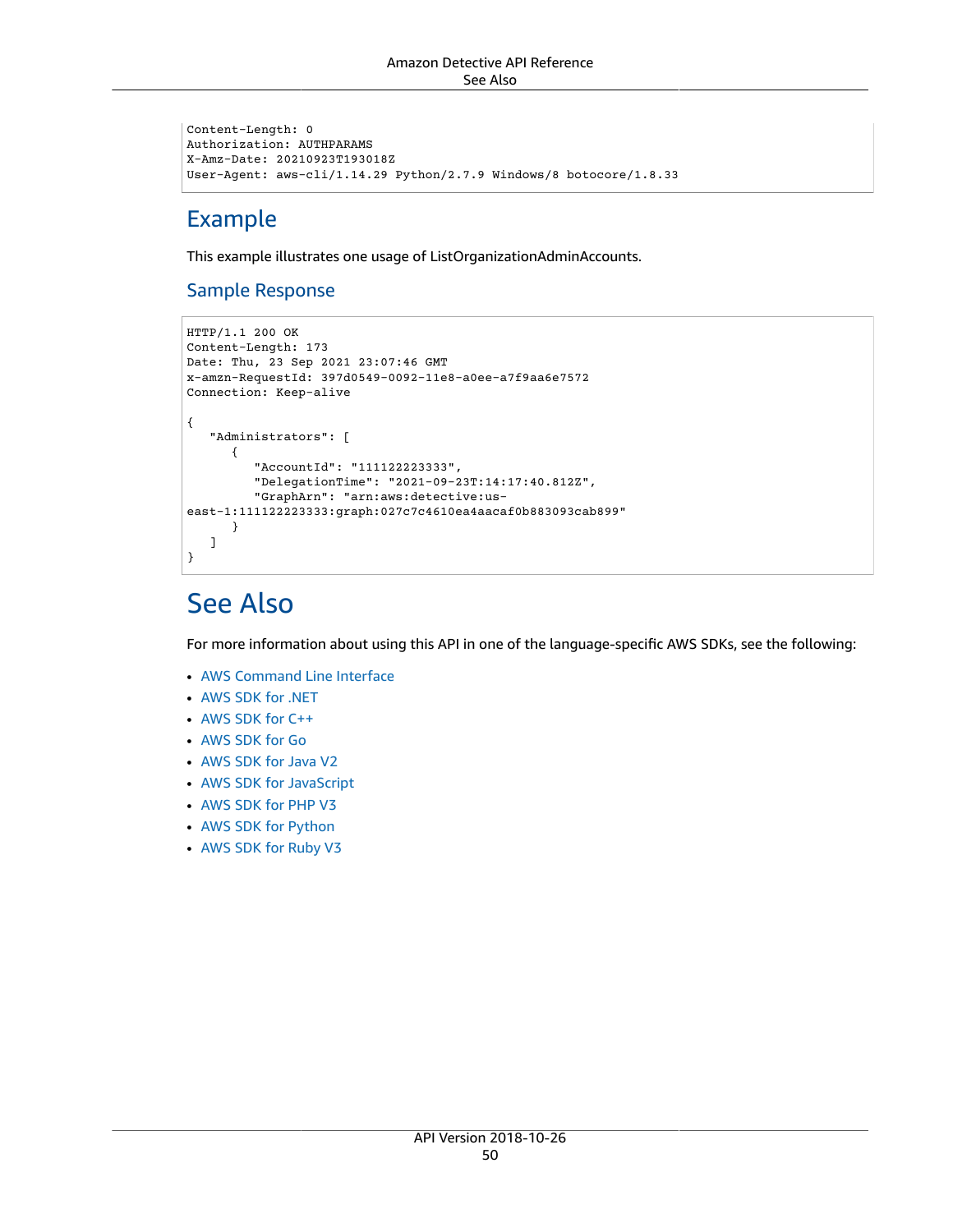# <span id="page-56-0"></span>**ListTagsForResource**

Returns the tag values that are assigned to a behavior graph.

## Request Syntax

GET /tags/*ResourceArn* HTTP/1.1

### URI Request Parameters

The request uses the following URI parameters.

#### **[ResourceArn \(p. 51\)](#page-56-0)**

The ARN of the behavior graph for which to retrieve the tag values.

```
Pattern: ^arn:aws[-\w]{0,10}?:detective:[-\w]{2,20}?:\d{12}?:graph:[abcdef\d]
{32}?$
```
Required: Yes

# Request Body

The request does not have a request body.

## <span id="page-56-2"></span>Response Syntax

```
HTTP/1.1 200
Content-type: application/json
{
    "Tags": { 
       "string" : "string" 
    }
}
```
## Response Elements

If the action is successful, the service sends back an HTTP 200 response.

The following data is returned in JSON format by the service.

#### <span id="page-56-1"></span>**[Tags \(p. 51\)](#page-56-2)**

The tag values that are assigned to the behavior graph. The request returns up to 50 tag values.

Type: String to string map

Map Entries: Maximum number of 50 items.

Key Length Constraints: Minimum length of 1. Maximum length of 128.

```
Key Pattern: ^(?!aws:)[a-zA-Z+-=._:/]+$
```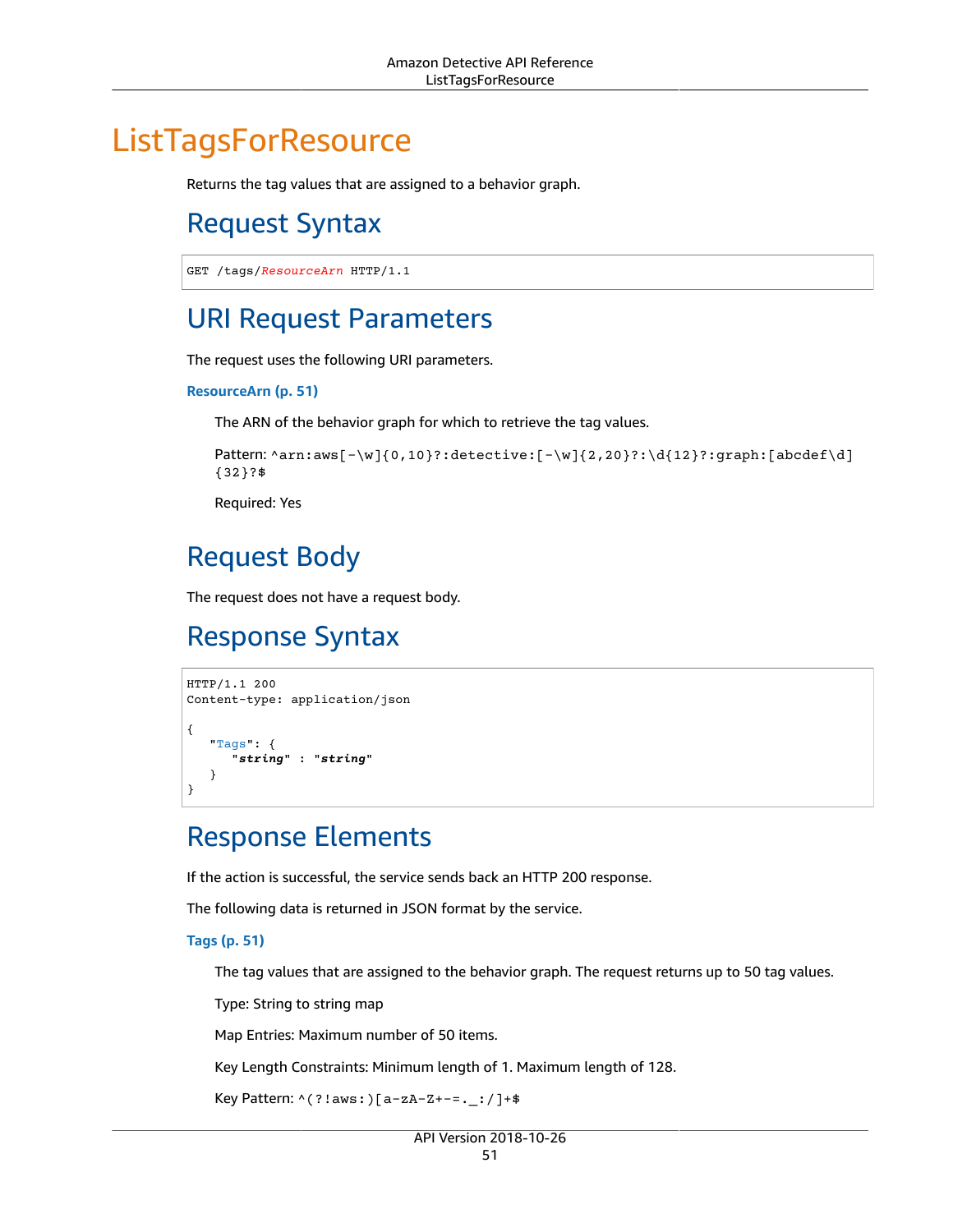Value Length Constraints: Maximum length of 256.

### Errors

For information about the errors that are common to all actions, see [Common](#page-85-0) Error[s \(p. 80\).](#page-85-0)

#### **InternalServerException**

The request was valid but failed because of a problem with the service.

HTTP Status Code: 500

#### **ResourceNotFoundException**

The request refers to a nonexistent resource.

HTTP Status Code: 404

#### **ValidationException**

The request parameters are invalid.

HTTP Status Code: 400

## Examples

### Example

This example illustrates one usage of ListTagsForResource.

#### Sample Request

```
GET /tags/resourceArn HTTP/1.1
Content-Type: application/json
Content-Length: 94
Date: Fri, 24 Jan 2020 23:07:46 GMT
x-amzn-RequestId: 397d0549-0092-11e8-a0ee-a7f9aa6e7572
Connection: Keep-alive
{
  "GraphArn": "arn:aws:detective:us-
east-1:111122223333:graph:027c7c4610ea4aacaf0b883093cab899"
}
```
### Example

This example illustrates one usage of ListTagsForResource.

#### Sample Response

```
HTTP/1.1 200 OK
Content-Type: application/json
Content-Length: 33
Date: Fri, 24 Jan 2020 23:07:46 GMT
x-amzn-RequestId: 397d0549-0092-11e8-a0ee-a7f9aa6e7572
Connection: Keep-alive
```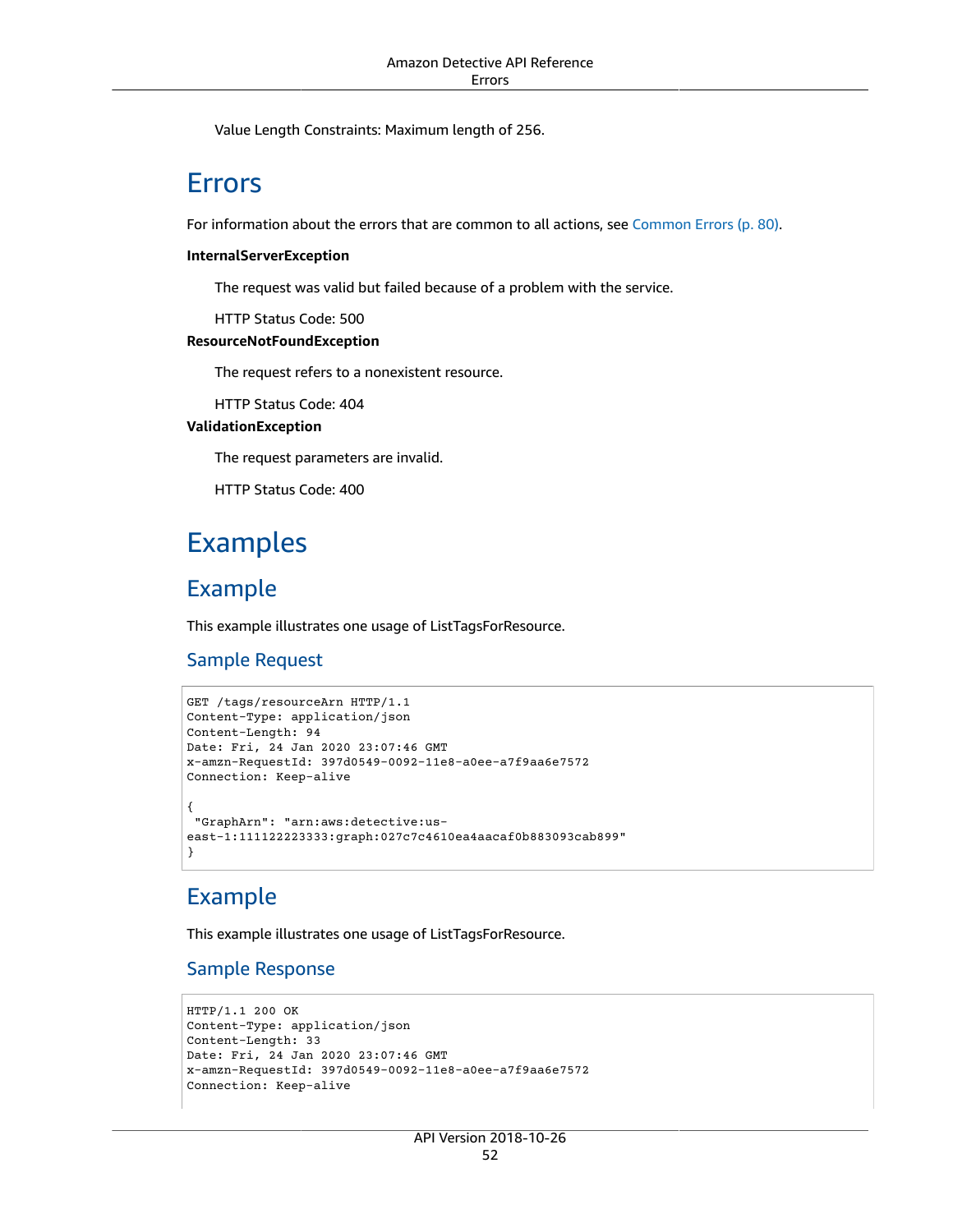```
{
    "Tags": { 
        "Department" : "Finance" 
    }
}
```
# See Also

- AWS [Command](https://docs.aws.amazon.com/goto/aws-cli/detective-2018-10-26/ListTagsForResource) Line Interface
- [AWS](https://docs.aws.amazon.com/goto/DotNetSDKV3/detective-2018-10-26/ListTagsForResource) SDK for .NET
- [AWS](https://docs.aws.amazon.com/goto/SdkForCpp/detective-2018-10-26/ListTagsForResource) SDK for C++
- [AWS](https://docs.aws.amazon.com/goto/SdkForGoV1/detective-2018-10-26/ListTagsForResource) SDK for Go
- [AWS](https://docs.aws.amazon.com/goto/SdkForJavaV2/detective-2018-10-26/ListTagsForResource) SDK for Java V2
- AWS SDK for [JavaScript](https://docs.aws.amazon.com/goto/AWSJavaScriptSDK/detective-2018-10-26/ListTagsForResource)
- [AWS](https://docs.aws.amazon.com/goto/SdkForPHPV3/detective-2018-10-26/ListTagsForResource) SDK for PHP V3
- AWS SDK for [Python](https://docs.aws.amazon.com/goto/boto3/detective-2018-10-26/ListTagsForResource)
- AWS SDK for [Ruby](https://docs.aws.amazon.com/goto/SdkForRubyV3/detective-2018-10-26/ListTagsForResource) V3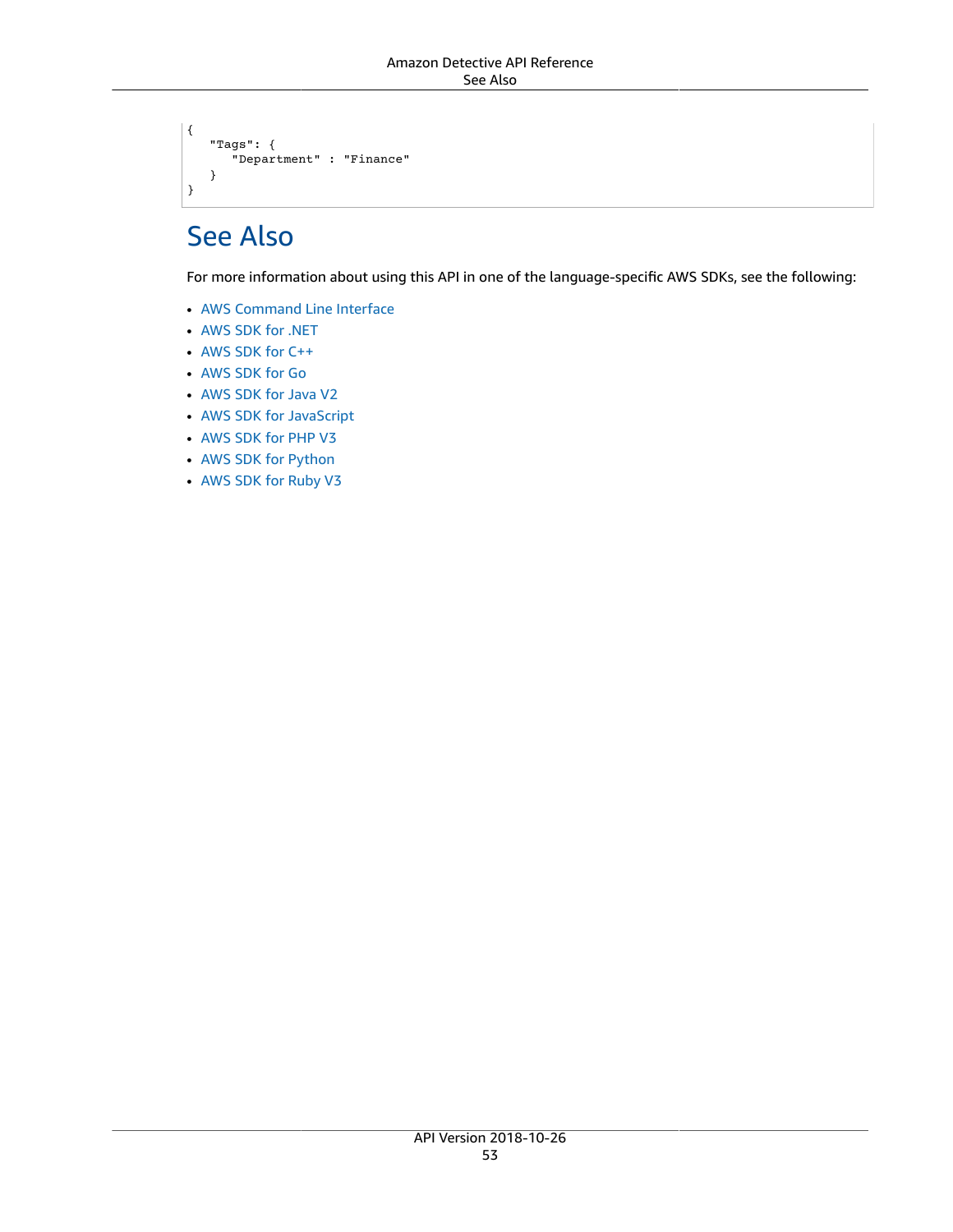# RejectInvitation

Rejects an invitation to contribute the account data to a behavior graph. This operation must be called by an invited member account that has the INVITED status.

RejectInvitation cannot be called by an organization account in the organization behavior graph. In the organization behavior graph, organization accounts do not receive an invitation.

# <span id="page-59-1"></span>Request Syntax

```
POST /invitation/removal HTTP/1.1
Content-type: application/json
{
    "GraphArn": "string"
}
```
## URI Request Parameters

The request does not use any URI parameters.

## Request Body

The request accepts the following data in JSON format.

#### <span id="page-59-0"></span>**[GraphArn \(p. 54\)](#page-59-1)**

The ARN of the behavior graph to reject the invitation to.

The member account's current member status in the behavior graph must be INVITED.

Type: String

```
Pattern: ^arn:aws[-\w]{0,10}?:detective:[-\w]{2,20}?:\d{12}?:graph:[abcdef\d]
{32}?$
```
Required: Yes

## Response Syntax

HTTP/1.1 200

## Response Elements

If the action is successful, the service sends back an HTTP 200 response with an empty HTTP body.

### Errors

For information about the errors that are common to all actions, see [Common](#page-85-0) Error[s \(p. 80\).](#page-85-0)

#### **ConflictException**

The request attempted an invalid action.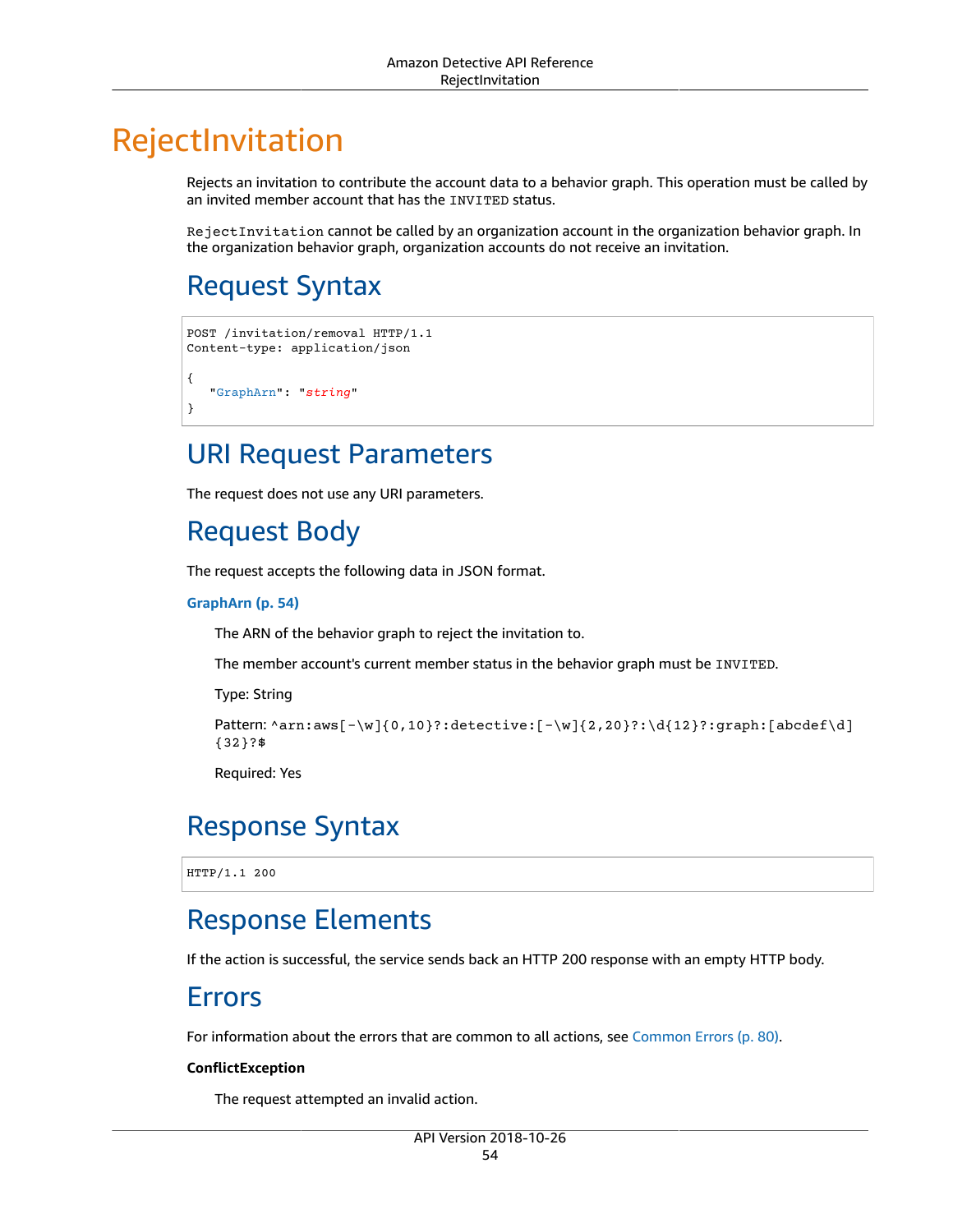#### HTTP Status Code: 409

#### **InternalServerException**

The request was valid but failed because of a problem with the service.

HTTP Status Code: 500

#### **ResourceNotFoundException**

The request refers to a nonexistent resource.

HTTP Status Code: 404

#### **ValidationException**

The request parameters are invalid.

HTTP Status Code: 400

## Examples

### Example

This example illustrates one usage of RejectInvitation.

#### Sample Request

```
POST /invitation/removal HTTP/1.1
Host: api.detective.us-west-2.amazonaws.com
Accept-Encoding: identity
Content-Length: 94
Authorization: AUTHPARAMS
X-Amz-Date: 20200124T193018Z
User-Agent: aws-cli/1.14.29 Python/2.7.9 Windows/8 botocore/1.8.33
{
  "GraphArn": "arn:aws:detective:us-
east-1:111122223333:graph:027c7c4610ea4aacaf0b883093cab899"
}
```
### Example

This example illustrates one usage of RejectInvitation.

#### Sample Response

```
HTTP/1.1 200 OK
Content-Length: 0
Date: Fri, 24 Jan 2020 23:07:46 GMT
x-amzn-RequestId: 397d0549-0092-11e8-a0ee-a7f9aa6e7572
Connection: Keep-alive
```
## See Also

For more information about using this API in one of the language-specific AWS SDKs, see the following:

• AWS [Command](https://docs.aws.amazon.com/goto/aws-cli/detective-2018-10-26/RejectInvitation) Line Interface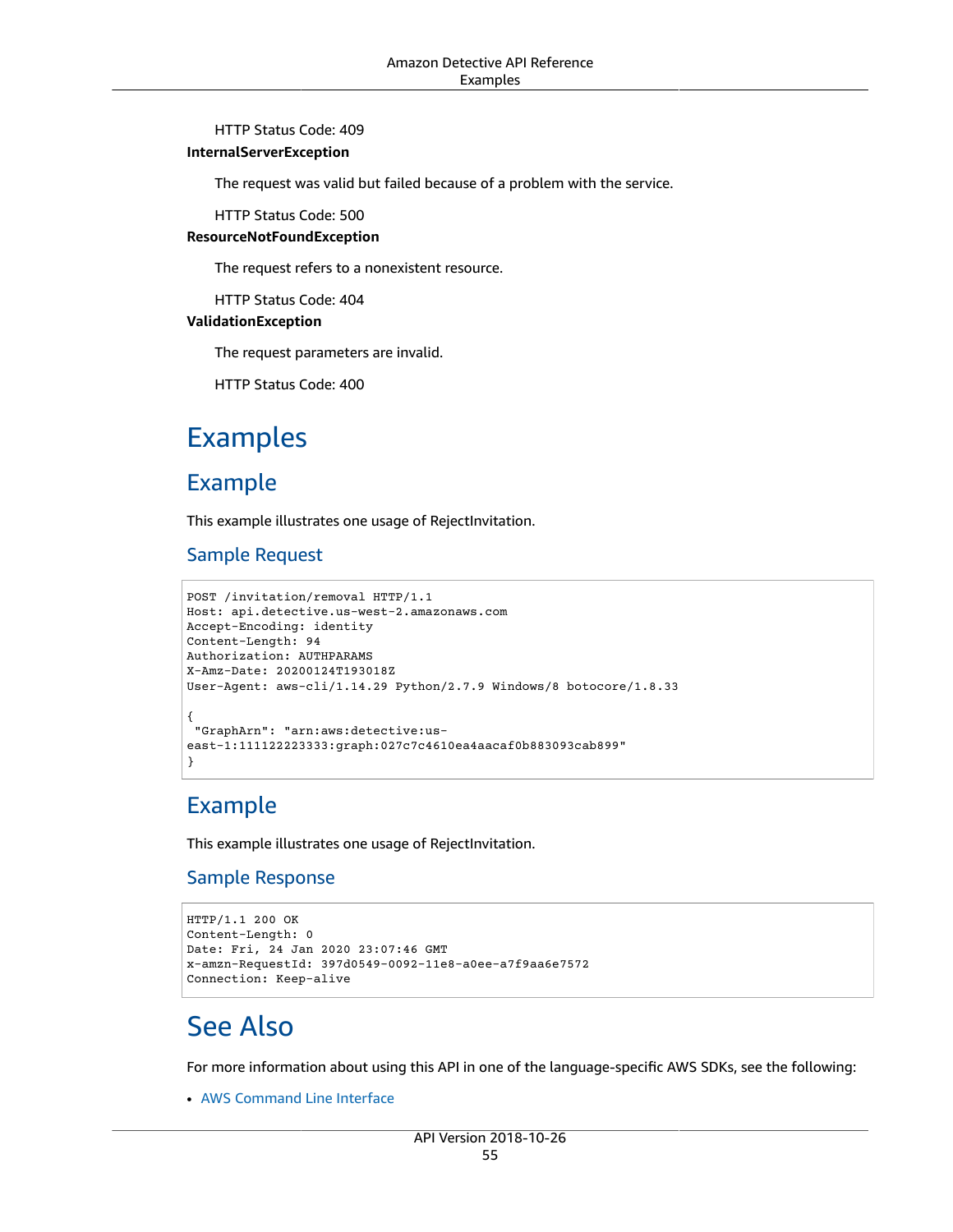- [AWS](https://docs.aws.amazon.com/goto/DotNetSDKV3/detective-2018-10-26/RejectInvitation) SDK for .NET
- [AWS](https://docs.aws.amazon.com/goto/SdkForCpp/detective-2018-10-26/RejectInvitation) SDK for C++
- [AWS](https://docs.aws.amazon.com/goto/SdkForGoV1/detective-2018-10-26/RejectInvitation) SDK for Go
- [AWS](https://docs.aws.amazon.com/goto/SdkForJavaV2/detective-2018-10-26/RejectInvitation) SDK for Java V2
- AWS SDK for [JavaScript](https://docs.aws.amazon.com/goto/AWSJavaScriptSDK/detective-2018-10-26/RejectInvitation)
- [AWS](https://docs.aws.amazon.com/goto/SdkForPHPV3/detective-2018-10-26/RejectInvitation) SDK for PHP V3
- AWS SDK for [Python](https://docs.aws.amazon.com/goto/boto3/detective-2018-10-26/RejectInvitation)
- AWS SDK for [Ruby](https://docs.aws.amazon.com/goto/SdkForRubyV3/detective-2018-10-26/RejectInvitation) V3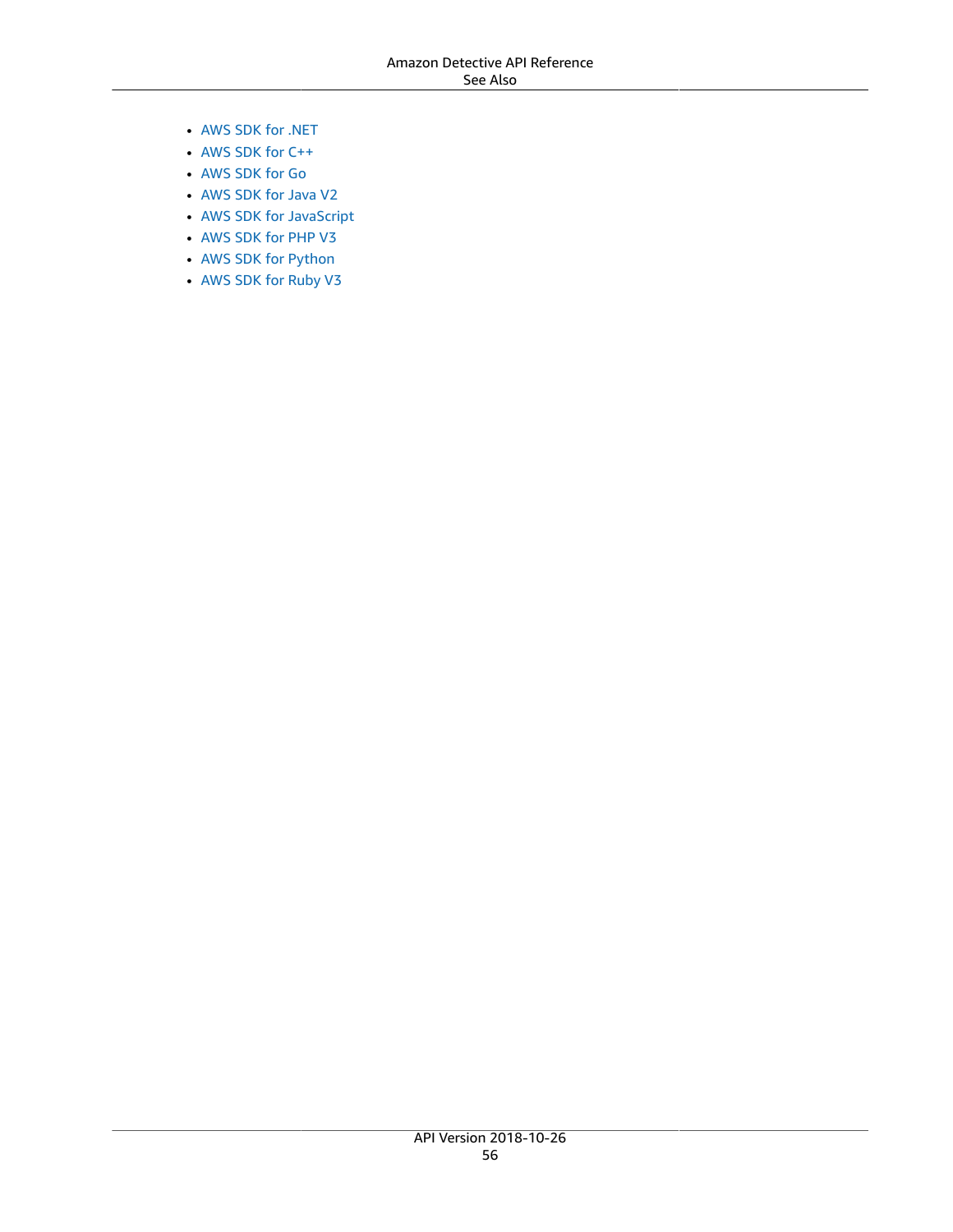# StartMonitoringMember

Sends a request to enable data ingest for a member account that has a status of ACCEPTED\_BUT\_DISABLED.

For valid member accounts, the status is updated as follows.

- If Detective enabled the member account, then the new status is ENABLED.
- If Detective cannot enable the member account, the status remains ACCEPTED\_BUT\_DISABLED.

## <span id="page-62-2"></span>Request Syntax

```
POST /graph/member/monitoringstate HTTP/1.1
Content-type: application/json
{
    "AccountId": "string",
    "GraphArn": "string"
}
```
### URI Request Parameters

The request does not use any URI parameters.

## Request Body

The request accepts the following data in JSON format.

#### <span id="page-62-0"></span>**[AccountId \(p. 57\)](#page-62-2)**

The account ID of the member account to try to enable.

The account must be an invited member account with a status of ACCEPTED\_BUT\_DISABLED.

Type: String

Length Constraints: Fixed length of 12.

```
Pattern: ^[0-9]+$
```
Required: Yes

<span id="page-62-1"></span>**[GraphArn \(p. 57\)](#page-62-2)**

The ARN of the behavior graph.

Type: String

```
Pattern: ^arn:aws[-\w]{0,10}?:detective:[-\w]{2,20}?:\d{12}?:graph:[abcdef\d]
{32}?$
```
Required: Yes

### Response Syntax

HTTP/1.1 200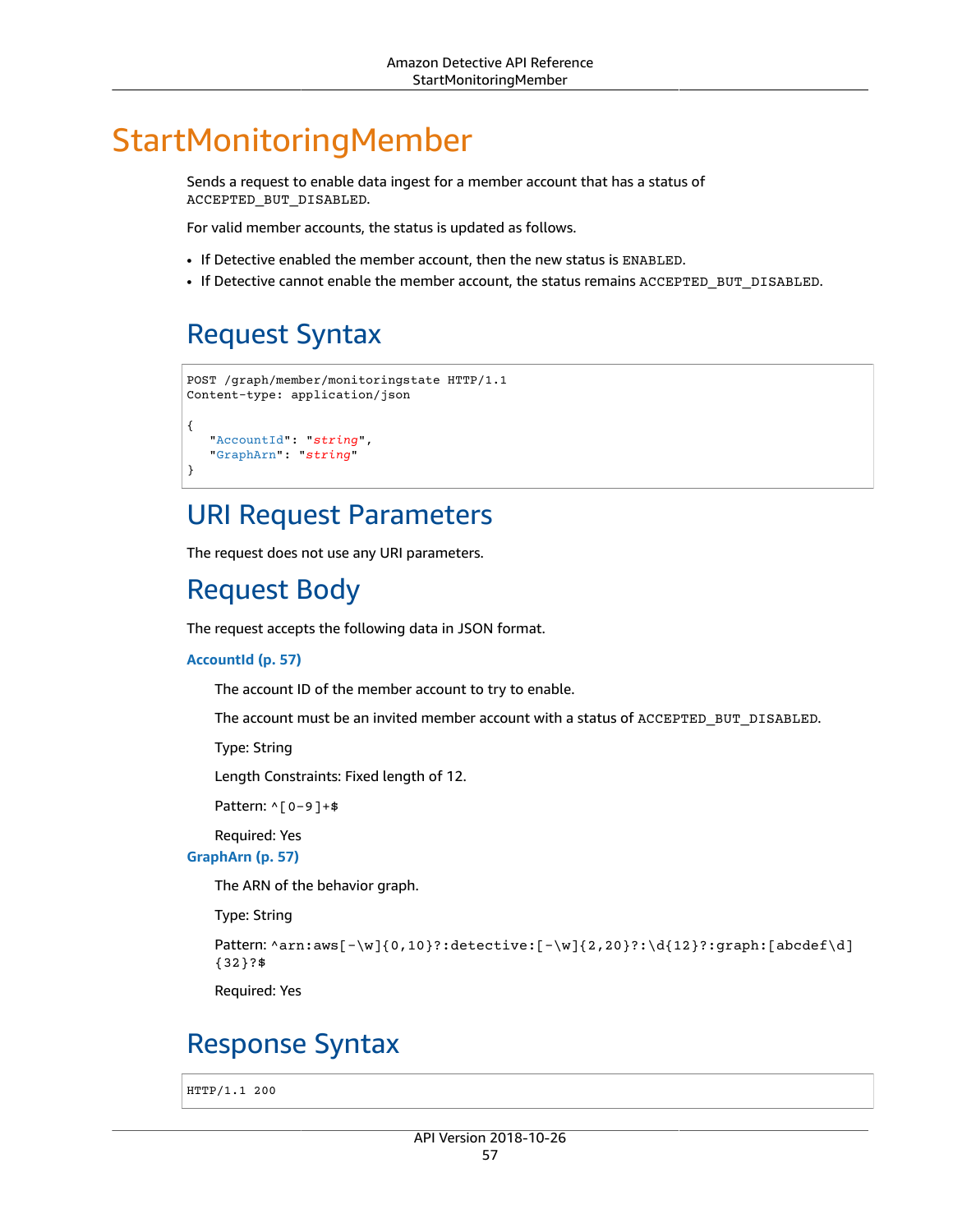### Response Elements

If the action is successful, the service sends back an HTTP 200 response with an empty HTTP body.

### Errors

For information about the errors that are common to all actions, see [Common](#page-85-0) Error[s \(p. 80\).](#page-85-0)

#### **ConflictException**

The request attempted an invalid action.

HTTP Status Code: 409

#### **InternalServerException**

The request was valid but failed because of a problem with the service.

HTTP Status Code: 500

#### **ResourceNotFoundException**

The request refers to a nonexistent resource.

HTTP Status Code: 404

#### **ServiceQuotaExceededException**

This request cannot be completed for one of the following reasons.

- The request would cause the number of member accounts in the behavior graph to exceed the maximum allowed. A behavior graph cannot have more than 1200 member accounts.
- The request would cause the data rate for the behavior graph to exceed the maximum allowed.
- Detective is unable to verify the data rate for the member account. This is usually because the member account is not enrolled in Amazon GuardDuty.

HTTP Status Code: 402

#### **ValidationException**

The request parameters are invalid.

HTTP Status Code: 400

## Examples

### Example

This example illustrates one usage of StartMonitoringMember.

#### Sample Request

```
POST /graph/member/monitoringstate HTTP/1.1
Host: api.detective.us-west-2.amazonaws.com
Accept-Encoding: identity
Content-Length: 127
Authorization: AUTHPARAMS
X-Amz-Date: 20200127T193018Z
User-Agent: aws-cli/1.14.29 Python/2.7.9 Windows/8 botocore/1.8.33
```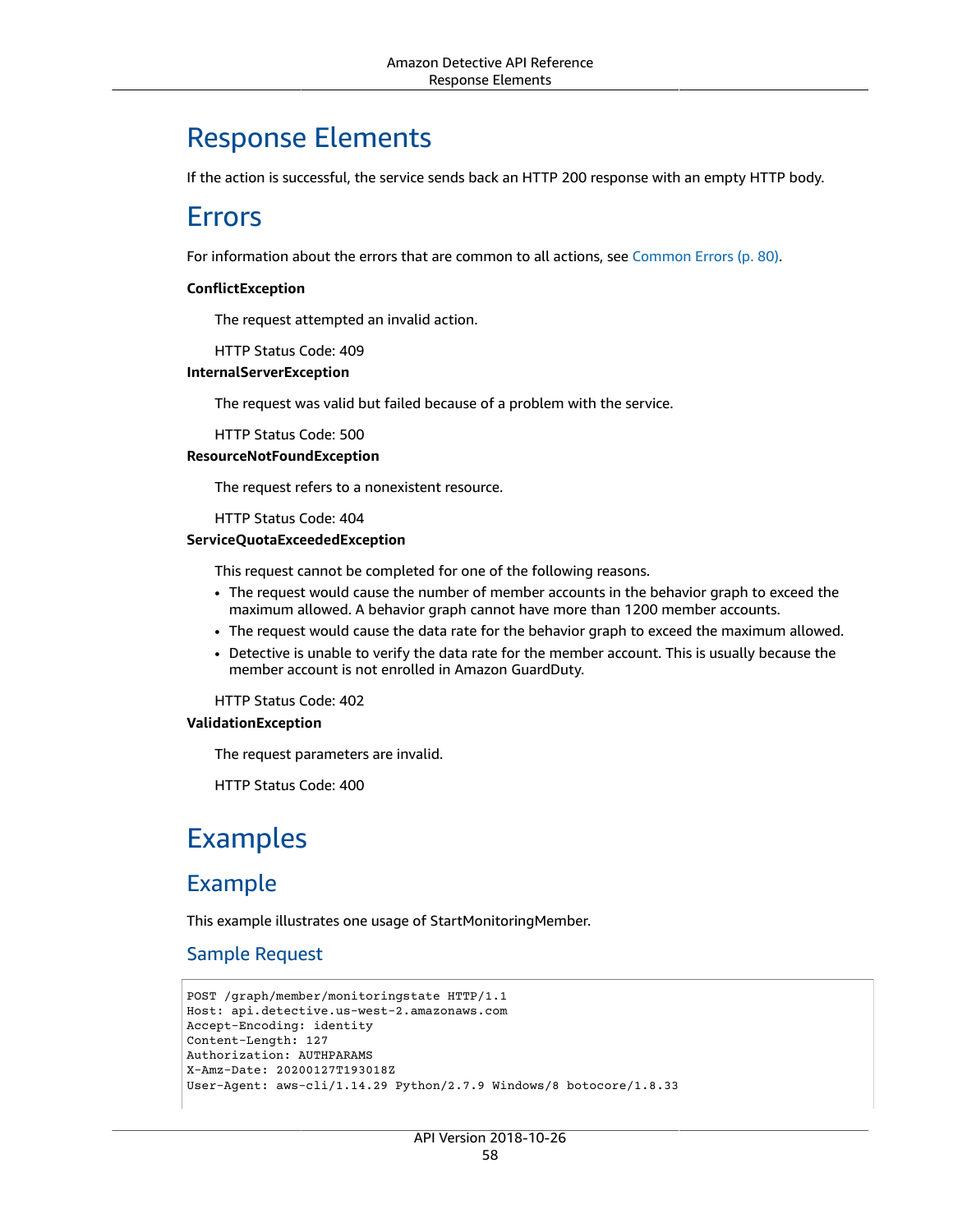```
{
  "AccountId": "444455556666",
 "GraphArn": "arn:aws:detective:us-
east-1:111122223333:graph:027c7c4610ea4aacaf0b883093cab899"
}
```
### Example

This example illustrates one usage of StartMonitoringMember.

#### Sample Response

```
HTTP/1.1 200 OK
Content-Length: 0
Date: Thu, 21 Feb 2020 23:07:46 GMT
x-amzn-RequestId: 397d0549-0092-11e8-a0ee-a7f9aa6e7572
Connection: Keep-alive
```
# See Also

- AWS [Command](https://docs.aws.amazon.com/goto/aws-cli/detective-2018-10-26/StartMonitoringMember) Line Interface
- [AWS](https://docs.aws.amazon.com/goto/DotNetSDKV3/detective-2018-10-26/StartMonitoringMember) SDK for .NET
- [AWS](https://docs.aws.amazon.com/goto/SdkForCpp/detective-2018-10-26/StartMonitoringMember) SDK for C++
- [AWS](https://docs.aws.amazon.com/goto/SdkForGoV1/detective-2018-10-26/StartMonitoringMember) SDK for Go
- [AWS](https://docs.aws.amazon.com/goto/SdkForJavaV2/detective-2018-10-26/StartMonitoringMember) SDK for Java V2
- AWS SDK for [JavaScript](https://docs.aws.amazon.com/goto/AWSJavaScriptSDK/detective-2018-10-26/StartMonitoringMember)
- [AWS](https://docs.aws.amazon.com/goto/SdkForPHPV3/detective-2018-10-26/StartMonitoringMember) SDK for PHP V3
- AWS SDK for [Python](https://docs.aws.amazon.com/goto/boto3/detective-2018-10-26/StartMonitoringMember)
- AWS SDK for [Ruby](https://docs.aws.amazon.com/goto/SdkForRubyV3/detective-2018-10-26/StartMonitoringMember) V3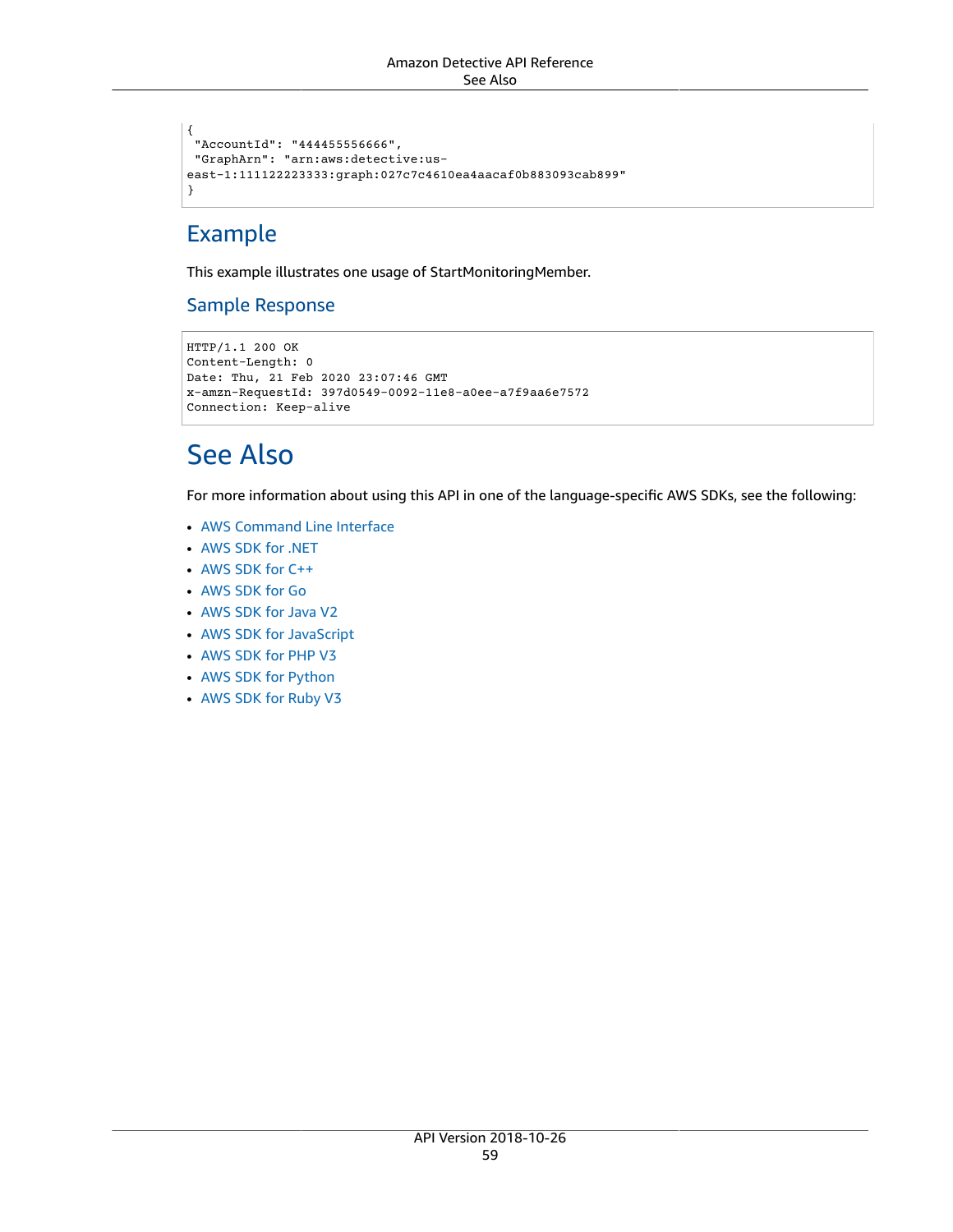# <span id="page-65-1"></span>**TagResource**

Applies tag values to a behavior graph.

# Request Syntax

```
POST /tags/ResourceArn HTTP/1.1
Content-type: application/json
{
    "Tags": { 
       "string" : "string" 
    }
}
```
## URI Request Parameters

The request uses the following URI parameters.

```
ResourceArn (p. 60)
```
The ARN of the behavior graph to assign the tags to.

```
Pattern: \arctan: \arcsin(-\w}{0,10}?: detective:[-\w]{2,20}?: \d{12}?: graph:[abcdef\d]
{32}?$
```
Required: Yes

# Request Body

The request accepts the following data in JSON format.

#### <span id="page-65-0"></span>**[Tags \(p. 60\)](#page-65-1)**

The tags to assign to the behavior graph. You can add up to 50 tags. For each tag, you provide the tag key and the tag value. Each tag key can contain up to 128 characters. Each tag value can contain up to 256 characters.

Type: String to string map

Map Entries: Maximum number of 50 items.

Key Length Constraints: Minimum length of 1. Maximum length of 128.

Key Pattern: ^(?!aws:)[a-zA-Z+-=.\_:/]+\$

Value Length Constraints: Maximum length of 256.

Required: Yes

## Response Syntax

HTTP/1.1 204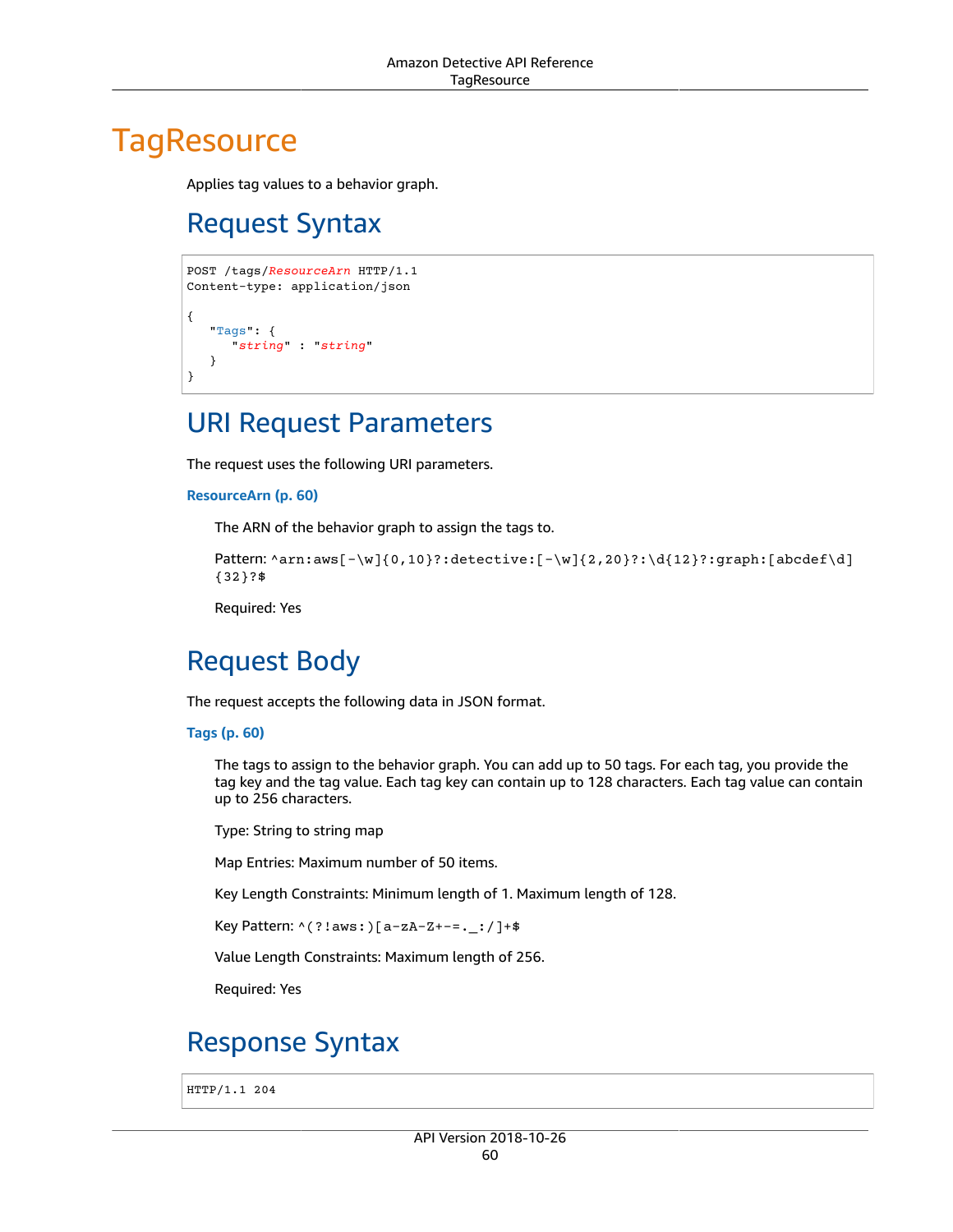## Response Elements

If the action is successful, the service sends back an HTTP 204 response with an empty HTTP body.

### Errors

For information about the errors that are common to all actions, see [Common](#page-85-0) Error[s \(p. 80\).](#page-85-0)

#### **InternalServerException**

The request was valid but failed because of a problem with the service.

HTTP Status Code: 500

#### **ResourceNotFoundException**

The request refers to a nonexistent resource.

HTTP Status Code: 404

#### **ValidationException**

The request parameters are invalid.

HTTP Status Code: 400

## Examples

### Example

This example illustrates one usage of TagResource.

#### Sample Request

```
POST /tags/resourceArn HTTP/1.1
Content-type: application/json
Host: api.detective.us-west-2.amazonaws.com
Accept-Encoding: identity
Content-Length: 126
Authorization: AUTHPARAMS
X-Amz-Date: 20200127T193018Z
User-Agent: aws-cli/1.14.29 Python/2.7.9 Windows/8 botocore/1.8.33
{
    "GraphArn": "arn:aws:detective:us-
east-1:111122223333:graph:027c7c4610ea4aacaf0b883093cab899",
    "Tags": { 
       "Department" : "Finance" 
    }
}
```
### Example

This example illustrates one usage of TagResource.

#### Sample Response

HTTP/1.1 204 OK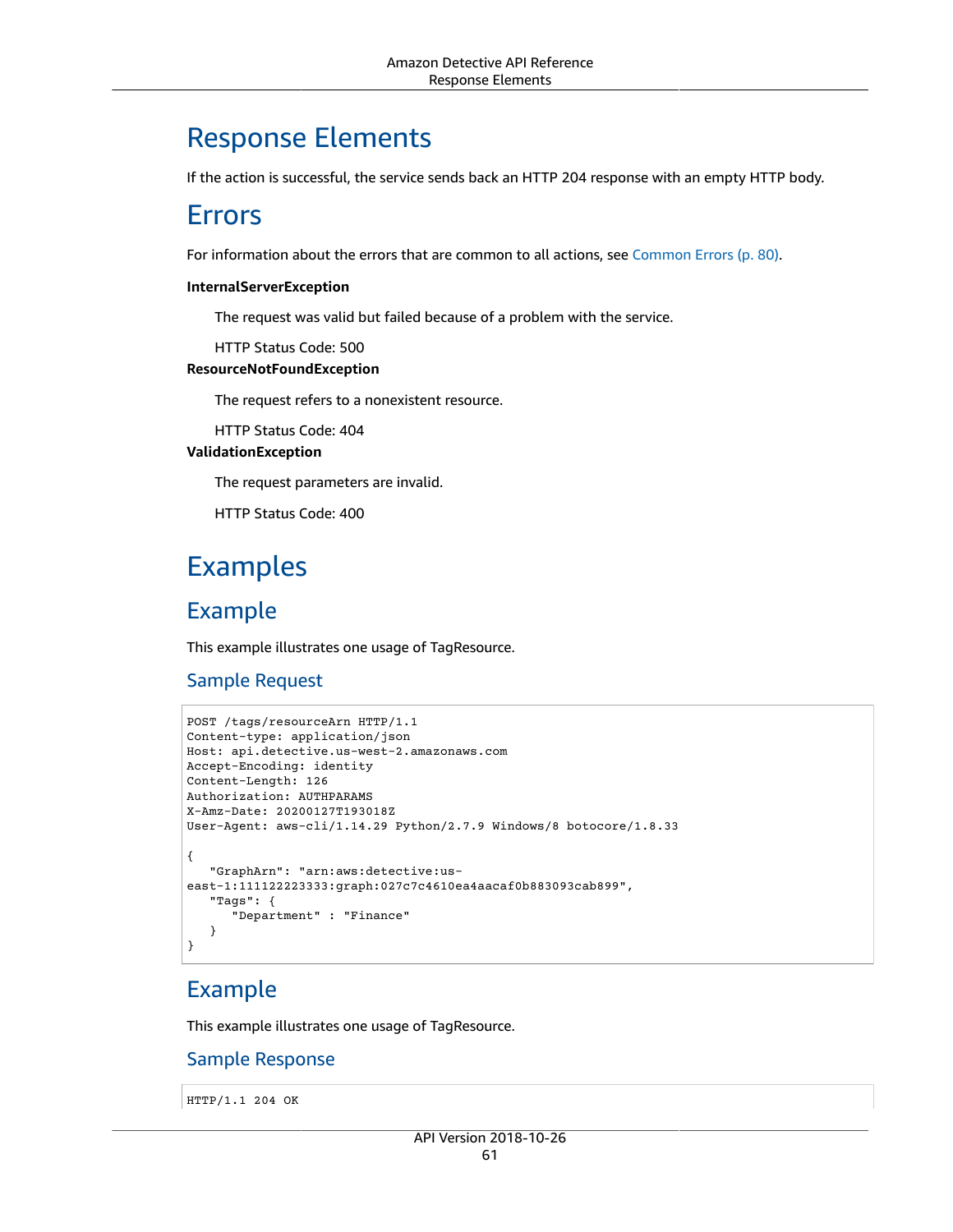```
Content-Length: 0
Date: Thu, 25 Feb 2021 23:07:46 GMT
x-amzn-RequestId: 397d0549-0092-11e8-a0ee-a7f9aa6e7572
Connection: Keep-alive
```
# See Also

- AWS [Command](https://docs.aws.amazon.com/goto/aws-cli/detective-2018-10-26/TagResource) Line Interface
- [AWS](https://docs.aws.amazon.com/goto/DotNetSDKV3/detective-2018-10-26/TagResource) SDK for .NET
- [AWS](https://docs.aws.amazon.com/goto/SdkForCpp/detective-2018-10-26/TagResource) SDK for C++
- [AWS](https://docs.aws.amazon.com/goto/SdkForGoV1/detective-2018-10-26/TagResource) SDK for Go
- [AWS](https://docs.aws.amazon.com/goto/SdkForJavaV2/detective-2018-10-26/TagResource) SDK for Java V2
- AWS SDK for [JavaScript](https://docs.aws.amazon.com/goto/AWSJavaScriptSDK/detective-2018-10-26/TagResource)
- [AWS](https://docs.aws.amazon.com/goto/SdkForPHPV3/detective-2018-10-26/TagResource) SDK for PHP V3
- AWS SDK for [Python](https://docs.aws.amazon.com/goto/boto3/detective-2018-10-26/TagResource)
- AWS SDK for [Ruby](https://docs.aws.amazon.com/goto/SdkForRubyV3/detective-2018-10-26/TagResource) V3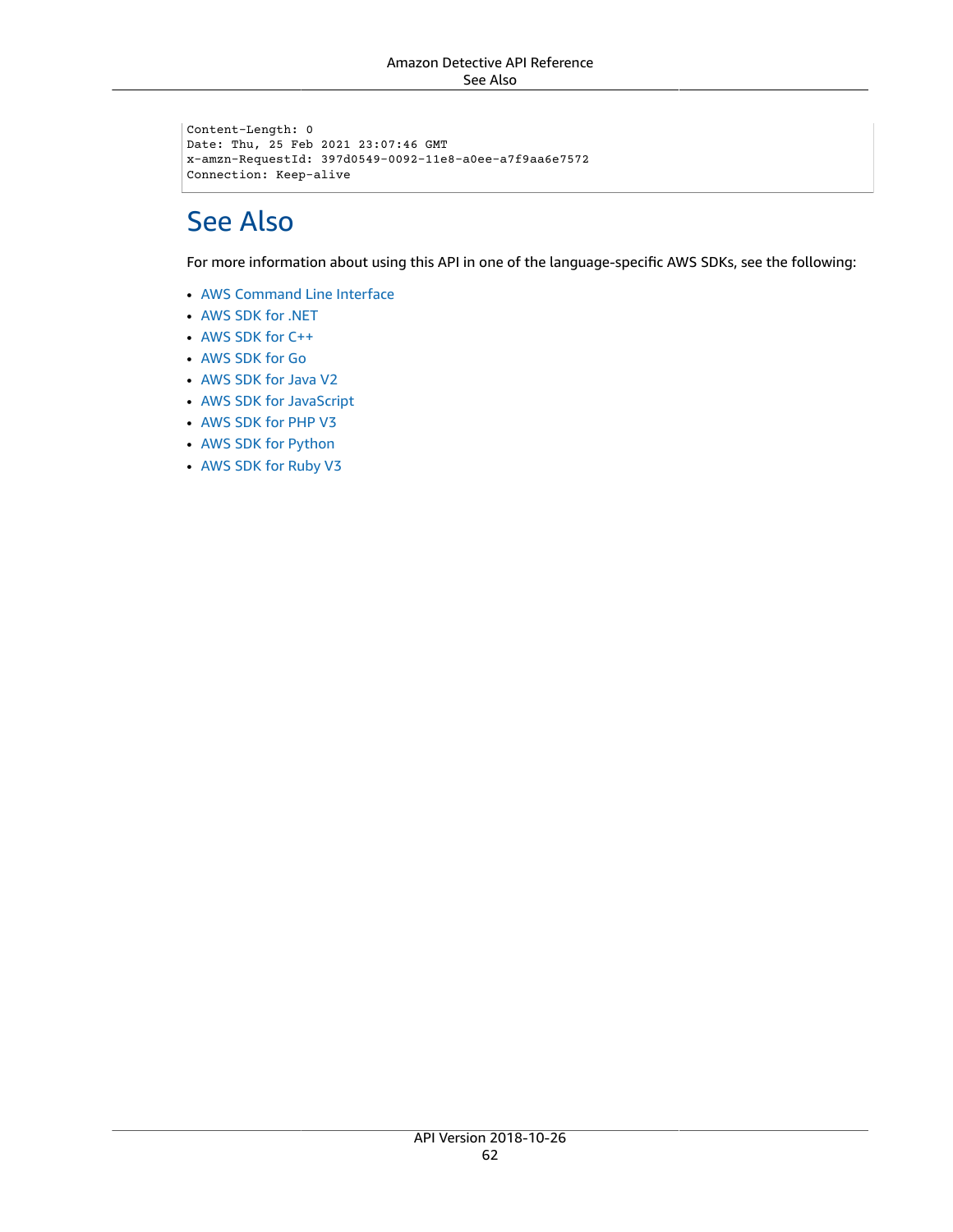# <span id="page-68-0"></span>**UntagResource**

Removes tags from a behavior graph.

# Request Syntax

DELETE /tags/*ResourceArn*?tagKeys=*TagKeys* HTTP/1.1

## URI Request Parameters

The request uses the following URI parameters.

#### **[ResourceArn \(p. 63\)](#page-68-0)**

The ARN of the behavior graph to remove the tags from.

```
Pattern: ^arn:aws[-\w]{0,10}?:detective:[-\w]{2,20}?:\d{12}?:graph:[abcdef\d]
{32}?$
```
Required: Yes

**[TagKeys \(p. 63\)](#page-68-0)**

The tag keys of the tags to remove from the behavior graph. You can remove up to 50 tags at a time.

Array Members: Minimum number of 1 item. Maximum number of 50 items.

Length Constraints: Minimum length of 1. Maximum length of 128.

```
Pattern: ^(?!aws:)[a-zA-Z+-=._:/]+$
```
Required: Yes

## Request Body

The request does not have a request body.

### Response Syntax

HTTP/1.1 204

## Response Elements

If the action is successful, the service sends back an HTTP 204 response with an empty HTTP body.

### Errors

For information about the errors that are common to all actions, see [Common](#page-85-0) Errors ( $p. 80$ ).

#### **InternalServerException**

The request was valid but failed because of a problem with the service.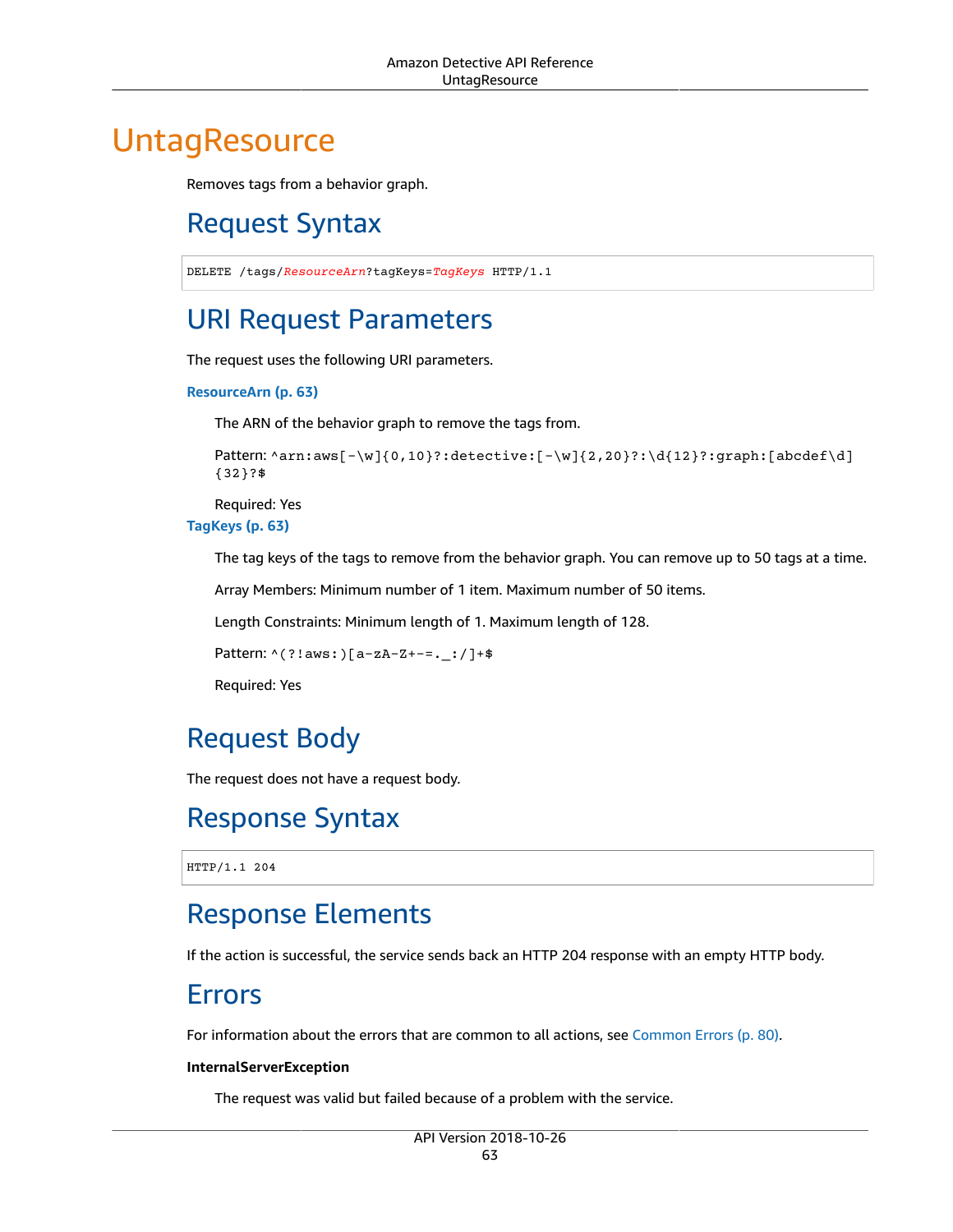HTTP Status Code: 500

#### **ResourceNotFoundException**

The request refers to a nonexistent resource.

HTTP Status Code: 404

#### **ValidationException**

The request parameters are invalid.

HTTP Status Code: 400

### Examples

### Example

This example illustrates one usage of UntagResource.

#### Sample Request

```
DELETE /tags/resourceArn?tagKeys=TagKeys HTTP/1.1
Content-type: application/json
Host: api.detective.us-west-2.amazonaws.com
Accept-Encoding: identity
Content-Length: 126
Authorization: AUTHPARAMS
X-Amz-Date: 20200127T193018Z
User-Agent: aws-cli/1.14.29 Python/2.7.9 Windows/8 botocore/1.8.33
{
    "ResourceArn": "arn:aws:detective:us-
east-1:111122223333:graph:027c7c4610ea4aacaf0b883093cab899",
    "TagKeys": ["Department"]
}
```
### Example

This example illustrates one usage of UntagResource.

#### Sample Response

```
HTTP/1.1 204 OK
Content-Length: 0
Date: Thu, 21 Feb 2020 23:07:46 GMT
x-amzn-RequestId: 397d0549-0092-11e8-a0ee-a7f9aa6e7572
Connection: Keep-alive
```
### See Also

- AWS [Command](https://docs.aws.amazon.com/goto/aws-cli/detective-2018-10-26/UntagResource) Line Interface
- [AWS](https://docs.aws.amazon.com/goto/DotNetSDKV3/detective-2018-10-26/UntagResource) SDK for .NET
- [AWS](https://docs.aws.amazon.com/goto/SdkForCpp/detective-2018-10-26/UntagResource) SDK for C++
- [AWS](https://docs.aws.amazon.com/goto/SdkForGoV1/detective-2018-10-26/UntagResource) SDK for Go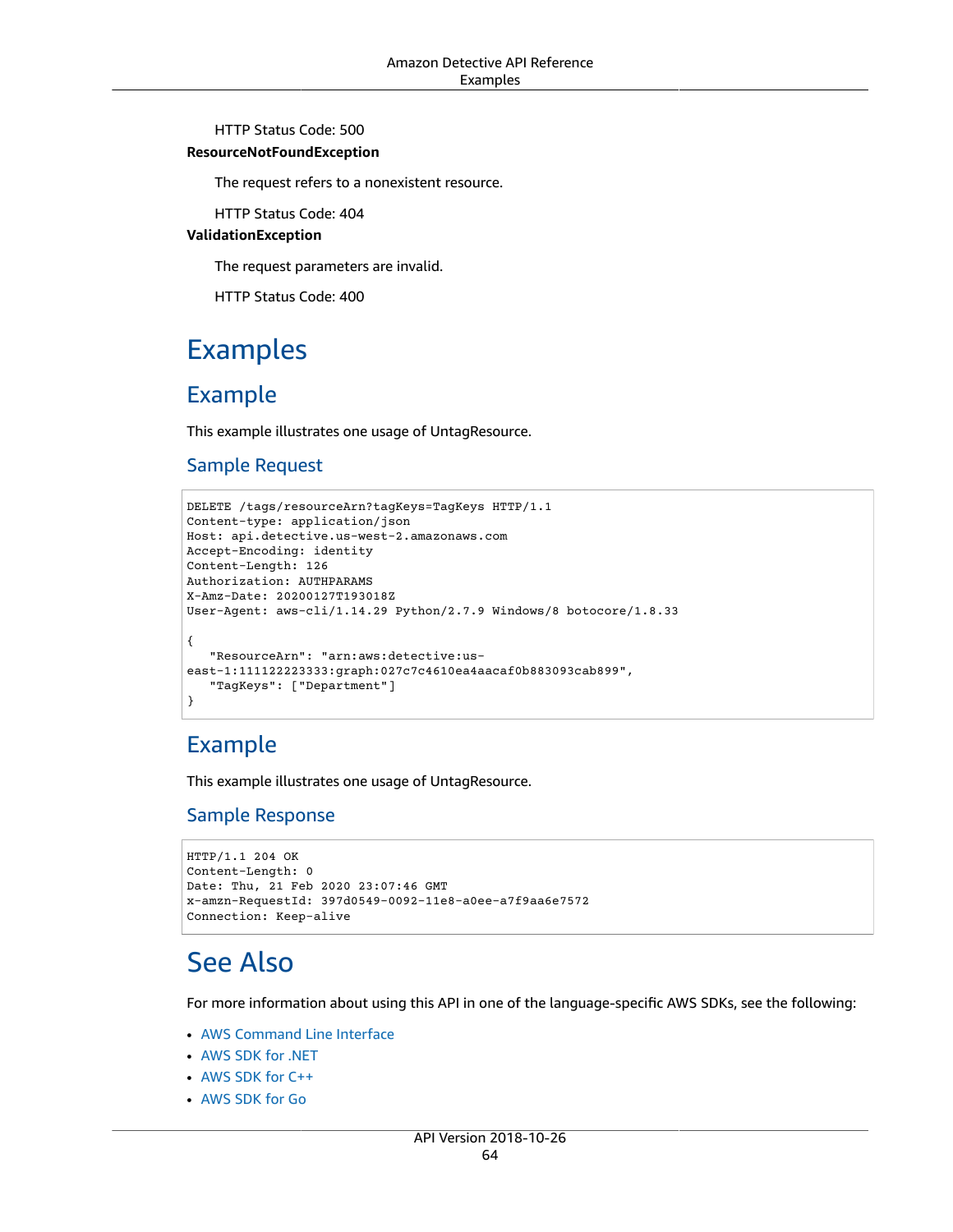- [AWS](https://docs.aws.amazon.com/goto/SdkForJavaV2/detective-2018-10-26/UntagResource) SDK for Java V2
- AWS SDK for [JavaScript](https://docs.aws.amazon.com/goto/AWSJavaScriptSDK/detective-2018-10-26/UntagResource)
- [AWS](https://docs.aws.amazon.com/goto/SdkForPHPV3/detective-2018-10-26/UntagResource) SDK for PHP V3
- AWS SDK for [Python](https://docs.aws.amazon.com/goto/boto3/detective-2018-10-26/UntagResource)
- AWS SDK for [Ruby](https://docs.aws.amazon.com/goto/SdkForRubyV3/detective-2018-10-26/UntagResource) V3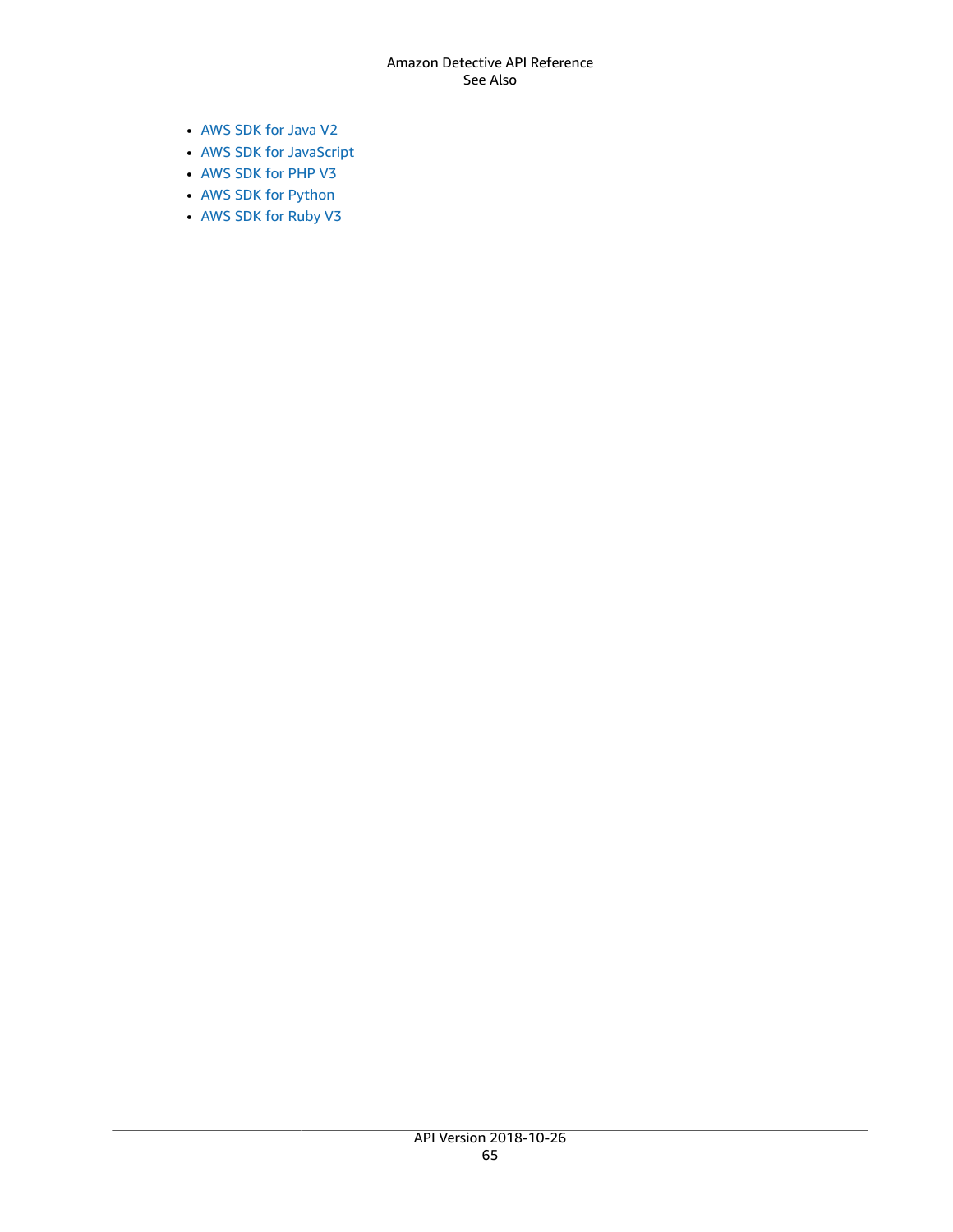# UpdateOrganizationConfiguration

Updates the configuration for the Organizations integration in the current Region. Can only be called by the Detective administrator account for the organization.

# <span id="page-71-2"></span>Request Syntax

```
POST /orgs/updateOrganizationConfiguration HTTP/1.1
Content-type: application/json
{
    "AutoEnable": boolean,
    "GraphArn": "string"
}
```
### URI Request Parameters

The request does not use any URI parameters.

## Request Body

The request accepts the following data in JSON format.

#### <span id="page-71-0"></span>**[AutoEnable \(p. 66\)](#page-71-2)**

Indicates whether to automatically enable new organization accounts as member accounts in the organization behavior graph.

Type: Boolean

Required: No

<span id="page-71-1"></span>**[GraphArn \(p. 66\)](#page-71-2)**

The ARN of the organization behavior graph.

Type: String

```
Pattern: \arctan: \arcsin(-\w}{0,10}?: detective:[-\w]{2,20}?: \d{12}?: graph:[abcdef\d]
{32}?$
```
Required: Yes

## Response Syntax

HTTP/1.1 200

## Response Elements

If the action is successful, the service sends back an HTTP 200 response with an empty HTTP body.

### Errors

For information about the errors that are common to all actions, see [Common](#page-85-0) Error[s \(p. 80\).](#page-85-0)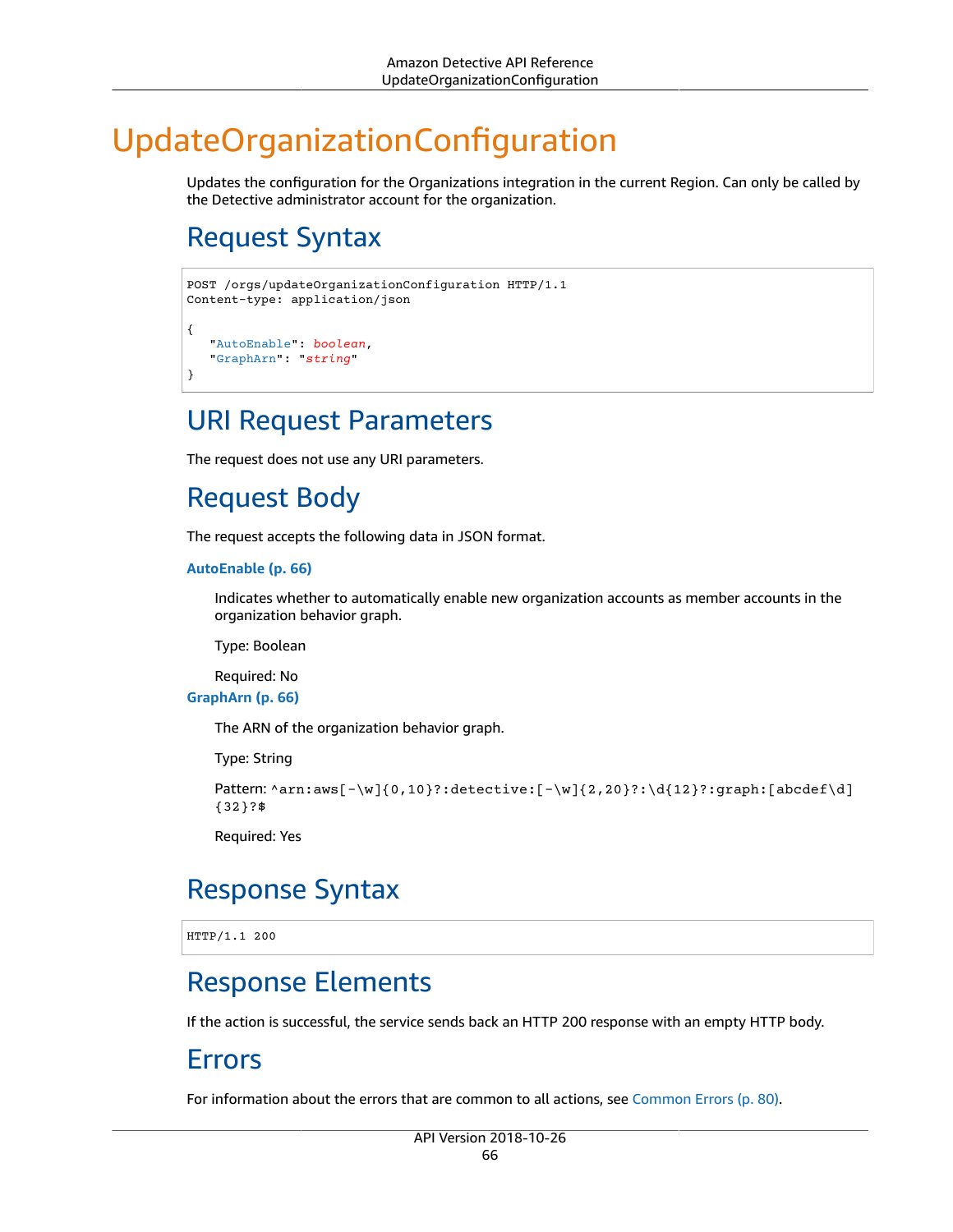#### **InternalServerException**

The request was valid but failed because of a problem with the service.

HTTP Status Code: 500

#### **TooManyRequestsException**

The request cannot be completed because too many other requests are occurring at the same time.

HTTP Status Code: 429

#### **ValidationException**

The request parameters are invalid.

HTTP Status Code: 400

## Examples

### Example

This example illustrates one usage of UpdateOrganizationConfiguration.

### Sample Request

```
POST /orgs/updateOrganizationConfiguration HTTP/1.1
Host: api.detective.us-west-2.amazonaws.com
Accept-Encoding: identity
Content-Length: 112
Authorization: AUTHPARAMS
X-Amz-Date: 20210923T193018Z
User-Agent: aws-cli/1.14.29 Python/2.7.9 Windows/8 botocore/1.8.33
{
    "AutoEnable": true,
    "GraphArn": "arn:aws:detective:us-
east-1:111122223333:graph:027c7c4610ea4aacaf0b883093cab899"
}
```
### Example

This example illustrates one usage of UpdateOrganizationConfiguration.

### Sample Response

```
HTTP/1.1 200 OK
Content-Length: 0
Date: Thu, 23 Sep 2021 23:07:46 GMT
x-amzn-RequestId: 397d0549-0092-11e8-a0ee-a7f9aa6e7572
Connection: Keep-alive
```
### See Also

For more information about using this API in one of the language-specific AWS SDKs, see the following:

• AWS [Command](https://docs.aws.amazon.com/goto/aws-cli/detective-2018-10-26/UpdateOrganizationConfiguration) Line Interface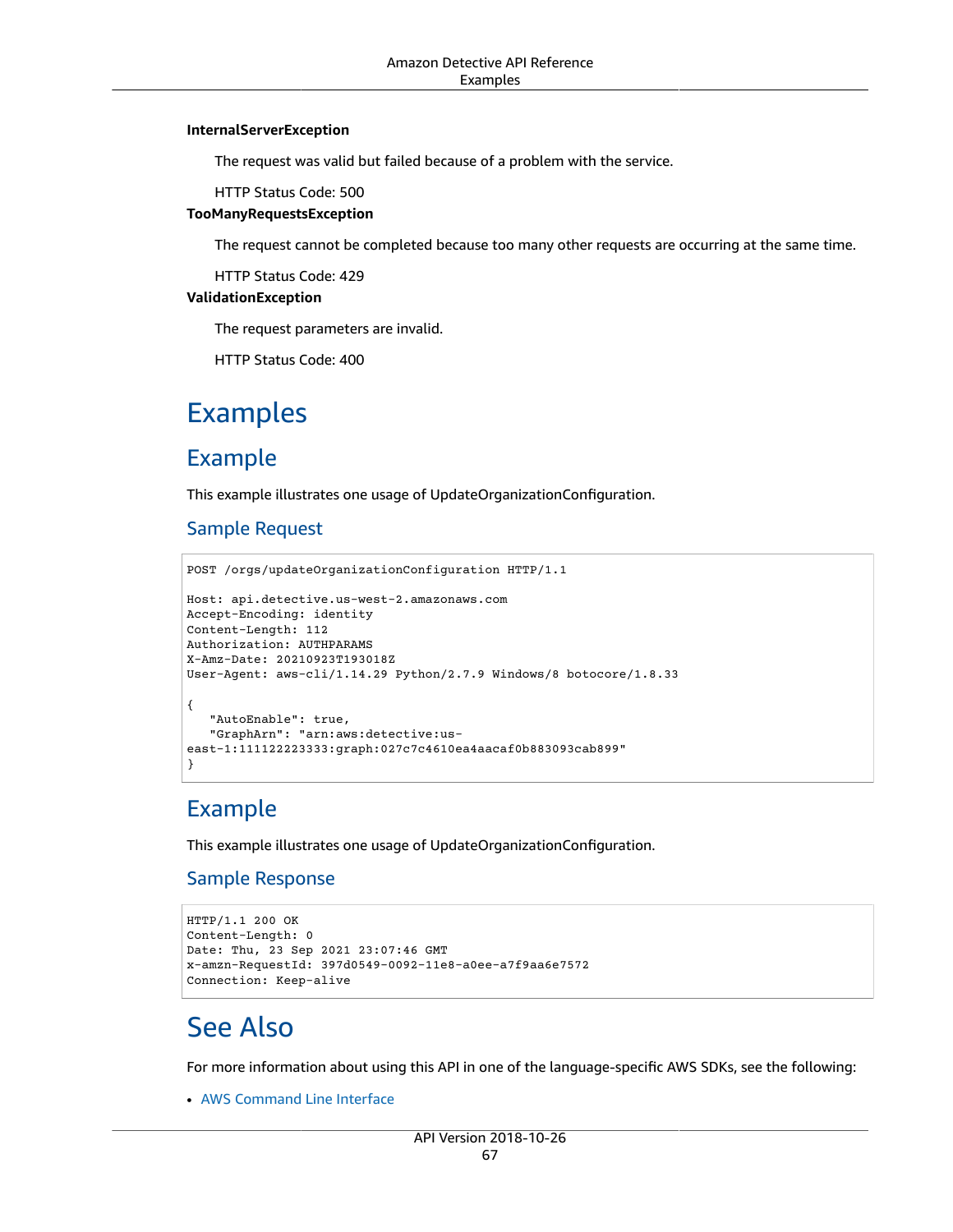- [AWS](https://docs.aws.amazon.com/goto/DotNetSDKV3/detective-2018-10-26/UpdateOrganizationConfiguration) SDK for .NET
- [AWS](https://docs.aws.amazon.com/goto/SdkForCpp/detective-2018-10-26/UpdateOrganizationConfiguration) SDK for C++
- [AWS](https://docs.aws.amazon.com/goto/SdkForGoV1/detective-2018-10-26/UpdateOrganizationConfiguration) SDK for Go
- [AWS](https://docs.aws.amazon.com/goto/SdkForJavaV2/detective-2018-10-26/UpdateOrganizationConfiguration) SDK for Java V2
- AWS SDK for [JavaScript](https://docs.aws.amazon.com/goto/AWSJavaScriptSDK/detective-2018-10-26/UpdateOrganizationConfiguration)
- [AWS](https://docs.aws.amazon.com/goto/SdkForPHPV3/detective-2018-10-26/UpdateOrganizationConfiguration) SDK for PHP V3
- AWS SDK for [Python](https://docs.aws.amazon.com/goto/boto3/detective-2018-10-26/UpdateOrganizationConfiguration)
- AWS SDK for [Ruby](https://docs.aws.amazon.com/goto/SdkForRubyV3/detective-2018-10-26/UpdateOrganizationConfiguration) V3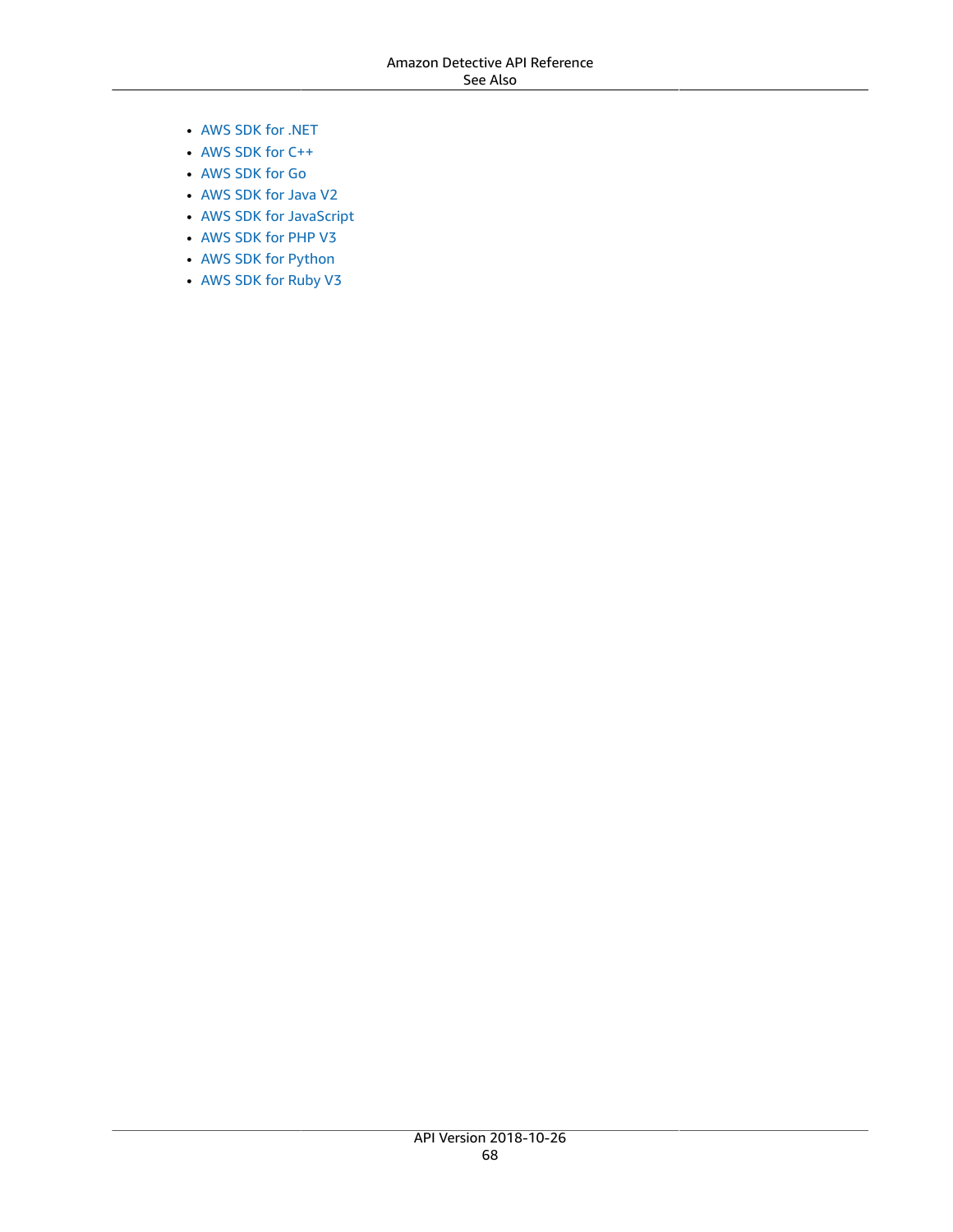# Data Types

The Amazon Detective API contains several data types that various actions use. This section describes each data type in detail.

#### **Note**

The order of each element in a data type structure is not guaranteed. Applications should not assume a particular order.

The following data types are supported:

- [Account \(p. 70\)](#page-75-0)
- [Administrator \(p. 71\)](#page-76-0)
- [Graph \(p. 72\)](#page-77-0)
- [MemberDetail \(p. 73\)](#page-78-0)
- [UnprocessedAccount \(p. 77\)](#page-82-0)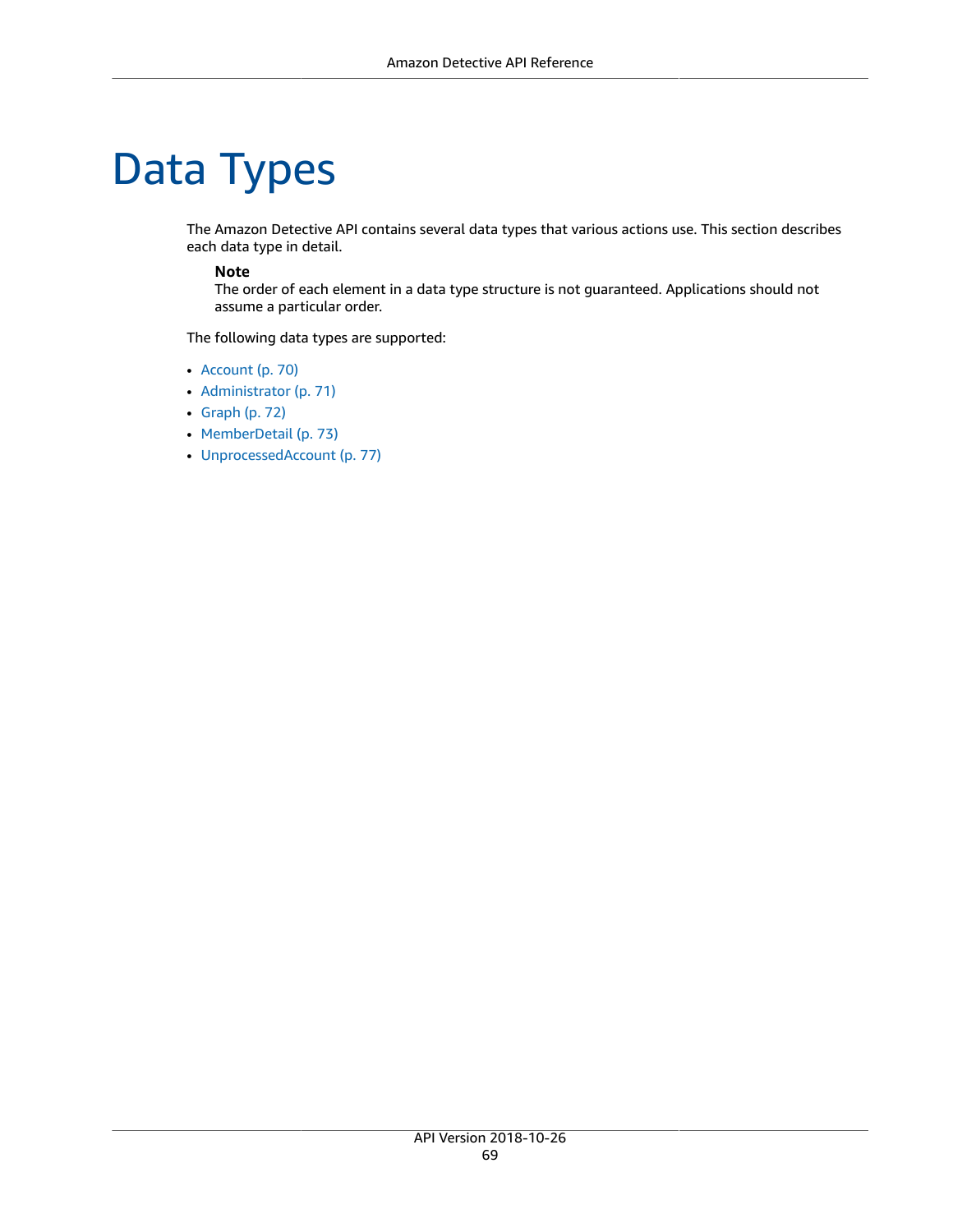# <span id="page-75-0"></span>Account

An AWS account that is the administrator account of or a member of a behavior graph.

### **Contents**

#### **AccountId**

The account identifier of the AWS account.

Type: String

Length Constraints: Fixed length of 12.

Pattern: ^[0-9]+\$

Required: Yes

### **EmailAddress**

The AWS account root user email address for the AWS account.

Type: String

Length Constraints: Minimum length of 1. Maximum length of 64.

Pattern: ^.+@.+\$

Required: Yes

### See Also

- [AWS](https://docs.aws.amazon.com/goto/SdkForCpp/detective-2018-10-26/Account) SDK for C++
- [AWS](https://docs.aws.amazon.com/goto/SdkForGoV1/detective-2018-10-26/Account) SDK for Go
- [AWS](https://docs.aws.amazon.com/goto/SdkForJavaV2/detective-2018-10-26/Account) SDK for Java V2
- AWS SDK for [Ruby](https://docs.aws.amazon.com/goto/SdkForRubyV3/detective-2018-10-26/Account) V3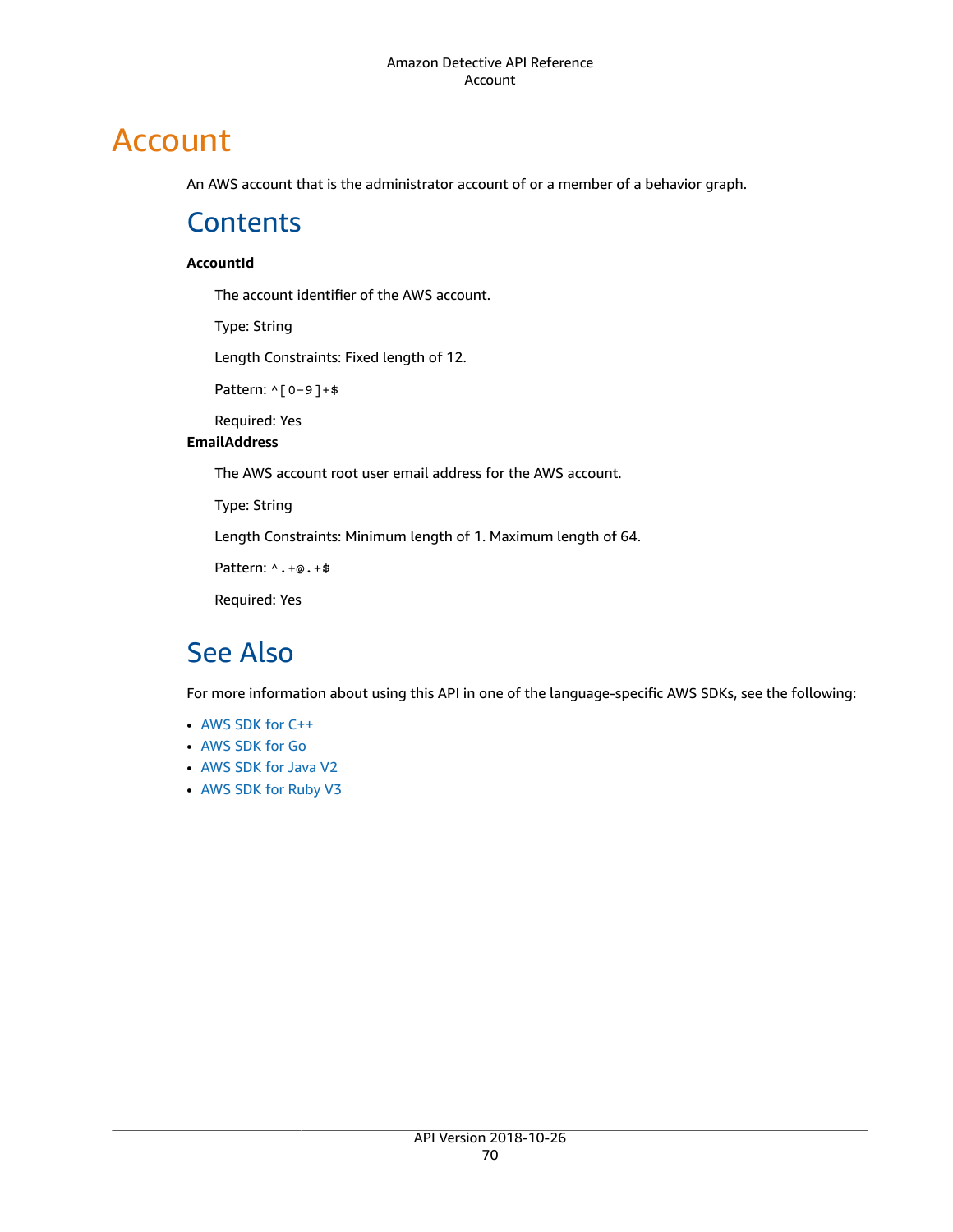# <span id="page-76-0"></span>Administrator

Information about the Detective administrator account for an organization.

### **Contents**

#### **AccountId**

The AWS account identifier of the Detective administrator account for the organization.

Type: String

Length Constraints: Fixed length of 12.

Pattern: ^[0-9]+\$

Required: No

### **DelegationTime**

The date and time when the Detective administrator account was enabled. The value is an ISO8601 formatted string. For example, 2021-08-18T16:35:56.284Z.

Type: Timestamp

Required: No

#### **GraphArn**

The ARN of the organization behavior graph.

Type: String

```
Pattern: ^arn:aws[-\w]{0,10}?:detective:[-\w]{2,20}?:\d{12}?:graph:[abcdef\d]
{32}?$
```
Required: No

# See Also

- [AWS](https://docs.aws.amazon.com/goto/SdkForCpp/detective-2018-10-26/Administrator) SDK for C++
- [AWS](https://docs.aws.amazon.com/goto/SdkForGoV1/detective-2018-10-26/Administrator) SDK for Go
- [AWS](https://docs.aws.amazon.com/goto/SdkForJavaV2/detective-2018-10-26/Administrator) SDK for Java V2
- AWS SDK for [Ruby](https://docs.aws.amazon.com/goto/SdkForRubyV3/detective-2018-10-26/Administrator) V3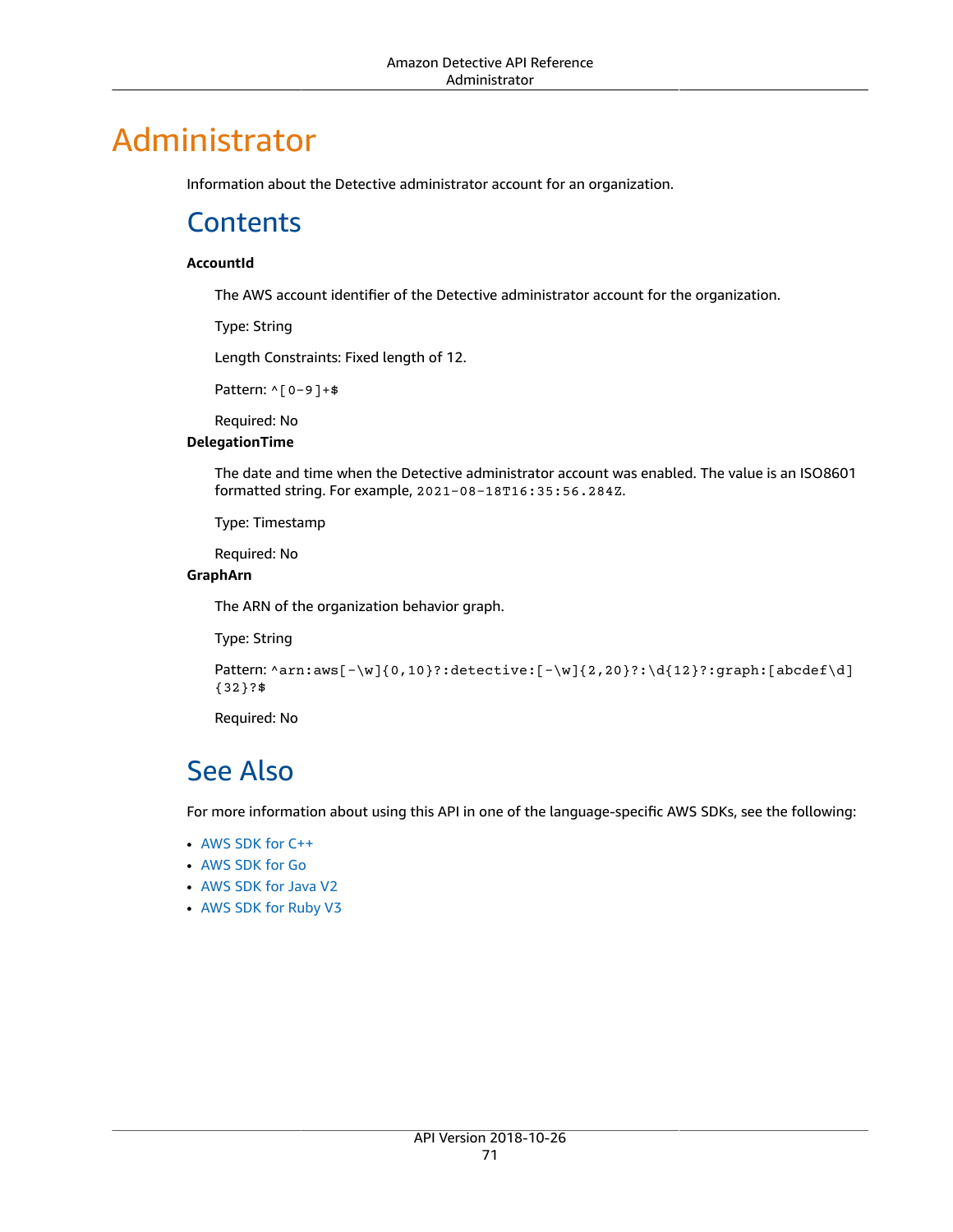# <span id="page-77-0"></span>Graph

A behavior graph in Detective.

# **Contents**

### **Arn**

The ARN of the behavior graph.

Type: String

```
Pattern: ^arn:aws[-\w]{0,10}?:detective:[-\w]{2,20}?:\d{12}?:graph:[abcdef\d]
{32}?$
```
Required: No

### **CreatedTime**

The date and time that the behavior graph was created. The value is an ISO8601 formatted string. For example, 2021-08-18T16:35:56.284Z.

Type: Timestamp

Required: No

## See Also

- [AWS](https://docs.aws.amazon.com/goto/SdkForCpp/detective-2018-10-26/Graph) SDK for C++
- [AWS](https://docs.aws.amazon.com/goto/SdkForGoV1/detective-2018-10-26/Graph) SDK for Go
- [AWS](https://docs.aws.amazon.com/goto/SdkForJavaV2/detective-2018-10-26/Graph) SDK for Java V2
- AWS SDK for [Ruby](https://docs.aws.amazon.com/goto/SdkForRubyV3/detective-2018-10-26/Graph) V3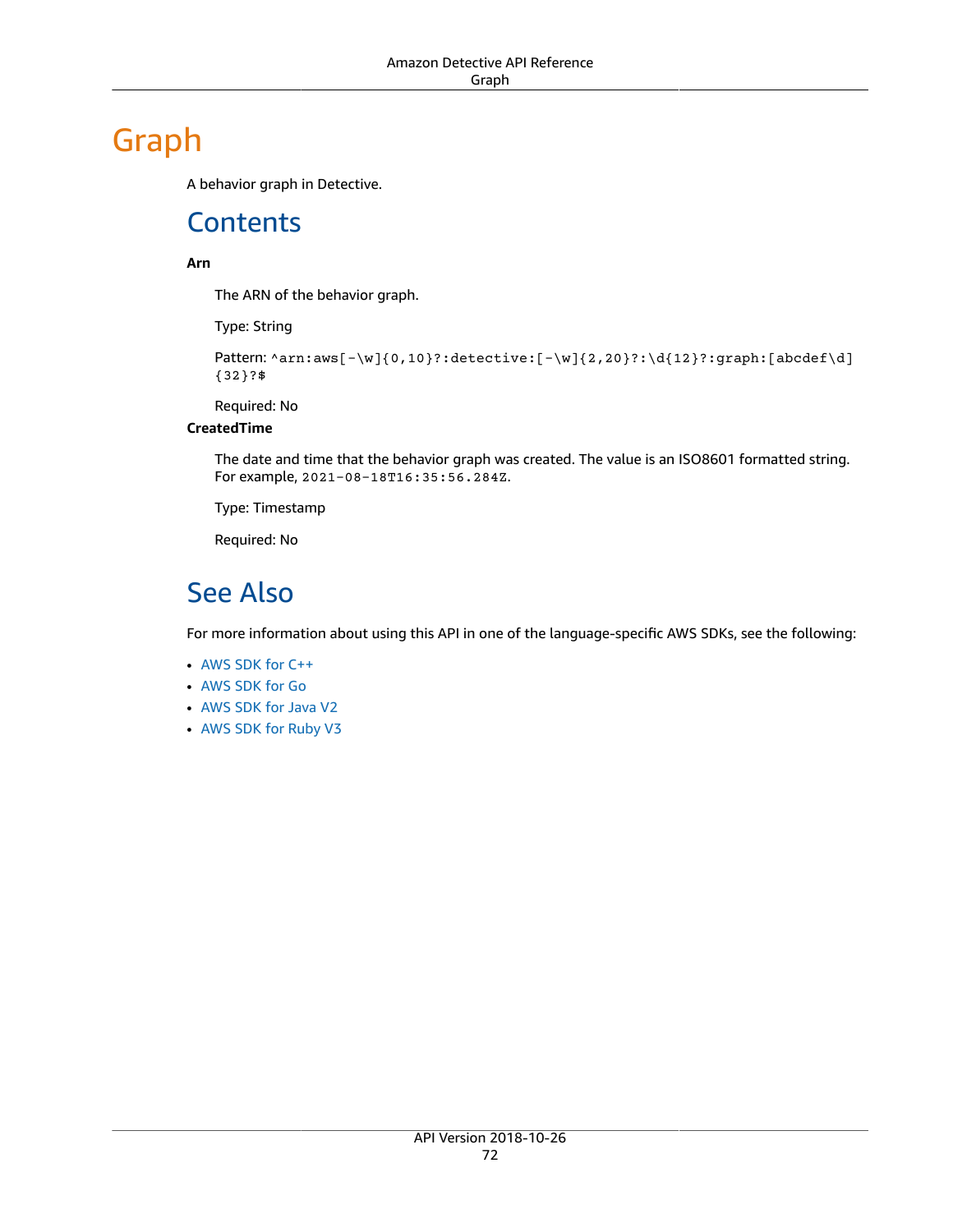# <span id="page-78-0"></span>**MemberDetail**

Details about a member account in a behavior graph.

### **Contents**

#### **AccountId**

The AWS account identifier for the member account.

Type: String

Length Constraints: Fixed length of 12.

Pattern: ^[0-9]+\$

Required: No

#### **AdministratorId**

The AWS account identifier of the administrator account for the behavior graph.

Type: String

Length Constraints: Fixed length of 12.

Pattern: ^[0-9]+\$

Required: No

#### **DisabledReason**

For member accounts with a status of ACCEPTED\_BUT\_DISABLED, the reason that the member account is not enabled.

The reason can have one of the following values:

- VOLUME\_TOO\_HIGH Indicates that adding the member account would cause the data volume for the behavior graph to be too high.
- VOLUME\_UNKNOWN Indicates that Detective is unable to verify the data volume for the member account. This is usually because the member account is not enrolled in Amazon GuardDuty.

Type: String

Valid Values: VOLUME\_TOO\_HIGH | VOLUME\_UNKNOWN

Required: No

#### **EmailAddress**

The AWS account root user email address for the member account.

Type: String

Length Constraints: Minimum length of 1. Maximum length of 64.

Pattern: ^.+@.+\$

Required: No

#### **GraphArn**

The ARN of the behavior graph.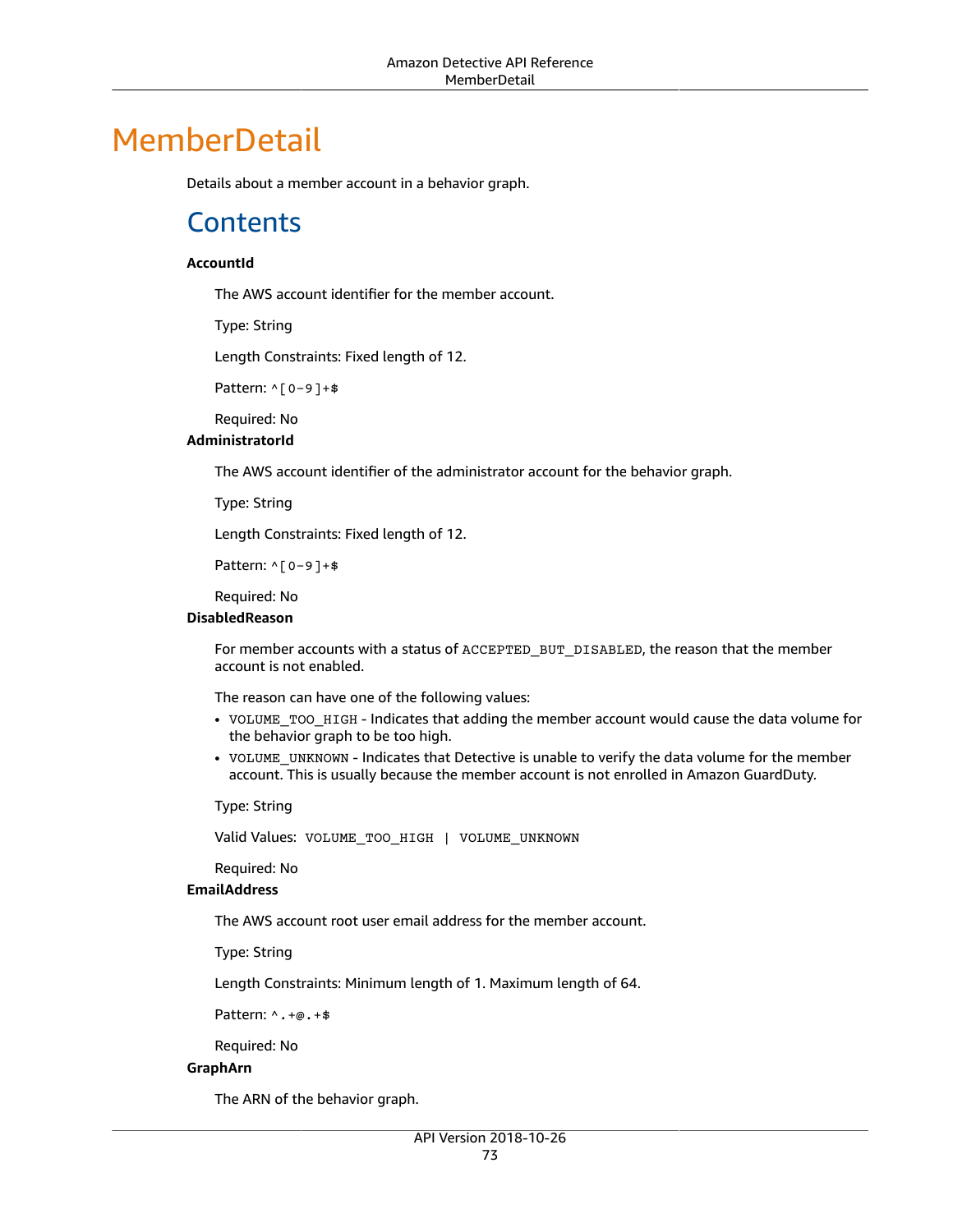Type: String

```
Pattern: ^arn:aws[-\w]{0,10}?:detective:[-\w]{2,20}?:\d{12}?:graph:[abcdef\d]
{32}?$
```
Required: No

#### **InvitationType**

The type of behavior graph membership.

For an organization account in the organization behavior graph, the type is ORGANIZATION.

For an account that was invited to a behavior graph, the type is INVITATION.

Type: String

Valid Values: INVITATION | ORGANIZATION

Required: No

#### **InvitedTime**

For invited accounts, the date and time that Detective sent the invitation to the account. The value is an ISO8601 formatted string. For example, 2021-08-18T16:35:56.284Z.

Type: Timestamp

Required: No

#### **MasterId**

*This member has been deprecated.*

The AWS account identifier of the administrator account for the behavior graph.

Type: String

Length Constraints: Fixed length of 12.

Pattern: ^[0-9]+\$

#### Required: No **PercentOfGraphUtilization**

*This member has been deprecated.*

The member account data volume as a percentage of the maximum allowed data volume. 0 indicates 0 percent, and 100 indicates 100 percent.

Note that this is not the percentage of the behavior graph data volume.

For example, the data volume for the behavior graph is 80 GB per day. The maximum data volume is 160 GB per day. If the data volume for the member account is 40 GB per day, then PercentOfGraphUtilization is 25. It represents 25% of the maximum allowed data volume.

Type: Double

Required: No

#### **PercentOfGraphUtilizationUpdatedTime**

*This member has been deprecated.*

The date and time when the graph utilization percentage was last updated. The value is an ISO8601 formatted string. For example, 2021-08-18T16:35:56.284Z.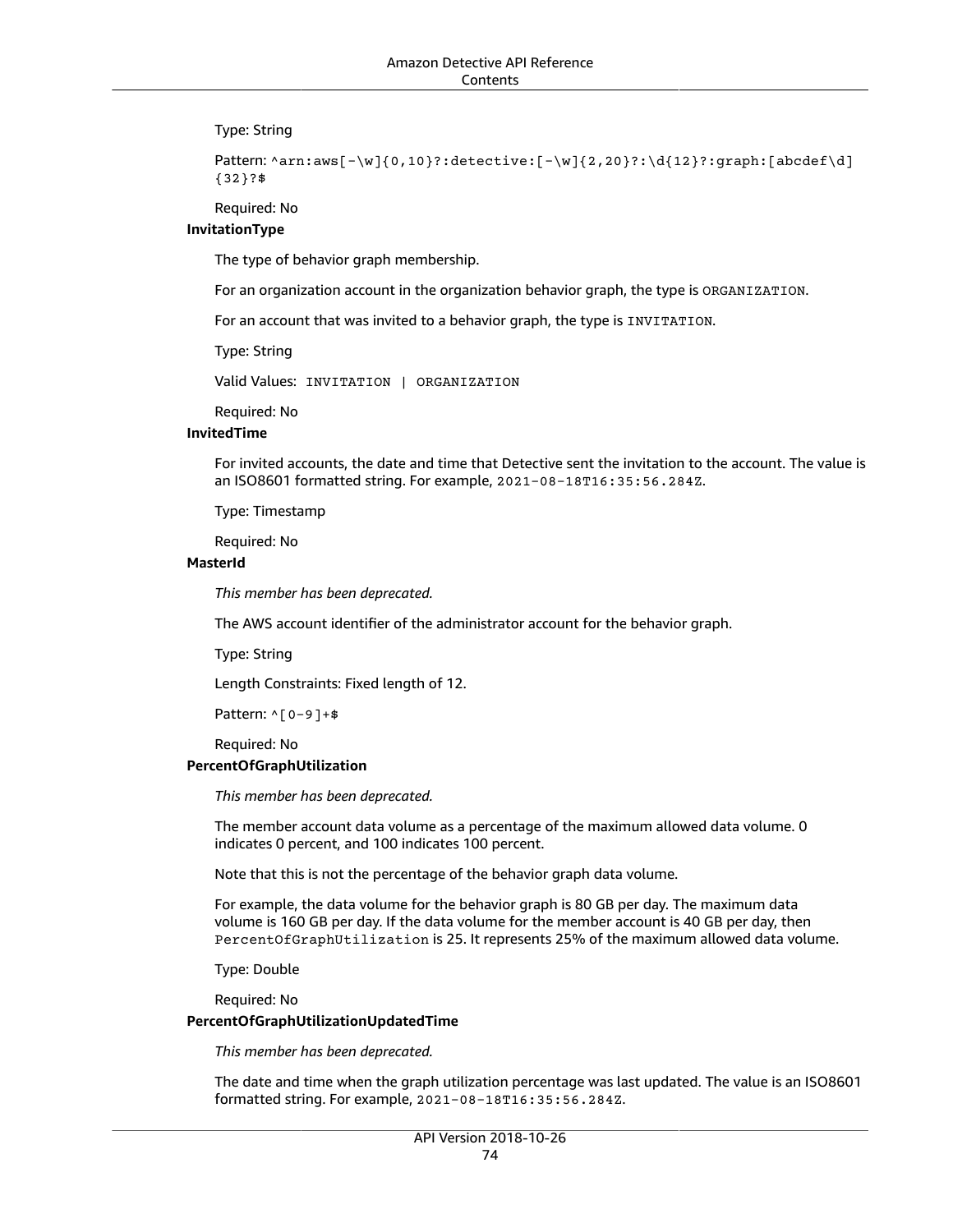Type: Timestamp

Required: No

#### **Status**

The current membership status of the member account. The status can have one of the following values:

- INVITED For invited accounts only. Indicates that the member was sent an invitation but has not yet responded.
- VERIFICATION IN PROGRESS For invited accounts only, indicates that Detective is verifying that the account identifier and email address provided for the member account match. If they do match, then Detective sends the invitation. If the email address and account identifier don't match, then the member cannot be added to the behavior graph.

For organization accounts in the organization behavior graph, indicates that Detective is verifying that the account belongs to the organization.

- VERIFICATION FAILED For invited accounts only. Indicates that the account and email address provided for the member account do not match, and Detective did not send an invitation to the account.
- ENABLED Indicates that the member account currently contributes data to the behavior graph. For invited accounts, the member account accepted the invitation. For organization accounts in the organization behavior graph, the Detective administrator account enabled the organization account as a member account.
- ACCEPTED BUT DISABLED The account accepted the invitation, or was enabled by the Detective administrator account, but is prevented from contributing data to the behavior graph. DisabledReason provides the reason why the member account is not enabled.

Invited accounts that declined an invitation or that were removed from the behavior graph are not included. In the organization behavior graph, organization accounts that the Detective administrator account did not enable are not included.

Type: String

Valid Values: INVITED | VERIFICATION\_IN\_PROGRESS | VERIFICATION\_FAILED | ENABLED | ACCEPTED\_BUT\_DISABLED

Required: No

#### **UpdatedTime**

The date and time that the member account was last updated. The value is an ISO8601 formatted string. For example, 2021-08-18T16:35:56.284Z.

Type: Timestamp

Required: No

#### **VolumeUsageInBytes**

The data volume in bytes per day for the member account.

Type: Long

Required: No

#### **VolumeUsageUpdatedTime**

The data and time when the member account data volume was last updated. The value is an ISO8601 formatted string. For example, 2021-08-18T16:35:56.284Z.

Type: Timestamp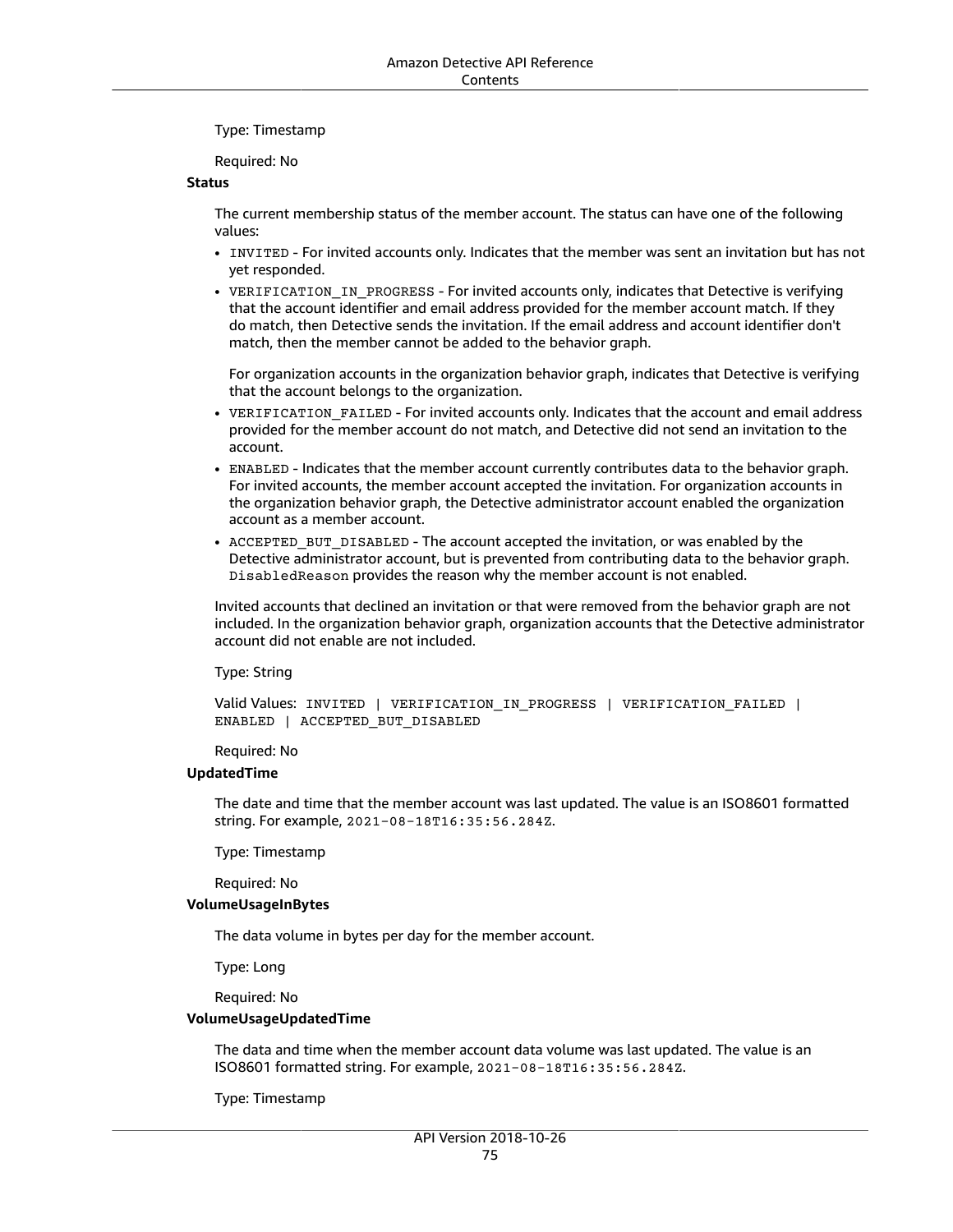Required: No

## See Also

- [AWS](https://docs.aws.amazon.com/goto/SdkForCpp/detective-2018-10-26/MemberDetail) SDK for C++
- [AWS](https://docs.aws.amazon.com/goto/SdkForGoV1/detective-2018-10-26/MemberDetail) SDK for Go
- [AWS](https://docs.aws.amazon.com/goto/SdkForJavaV2/detective-2018-10-26/MemberDetail) SDK for Java V2
- AWS SDK for [Ruby](https://docs.aws.amazon.com/goto/SdkForRubyV3/detective-2018-10-26/MemberDetail) V3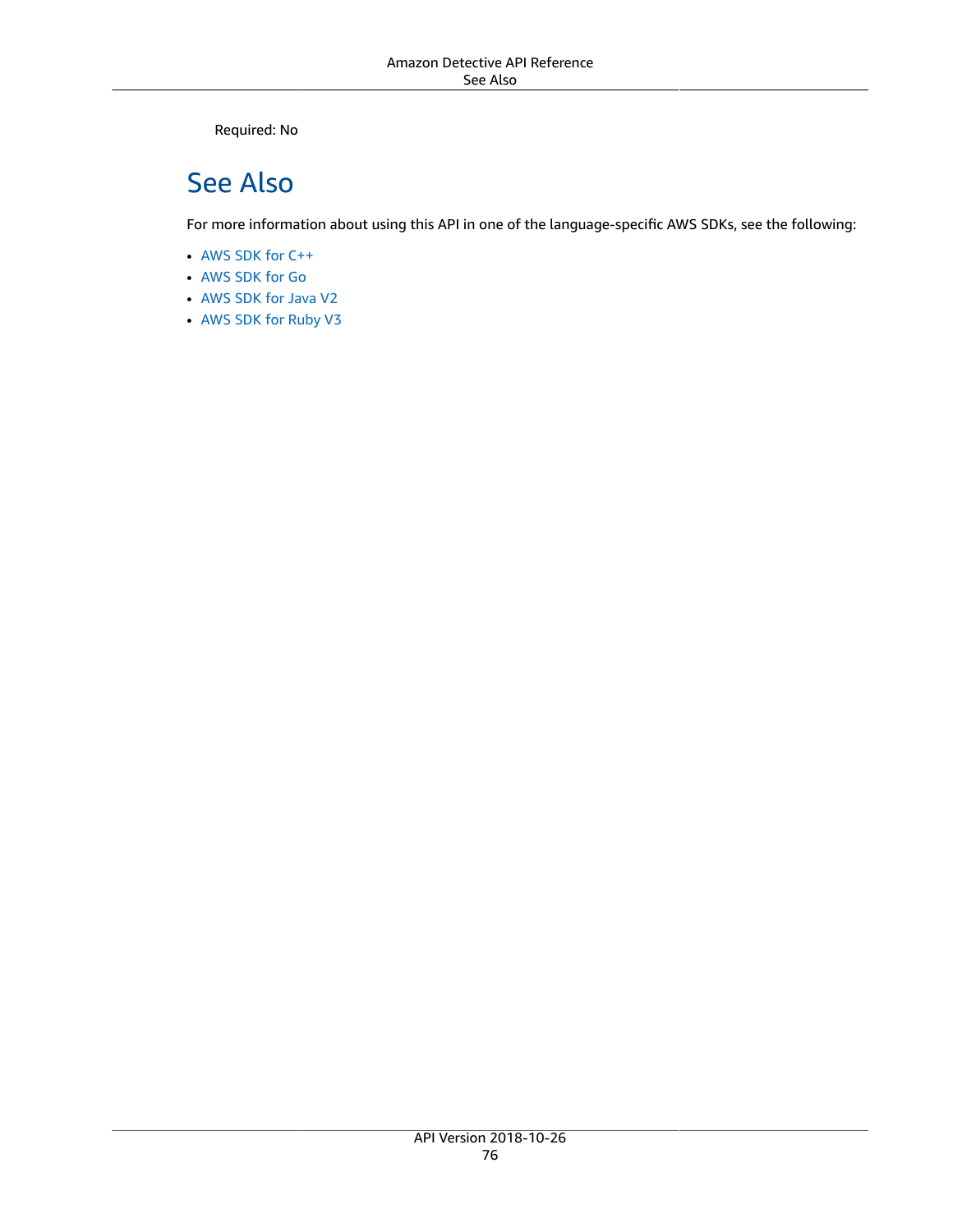# <span id="page-82-0"></span>UnprocessedAccount

A member account that was included in a request but for which the request could not be processed.

### **Contents**

#### **AccountId**

The AWS account identifier of the member account that was not processed.

Type: String

Length Constraints: Fixed length of 12.

Pattern: ^[0-9]+\$

Required: No

#### **Reason**

The reason that the member account request could not be processed.

Type: String

Required: No

### See Also

- [AWS](https://docs.aws.amazon.com/goto/SdkForCpp/detective-2018-10-26/UnprocessedAccount) SDK for C++
- [AWS](https://docs.aws.amazon.com/goto/SdkForGoV1/detective-2018-10-26/UnprocessedAccount) SDK for Go
- [AWS](https://docs.aws.amazon.com/goto/SdkForJavaV2/detective-2018-10-26/UnprocessedAccount) SDK for Java V2
- AWS SDK for [Ruby](https://docs.aws.amazon.com/goto/SdkForRubyV3/detective-2018-10-26/UnprocessedAccount) V3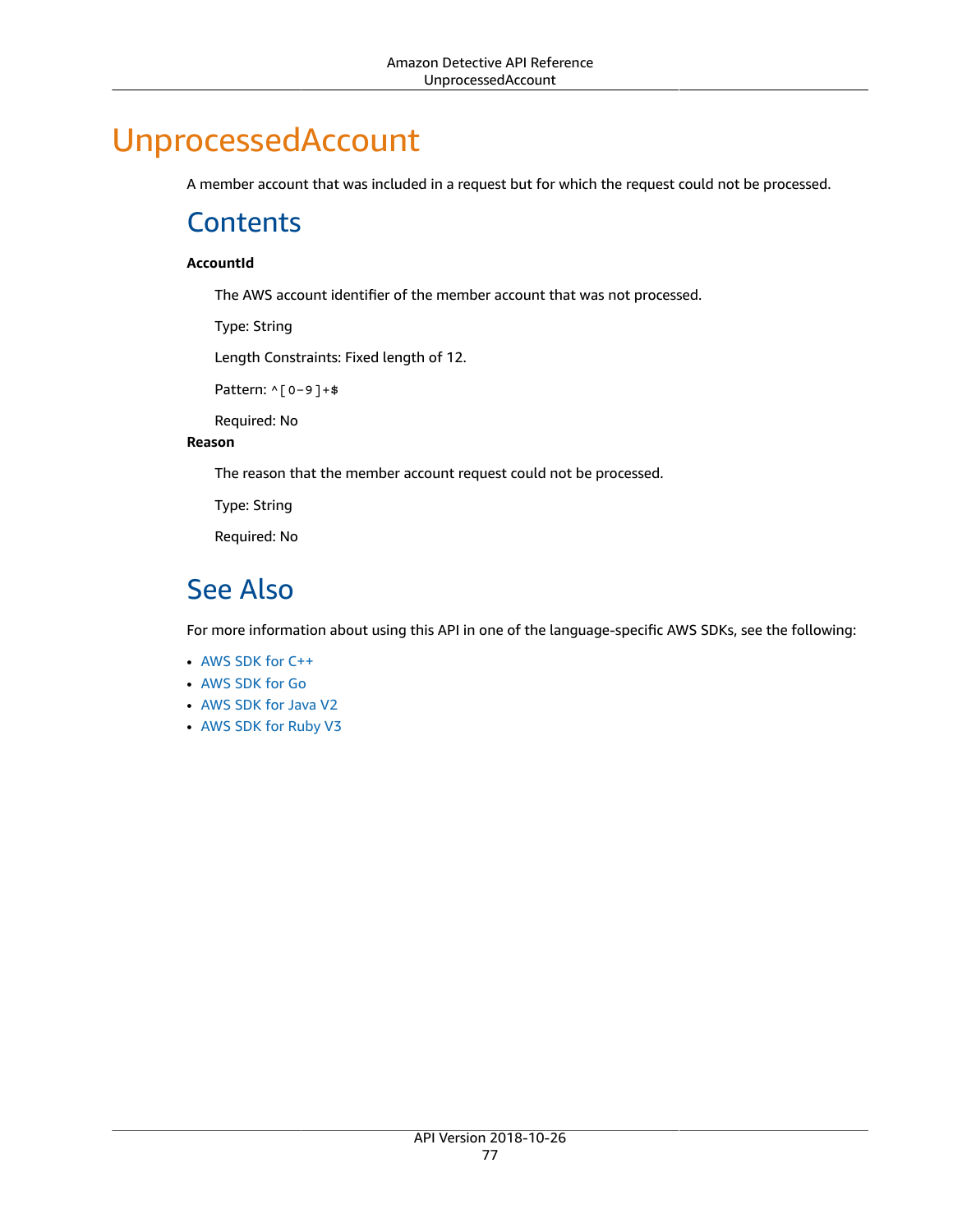# Common Parameters

The following list contains the parameters that all actions use for signing Signature Version 4 requests with a query string. Any action-specific parameters are listed in the topic for that action. For more information about Signature Version 4, see [Signature](http://docs.aws.amazon.com/general/latest/gr/signature-version-4.html) Version 4 Signing Process in the *Amazon Web Services General Reference*.

#### **Action**

The action to be performed.

Type: string

Required: Yes

#### **Version**

The API version that the request is written for, expressed in the format YYYY-MM-DD.

Type: string

Required: Yes

#### **X-Amz-Algorithm**

The hash algorithm that you used to create the request signature.

Condition: Specify this parameter when you include authentication information in a query string instead of in the HTTP authorization header.

Type: string

Valid Values: AWS4-HMAC-SHA256

Required: Conditional

#### **X-Amz-Credential**

The credential scope value, which is a string that includes your access key, the date, the region you are targeting, the service you are requesting, and a termination string ("aws4\_request"). The value is expressed in the following format: *access\_key*/*YYYYMMDD*/*region*/*service*/aws4\_request.

For more information, see Task 2: Create a String to Sign for [Signature](http://docs.aws.amazon.com/general/latest/gr/sigv4-create-string-to-sign.html) Version 4 in the *Amazon Web Services General Reference*.

Condition: Specify this parameter when you include authentication information in a query string instead of in the HTTP authorization header.

Type: string

Required: Conditional

#### **X-Amz-Date**

The date that is used to create the signature. The format must be ISO 8601 basic format (YYYYMMDD'T'HHMMSS'Z'). For example, the following date time is a valid X-Amz-Date value: 20120325T120000Z.

Condition: X-Amz-Date is optional for all requests; it can be used to override the date used for signing requests. If the Date header is specified in the ISO 8601 basic format, X-Amz-Date is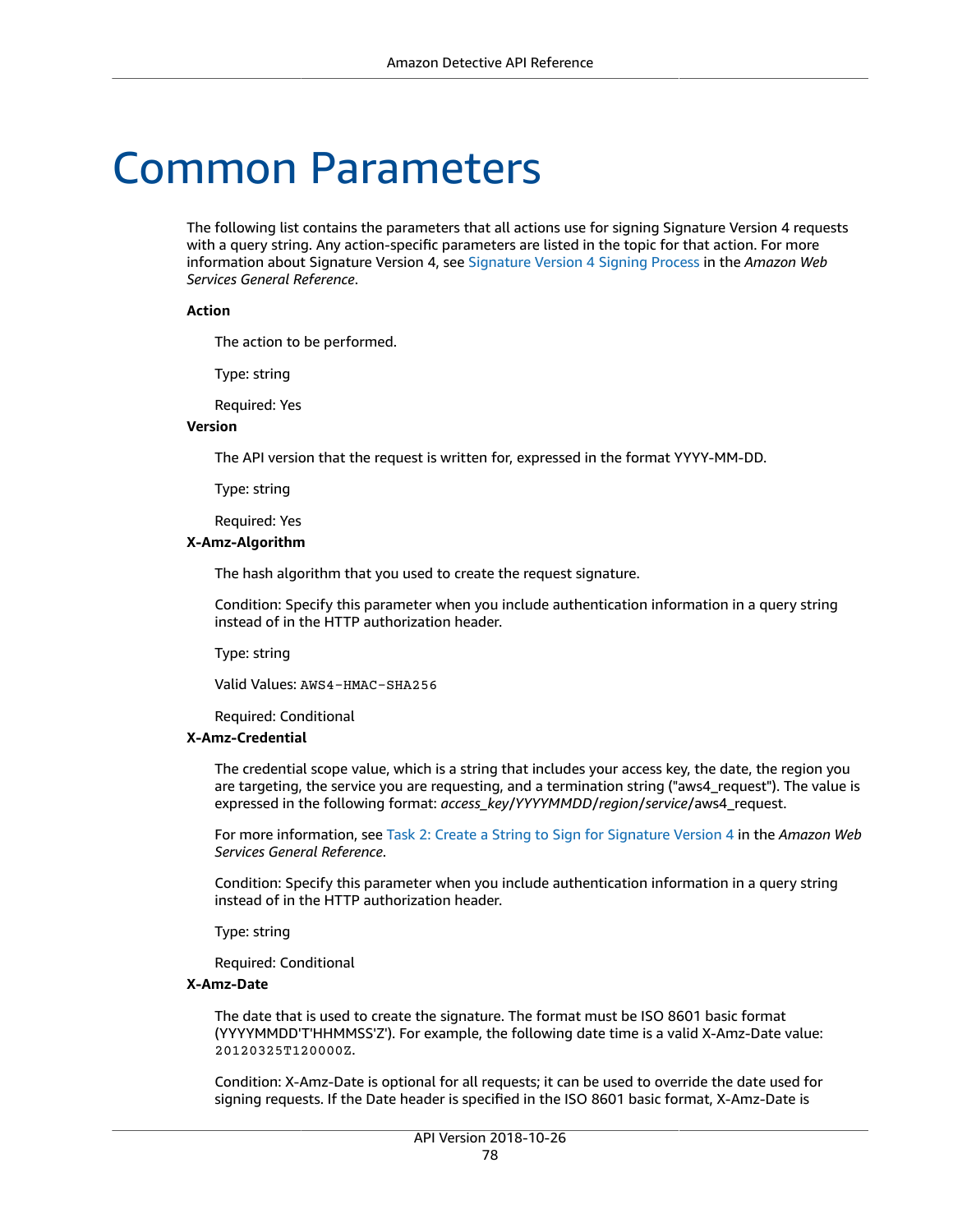not required. When X-Amz-Date is used, it always overrides the value of the Date header. For more information, see Handling Dates in [Signature](http://docs.aws.amazon.com/general/latest/gr/sigv4-date-handling.html) Version 4 in the *Amazon Web Services General Reference*.

Type: string

Required: Conditional

#### **X-Amz-Security-Token**

The temporary security token that was obtained through a call to AWS Security Token Service (AWS STS). For a list of services that support temporary security credentials from AWS Security Token Service, go to AWS [Services](http://docs.aws.amazon.com/IAM/latest/UserGuide/reference_aws-services-that-work-with-iam.html) That Work with IAM in the *IAM User Guide*.

Condition: If you're using temporary security credentials from the AWS Security Token Service, you must include the security token.

Type: string

Required: Conditional

#### **X-Amz-Signature**

Specifies the hex-encoded signature that was calculated from the string to sign and the derived signing key.

Condition: Specify this parameter when you include authentication information in a query string instead of in the HTTP authorization header.

Type: string

Required: Conditional

#### **X-Amz-SignedHeaders**

Specifies all the HTTP headers that were included as part of the canonical request. For more information about specifying signed headers, see Task 1: Create a [Canonical](http://docs.aws.amazon.com/general/latest/gr/sigv4-create-canonical-request.html) Request For Signature [Version](http://docs.aws.amazon.com/general/latest/gr/sigv4-create-canonical-request.html) 4 in the *Amazon Web Services General Reference*.

Condition: Specify this parameter when you include authentication information in a query string instead of in the HTTP authorization header.

Type: string

Required: Conditional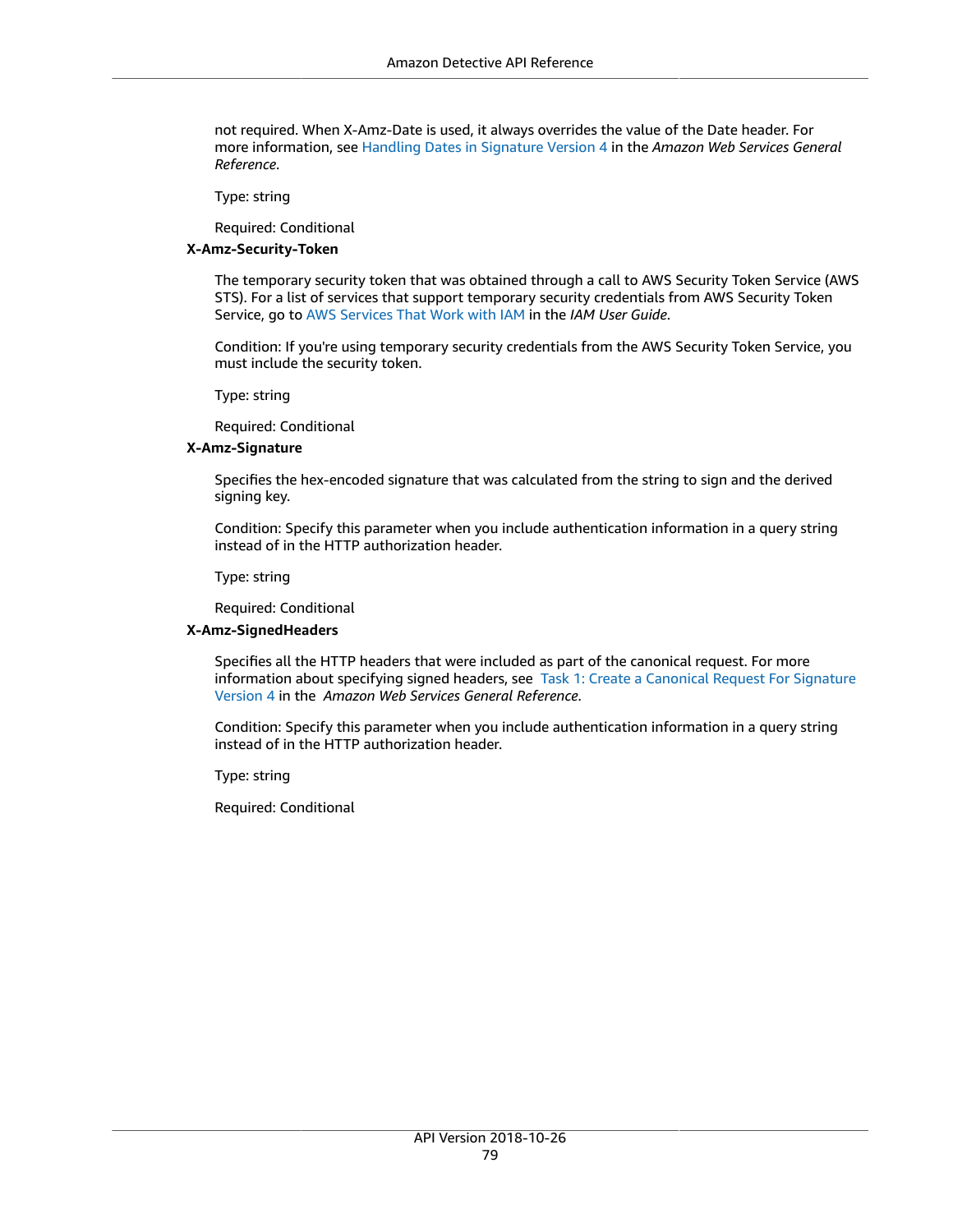# Common Errors

This section lists the errors common to the API actions of all AWS services. For errors specific to an API action for this service, see the topic for that API action.

#### **AccessDeniedException**

You do not have sufficient access to perform this action.

HTTP Status Code: 400

#### **IncompleteSignature**

The request signature does not conform to AWS standards.

HTTP Status Code: 400

### **InternalFailure**

The request processing has failed because of an unknown error, exception or failure.

HTTP Status Code: 500

#### **InvalidAction**

The action or operation requested is invalid. Verify that the action is typed correctly.

HTTP Status Code: 400

#### **InvalidClientTokenId**

The X.509 certificate or AWS access key ID provided does not exist in our records.

HTTP Status Code: 403

#### **InvalidParameterCombination**

Parameters that must not be used together were used together.

HTTP Status Code: 400

#### **InvalidParameterValue**

An invalid or out-of-range value was supplied for the input parameter.

#### HTTP Status Code: 400

#### **InvalidQueryParameter**

The AWS query string is malformed or does not adhere to AWS standards.

HTTP Status Code: 400

#### **MalformedQueryString**

The query string contains a syntax error.

HTTP Status Code: 404

#### **MissingAction**

The request is missing an action or a required parameter.

HTTP Status Code: 400